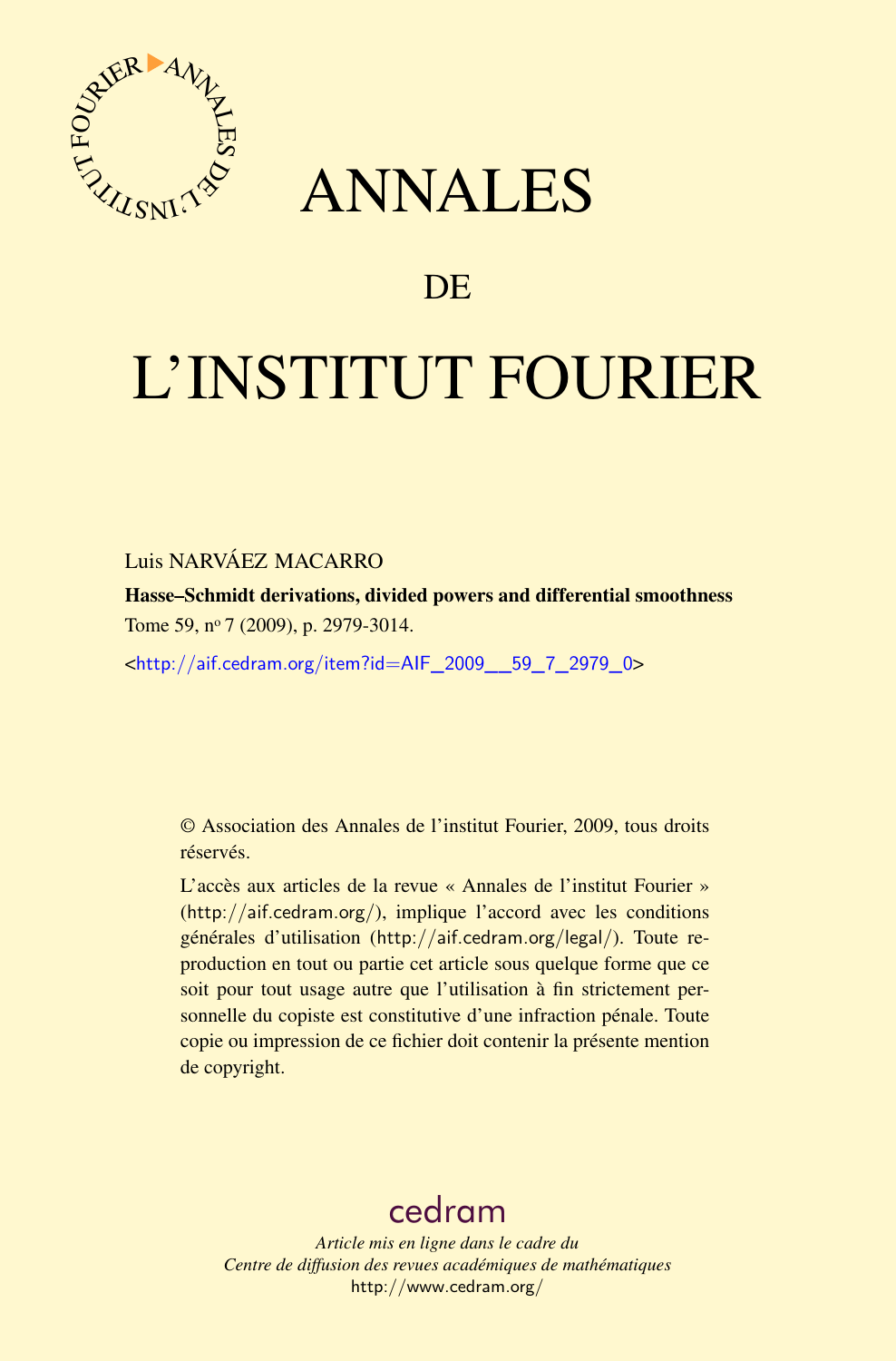## HASSE–SCHMIDT DERIVATIONS, DIVIDED POWERS AND DIFFERENTIAL SMOOTHNESS

#### **by Luis NARVÁEZ MACARRO (\*)**

ABSTRACT.  $\qquad$  Let *k* be a commutative ring, *A* a commutative *k*-algebra and *D* the filtered ring of *k*-linear differential operators of *A*. We prove that: (1) The graded ring gr D admits a canonical embedding  $\theta$  into the graded dual of the symmetric algebra of the module  $\Omega_{A/k}$  of differentials of *A* over *k*, which has a canonical divided power structure. (2) There is a canonical morphism  $\vartheta$  from the divided power algebra of the module of *k*-linear Hasse–Schmidt integrable derivations of *A* to gr D. (3) Morphisms  $\theta$  and  $\vartheta$  fit into a canonical commutative diagram.

Résumé. — Soit *k* un anneau commutatif, *A* une *k*-algèbre commutative et *D* l'anneau filtré des opérateurs différentiels *k*-linéaires de *A*. Nous montrons que : (1) l'anneau gradué gr D admet un plongement canonique *θ* dans le dual gradué de l'algèbre symétrique du module Ω*A/k* des différentielles de *A* sur *k*, qui a une structure canonique de puissances divisées. (2) Il existe un morphisme canonique *ϑ* de l'algèbre des puissances divisées du module des dérivations *k*-linéaires et intégrables dans le sens de Hasse-Schmidt de *A* vers gr D. (3) Les morphismes *θ* et *ϑ* forment partie d'un diagramme commutatif canonique.

#### **Introduction**

In the case of a polynomial ring  $A = k[x_1, \ldots, x_n]$  or a power series ring  $A = k[[x_1, \ldots, x_n]]$  with coefficients in some ring k, it is well known that the *k*-linear differential operators  $\Delta^{(\alpha)}$ :  $A \to A$ ,  $\alpha \in \mathbb{N}^n$ , given by Taylor's development

$$
F(x_1 + T_1, \dots, x_n + T_n) = \sum_{\alpha \in \mathbb{N}^n} \Delta^{(\alpha)}(F) T^{\alpha}, \quad \forall F \in A,
$$

Keywords: Derivation, integrable derivation, differential operator, divided powers structure.

Math. classification: 13N15, 13N10.

<sup>(\*)</sup> Partially supported by MTM2007–66929 and FEDER.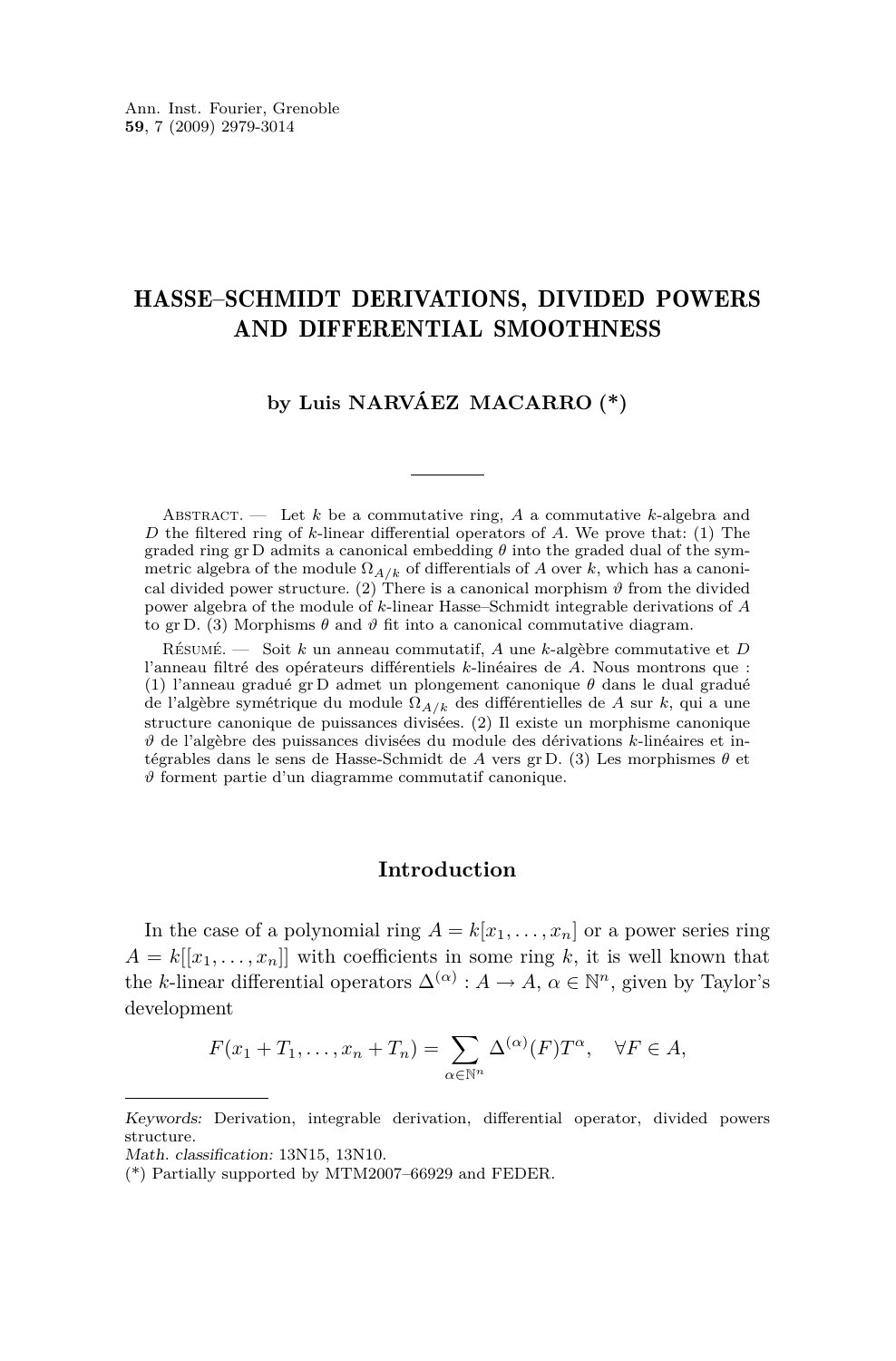form a basis of the ring of *k*-linear differential operators Diff*A/k* regarded as left (or right) *A*-module. More precisely, any *k*-linear differential operator  $P: A \to A$  or order  $\leq d$  can be uniquely written as

$$
P = \sum_{\substack{\alpha \in \mathbb{N}^n \\ |\alpha| \le d}} a_{\alpha} \Delta^{(\alpha)}, \quad a_{\alpha} \in A, \quad \text{with} \quad a_{\alpha} = \sum_{\beta \le \alpha} {\alpha \choose \beta} (-1)^{|\beta|} x^{\beta} P(x^{\alpha - \beta}),
$$

where  $\beta \leq \alpha$  stands for the usual partial ordering:  $\beta_i \leq \alpha_i$  for all  $i =$ 1*, . . . , n*.

For any  $i = 1, ..., n$  and any integer  $m \ge 0$  let us write  $\Delta_m^{(i)} = \Delta^{(0, ..., m, ..., 0)}$ . In particular  $\Delta_1^{(i)} = \frac{\partial}{\partial x_i}$ . The  $\Delta^{(\alpha)}$  satisfy the following easy and well known rules:

(a) 
$$
\Delta^{(\alpha)}(x^{\beta}) = \begin{cases} {\beta \choose \alpha} x^{\beta - \alpha} & \text{if } \beta \ge \alpha \\ 0 & \text{if } \beta \not\ge \alpha. \end{cases}
$$
  
\n(b)  $\Delta^{(\alpha)} \circ \Delta^{(\beta)} = \Delta^{(\beta)} \circ \Delta^{(\alpha)} = {\alpha + \beta \choose \alpha} \Delta^{(\alpha + \beta)}$ .  
\n(c)  $\Delta^{(\alpha)} = \Delta^{(1)}_{\alpha_1} \circ \cdots \circ \Delta^{(n)}_{\alpha_n}$ .

Let us write  $\text{Diff}_{A/k}^{(d)}$ ,  $d \geqslant 0$ , for the *A*-module of *k*-linear differential operators of order  $\leq d$  and let us consider the graded ring

$$
\operatorname{gr}\nolimits \operatorname{Diff}\nolimits_{A/k} = \bigoplus_{d \geqslant 0} \operatorname{Diff}\nolimits_{A/k}^{(d)} / \operatorname{Diff}\nolimits_{A/k}^{(d-1)} \quad \text{(where $\operatorname{Diff}\nolimits_{A/k}^{(-1)} = 0$),}
$$

which is commutative. Let us also write  $\sigma^{(\alpha)}$  (resp.  $\sigma^{(i)}_m$ ) for the class (or symbol) of  $\Delta^{(\alpha)}$  (resp. of  $\Delta^{(i)}_m$ ) in  $\mathrm{gr}^d$  Diff<sub>A/k</sub> =  $\mathrm{Diff}^{(d)}_{A/k}/\mathrm{Diff}^{(d-1)}_{A/k}$ , with  $d = |\alpha|$  (resp. with  $d = m$ ). From the above properties, the following ones hold:

- (1) The family  $\{\sigma^{(\alpha)}, |\alpha| = d\}$  is a basis of the *A*-module  $\mathrm{gr}^d \mathrm{Diff}_{A/k}$ ,
- (2)  $\sigma^{(\alpha)}\sigma^{(\beta)} = \binom{\alpha+\beta}{\alpha}\sigma^{(\alpha+\beta)},$
- (3)  $\sigma^{(\alpha)} = \sigma_{\alpha_1}^{(1)} \cdots \sigma_{\alpha_n}^{(n)}$ .

So, there is an isomorphism of (commutative) graded *A*-algebras between the algebra of divided powers  $\Gamma_A(\xi_1,\ldots,\xi_n)$  of the free *A*-module with basis  $\xi_1, \ldots, \xi_n$  ([\[11,](#page-35-0) [12\]](#page-35-0)) and the graded ring gr Diff<sub>*A/k*</sub> sending  $\xi_i$  to  $\sigma_i^{(1)}$ . Let us call this isomorphism  $\vartheta_0 : \Gamma_A(\xi_1, \ldots, \xi_n) \stackrel{\sim}{\to} \text{gr Diff}_{A/k}$ . In particular, the ring gr  $\text{Diff}_{A/k}$  has a divided power structure (in the sense of [\[12\]](#page-35-0) and [\[2\]](#page-35-0)).

On the other hand, there is a canonical homomorphism of graded *A*algebras  $\tau$ : Sym<sub>A</sub> Der<sub>k</sub>(A)  $\rightarrow$  gr Diff<sub>A/k</sub> (which in fact always exist for any *k*-algebra *A* and not only for polynomial or power series rings), which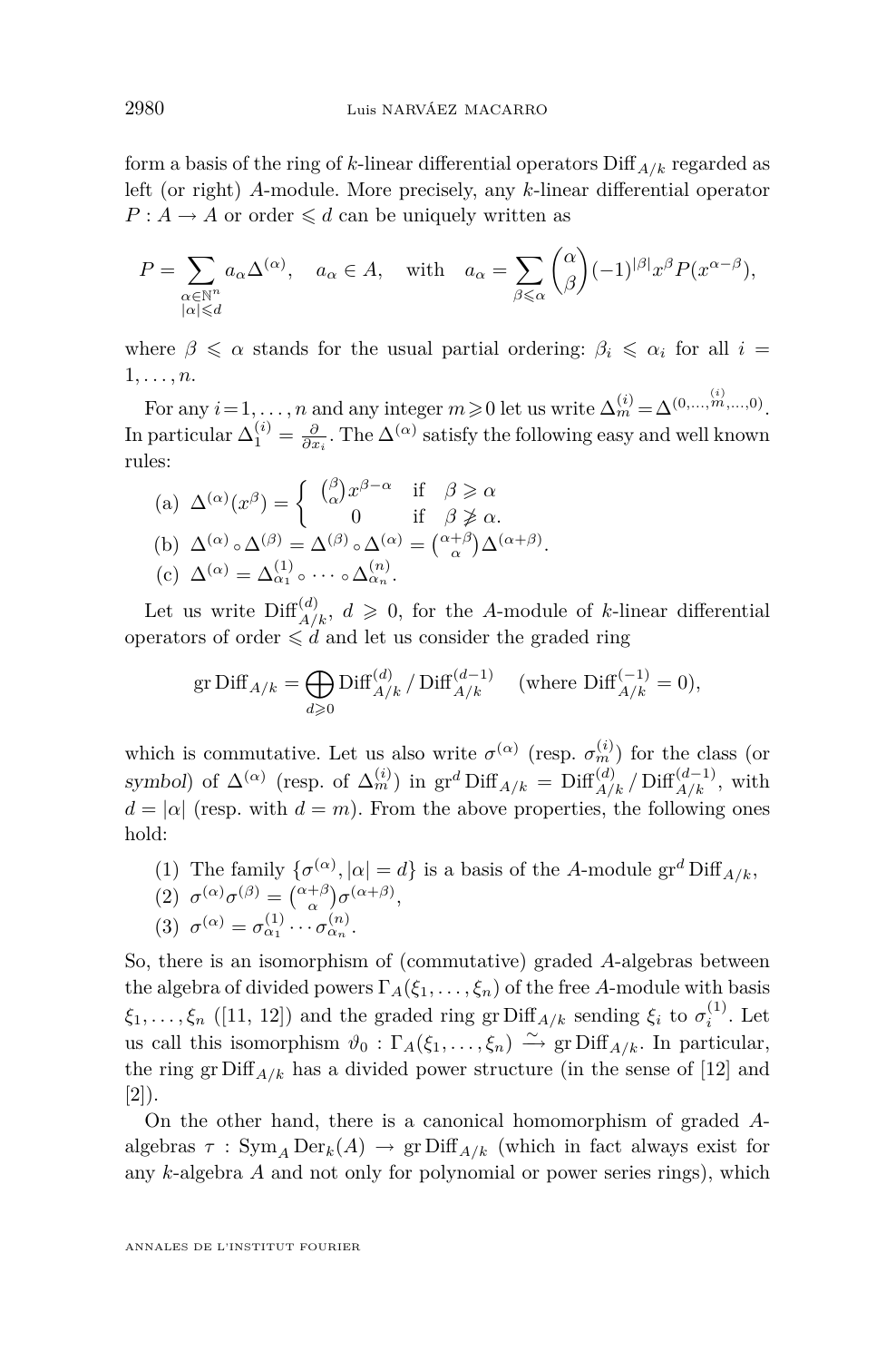is an isomorphism if  $\mathbb{Q} \subset A$ . Furthermore, if  $\mathbb{Q} \subset A$ , then the symmetric algebra  $Sym_A Der_k(A)$  coincides with the algebra of divided powers  $\Gamma_A \text{Der}_k(A)$  and the isomorphism  $\vartheta_0$  coincides with  $\tau$ , once the basis  $\{\xi_1 = \frac{\partial}{\partial x_1}, \dots, \xi_n = \frac{\partial}{\partial x_n}\}$  of the *A*-module Der<sub>*k*</sub>(*A*) is chosen.

If we do not assume anymore that  $\mathbb{Q} \subset A$ , it is still possible to define an isomorphism  $\vartheta : \Gamma_A \operatorname{Der}_k(A) \stackrel{\sim}{\to} \operatorname{gr}\operatorname{Diff}_{A/k}$  by using the coordinates  $x_1, \ldots, x_n$  of *A* and the above basis of  $Der_k(A)$ . It turns out that  $\vartheta$  is independent of the basis choice and it extends the canonical homomorphism *τ* through the canonical map from the symmetric algebra to the algebra of divided powers.

The following natural questions appear:

- (Q-1) Can we canonically define a divided power structure on  $\operatorname{gr} \text{Diff}_{A/k}$ for an arbitrary *k*-algebra *A*?
- (Q-2) Can we canonically define a homomorphism of graded *A*-algebras  $\vartheta$ :  $\Gamma_A \operatorname{Der}_k(A) \to \operatorname{gr} \operatorname{Diff}_{A/k}$  which becomes an isomorphism under convenient smoothness hypotheses, for instance when  $A = k[x_1, \ldots,$  $x_n$  or  $A = k[[x_1, \ldots, x_n]]$ ?

A positive answer to (Q-1) would imply, of course, a positive answer to  $(Q-2)$ .

The aim of this paper is to explore the above questions. Our main results are the following: for any commutative ring *k* and any commutative *k*algebra *A*, the following properties hold:

(A-1) There is a canonical embedding  $\theta$  of gr Diff<sub>A/k</sub> into the graded dual of the symmetric algebra of the module of differentials  $\Omega_{A/k}$ ,  $\left(\text{Sym}\,\Omega_{A/k}\right)^{*}_{\text{gr}},$  which carries a canonical divided power structure by general reasons. Moreover,  $\theta$  is given by:

$$
\theta(\sigma_d(P))\left(\prod_{i=1}^d dx_i\right) = [[\cdots [[P, x_d], x_{d-1}], \dots, x_2], x_1]
$$

for each  $P \in \text{Diff}^{(d)}_{A/k}$  and for any  $x_1, \ldots, x_d \in A$ .

(A-2) There is a submodule IDer*k*(*A*)*⊂*Der*k*(*A*) (the elements of IDer*k*(*A*) are the "integrable" derivations in the sense of Hasse–Schmidt) and a canonical homomorphism of graded *A*-algebras  $\vartheta : \Gamma_A \text{IDer}_k(A) \rightarrow$ gr Diff<sub>*A/k*</sub>. When  $\mathbb{Q} \subset A$ , we have  $\text{IDer}_k(A) = \text{Der}_k(A)$  and morphism  $\vartheta$  coincides with the canonical morphism  $\tau : \text{Sym}_A \text{Der}_k(A)$  $\rightarrow$  gr Diff<sub>*A/k*</sub>.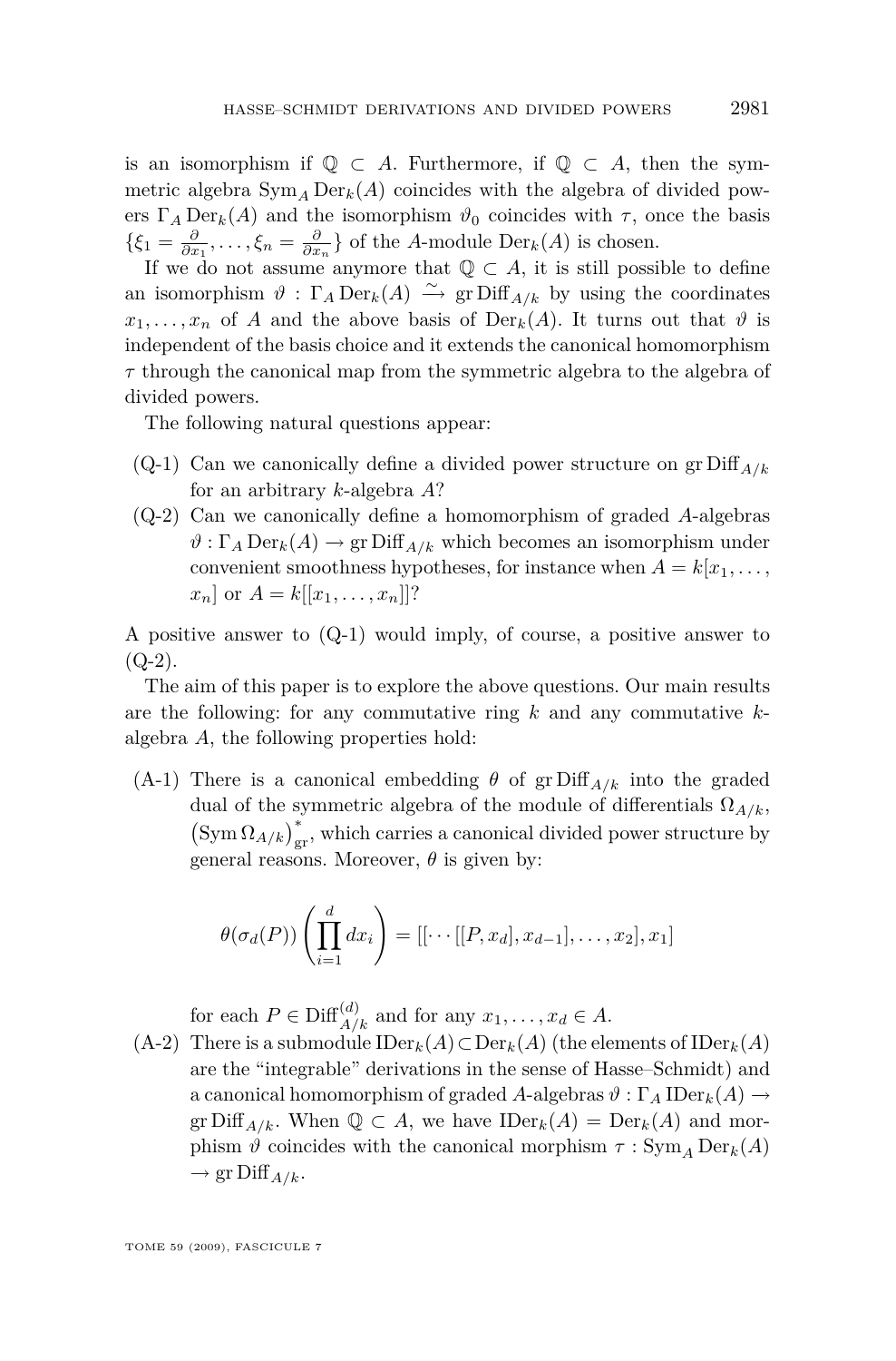(A-3) There is a canonical commutative diagram

gr Diff<sub>A/k</sub>
$$
\xrightarrow{\theta}
$$
 (Sym  $\Omega_{A/k}$ )<sup>\*</sup><sub>gr</sub>  
\n<sup>\*</sup> $\downarrow$   
\n $\Gamma \operatorname{IDer}_k(A) \xrightarrow{\text{nat.}} \Gamma \operatorname{Der}_k(A).$ 

Our results are strongly based on the notions of Hasse–Schmidt derivation and of integrable derivation. In fact, our starting point was the observation that the symbols of the components of any Hasse–Schmidt derivation only depend on its component of degree 1 (see proposition [2.6\)](#page-24-0).

Any *k*-derivation of *A* is integrable in two relatively "orthogonal" situations:

– In characteristic 0, i.e., when Q *⊂ A*.

– When *A* is a smooth *k*-algebra.

So, the property that any derivation is integrable seems to be an interesting step in understanding singularities in positive or unequal characteristics.

Let us now comment on the content of this paper.

In section 1 we review the basic notions used throughout the paper: Hasse–Schmidt derivations, integrable derivations, rings of differential operators, exponential type series, algebras of divided powers and divided power structures.

Section [2](#page-18-0) contains the main results of this paper: the construction of the embedding  $\theta$  : gr Diff<sub>*A/k*</sub>  $\hookrightarrow$  (Sym  $\Omega_{A/k}$ )<sub>gr</sub>, the construction of the morphism  $\vartheta : \Gamma \text{IDer}_k(A) \to \text{gr Diff}_{A/k}$  and the commutative diagram relating *θ* and *ϑ*. As a consequence we obtain a relationship between the differential smoothness of  $A/k$ , in the sense of [\[6\]](#page-35-0), 16.10, and the behavior of  $\theta$ and  $\vartheta$ , and a proof of the following general result: If  $\text{IDer}_k(A) = \text{Der}_k(A)$ and  $Der_k(A)$  is a projective A-module of finite rank, then the canonical map  $\vartheta$ :  $\Gamma_A \text{IDer}_k(A) = \Gamma_A \text{Der}_k(A) \rightarrow \text{gr Diff}_{A/k}$  is an isomorphism. In particular, if  $\mathbb{Q} \subset A$  and  $\text{Der}_k(A)$  is a projective A-module of finite rank, then the canonical map  $\tau : \text{Sym}_A \text{Der}_k(A) \to \text{gr}\text{Diff}_{A/k}$  is an isomorphism, generalizing proposition 4 in [\[1\]](#page-35-0).

Section [3](#page-31-0) contains logarithmic versions of the preceding notions and their use for explicit computations. We give an example illustrating the problem of deciding whether a derivation is integrable or not.

I would like to thank Dan Laksov for his comments on a earlier version of this paper.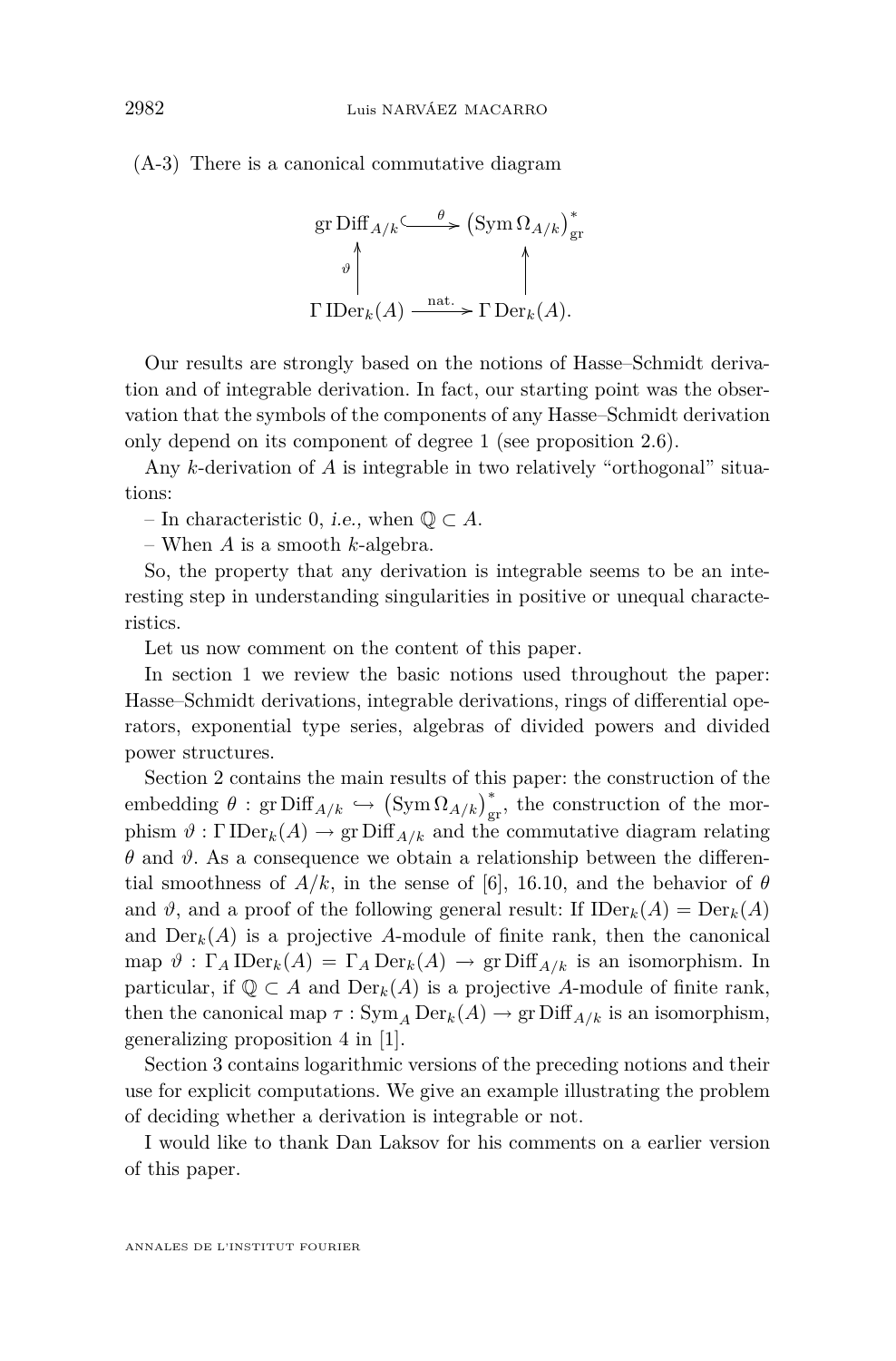#### **1. Notations and preliminaries**

<span id="page-5-0"></span>All rings and algebras considered in this paper are assumed to be commutative with unit element. For any family  $x = \{x_i\}_{i \in I}$  of elements in a ring and for any finite subset  $L \subset I$ , we denote  $x_L = \prod_{i \in L} x_i$ . For any integer  $n \geq 1$  we will denote  $[n] = \{1, \ldots, n\}$  and  $[0] = \emptyset$ .

Let *k* be a ring, *A* a *k*-algebra and *M* an *A*-module. We denote by  $Der_k(A,$ *M*) the *A*-module of *k*-linear derivations from *A* to *M*. If  $M = A$ , we will write as usual  $\text{Der}_k(A) = \text{Der}_k(A, A)$ .

#### **1.1. Hasse–Schmidt derivations**

In this section,  $k \stackrel{f}{\to} A \stackrel{g}{\to} B$  will be ring homomorphisms. For each integer  $m \ge 0$  we set  $B_m = B[t]/(t^{m+1})$  and for  $m = \infty$ ,  $B_{\infty} = B[[t]]$ . We can view  $B_m$  as a *k*-algebra in a natural way (for  $m \leq \infty$ ).

A Hasse–Schmidt derivation (over *k*) ([\[7\]](#page-35-0); see also [\[10\]](#page-35-0), § 27, and [\[13\]](#page-36-0), [\[14\]](#page-36-0) for more recent references) of length  $m \geq 1$  (resp. of length  $\infty$ ) from *A* to *B*, is a sequence  $D = (D_0, D_1, \ldots, D_m)$  (resp.  $D = (D_0, D_1, \ldots)$ ) of *k*-linear maps  $D_i: A \longrightarrow B$ , satisfying the conditions:

$$
D_0 = g, \quad D_i(xy) = \sum_{r+s=i} D_r(x)D_s(y)
$$

for all  $x, y \in A$  and for all  $i = 1, \ldots, m$  (resp. for all  $i \geq 0$ ). In particular, the component  $D_1$  is a *k*-derivation from *A* to *B*. Moreover,  $D_i$  vanishes on  $f(k)$  for all  $i > 0$ . When  $A = B$  and  $g = Id<sub>A</sub>$ , we simply say that *D* is a Hasse–Schmidt derivation of *A* (over *k*). We write  $\text{HS}_k(A, B; m)$  for the set of all Hasse–Schmidt derivations (over *k*) of length *m* from *A* to  $B, \text{ HS}_{k}(A, B) = \text{HS}_{k}(A, B; \infty), \text{ HS}_{k}(A; m) = \text{HS}_{k}(A, A; m) \text{ and } \text{HS}_{k}(A) =$  $\text{HS}_k(A, A; \infty)$ .

It is clear that the map

$$
(1.1) \t(D_0, D_1) \in \text{HS}_k(A, B; 1) \mapsto D_1 \in \text{Der}_k(A, B)
$$

is a bijection.

For any  $b \in B$  and any  $D \in HS_k(A, B; m)$ , the sequence  $D'$  defined by  $D'_0 = g$  and  $D'_r = b^r D_r$  for  $r > 0$  is again a Hasse–Schmidt derivation over *k* of the length *m* from *A* to *B*, which will be denoted by  $b \cdot D$ .

Any Hasse–Schmidt derivation  $D \in HS_k(A, B; m)$  is determined by the *k*-algebra homomorphism  $\Phi: A \to B_m$  defined by  $\Phi(x) = \sum_{i=0}^m D_i(x)t^i$ and satisfying  $\Phi(x) \equiv g(x) \mod t$ . When  $B = A$  and  $g = \text{Id}_A$  the *k*-algebra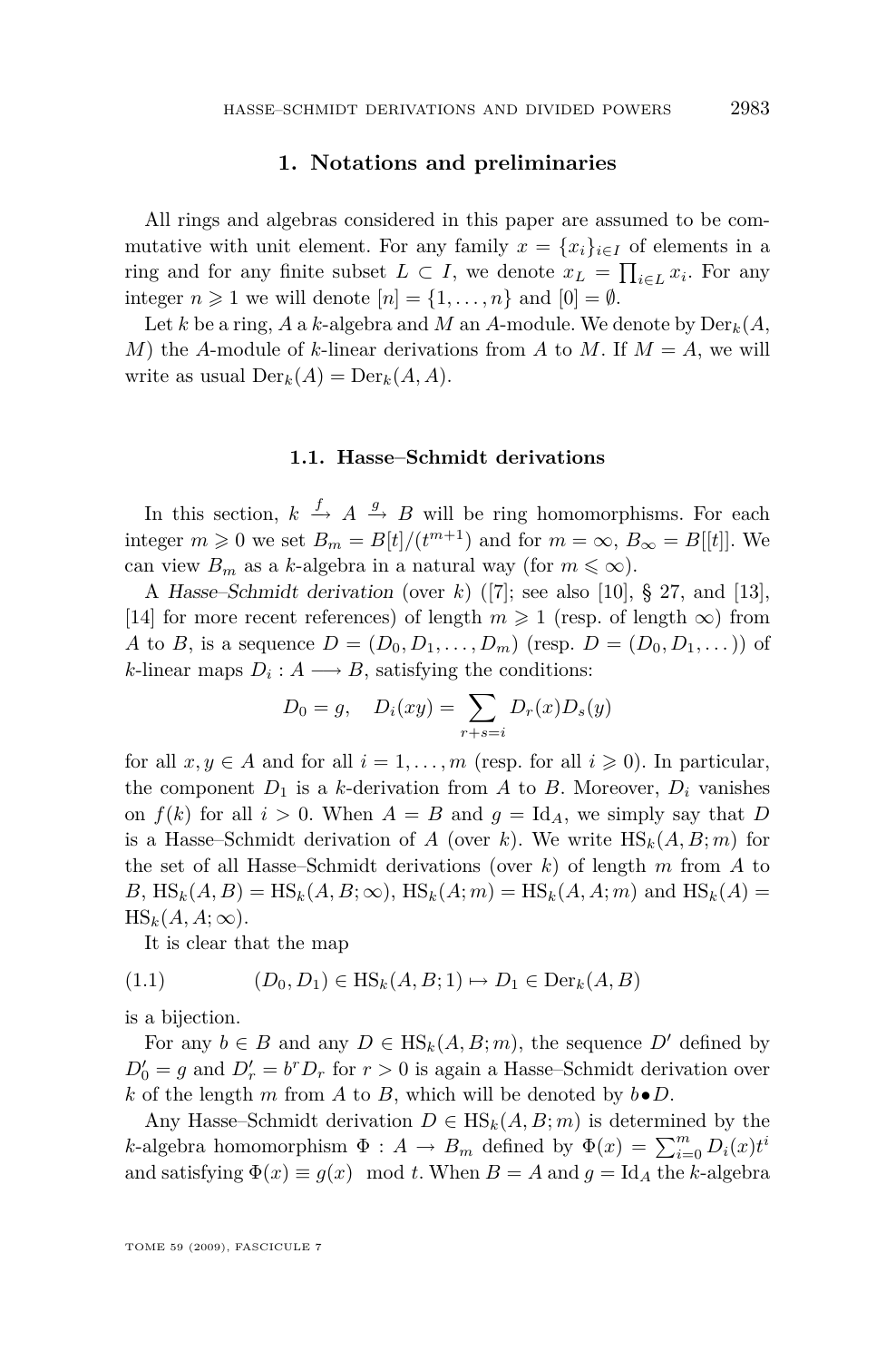<span id="page-6-0"></span>homomorphism Φ can be uniquely extended to a *k*-algebra automorphism  $\widetilde{\Phi}: A_m \to A_m$  with  $\widetilde{\Phi}(t) = t$ :

$$
\widetilde{\Phi}\left(\sum_{i=0}^m a_i t^i\right) = \sum_{i=0}^m \Phi(a_i) t^i.
$$

So, we have a bijection between  $\text{HS}_k(A; m)$  and the subgroup of  $\text{Aut}_{k-\text{alg}}$  $(A_m)$  consisting of the automorphisms  $\widetilde{\Phi}$  satisfying  $\widetilde{\Phi}(a) \equiv a \mod t$  for all  $a \in A$  and  $\widetilde{\Phi}(t) = t$ . In particular,  $\text{HS}_k(A; m)$  inherits a canonical group structure which is explicitly given by  $D \circ D' = D''$  with  $D''_n =$  $\sum_{i+j=n} D_i \circ D'_j$ , the identity element of  $\text{HS}_k(A; m)$  being  $(\text{Id}_A, 0, 0, \dots)$ .

It is clear that in the case  $A = B$ ,  $g = \text{Id}_A$  and  $m = 1$ , the map [\(1.1\)](#page-5-0) is an isomorphism of groups and so  $\text{HS}_k(A; 1)$  is abelian.

For  $1 \leq m \leq q \leq \infty$ , let us denote by  $\tau_{qm}: \text{HS}_k(A, B; q) \to \text{HS}_k(A, B; m)$ the *m*-truncation map defined as  $\tau_{qm}(D) = (D_0, D_1, \ldots, D_m)$ .

Since any  $D \in \text{HS}_k(A, B)$  is determined by its finite truncations, we have:

$$
HS_k(A, B) = \lim_{\leftarrow} HS_k(A, B; m).
$$

Let us note that  $\tau_{qm}(b \bullet D) = b \bullet \tau_{qm}(D)$ .

When  $A = B$ , the truncation maps  $\tau_{qm}$  are group homomorphisms and the projective limit above can be taken in the category of groups. In the case  $m = 1$ , since  $\text{HS}_k(A; 1) \equiv \text{Der}_k(A)$ , we can think on  $\tau_{q1}$  as a group homomorphism  $\tau_{q1}$ : HS<sub>k</sub>(*A*; *q*)  $\rightarrow$  Der<sub>k</sub>(*A*) satisfying  $\tau_{q1}(a \bullet D) = a \tau_{q1}(D)$ .

DEFINITION 1.1. — (cf. [\[9\]](#page-35-0)) We say that a *k*-derivation  $\delta : A \rightarrow A$  is qintegrable (resp. integrabe) (over  $k$ ) if there is a Hasse–Schmidt derivation  $D \in \text{HS}_k(A; q)$  of length *q* (resp.  $D \in \text{HS}_k(A)$ ) such that  $D_1 = \delta$ . In such a case we say that *D* is a *q*-integral (resp. an integral) of *δ*. The set of *q*-integrable (resp. integrable) *k*-derivations of *A* is denoted by  $\text{IDer}_k(A; q)$  $(rosp. \text{ IDer}_k(A)).$ 

It is clear that  $\text{IDer}_k(A; q)$  and  $\text{IDer}_k(A)$  are submodules of the *A*-module  $Der_k(A)$ . We have exact sequences of groups

(1.2) 
$$
1 \to \ker \tau_{q1} \to \text{HS}_k(A; q) \to \text{IDer}_k(A; q) \to 0,
$$

$$
\text{Der}_k(A) = \text{IDer}_k(A; 1) \supset \text{IDer}_k(A; 2) \supset \text{IDer}_k(A; 3) \supset \cdots,
$$

$$
\text{IDer}_k(A) \subset \bigcap_{q \in \mathbb{N}} \text{IDer}_k(A; q).
$$

More generally, we say that a Hasse–Schmidt derivation  $D' \in HS_k(A; m)$ of length *m* is *q*-integrable (over *k*) if there is a Hasse–Schmidt derivation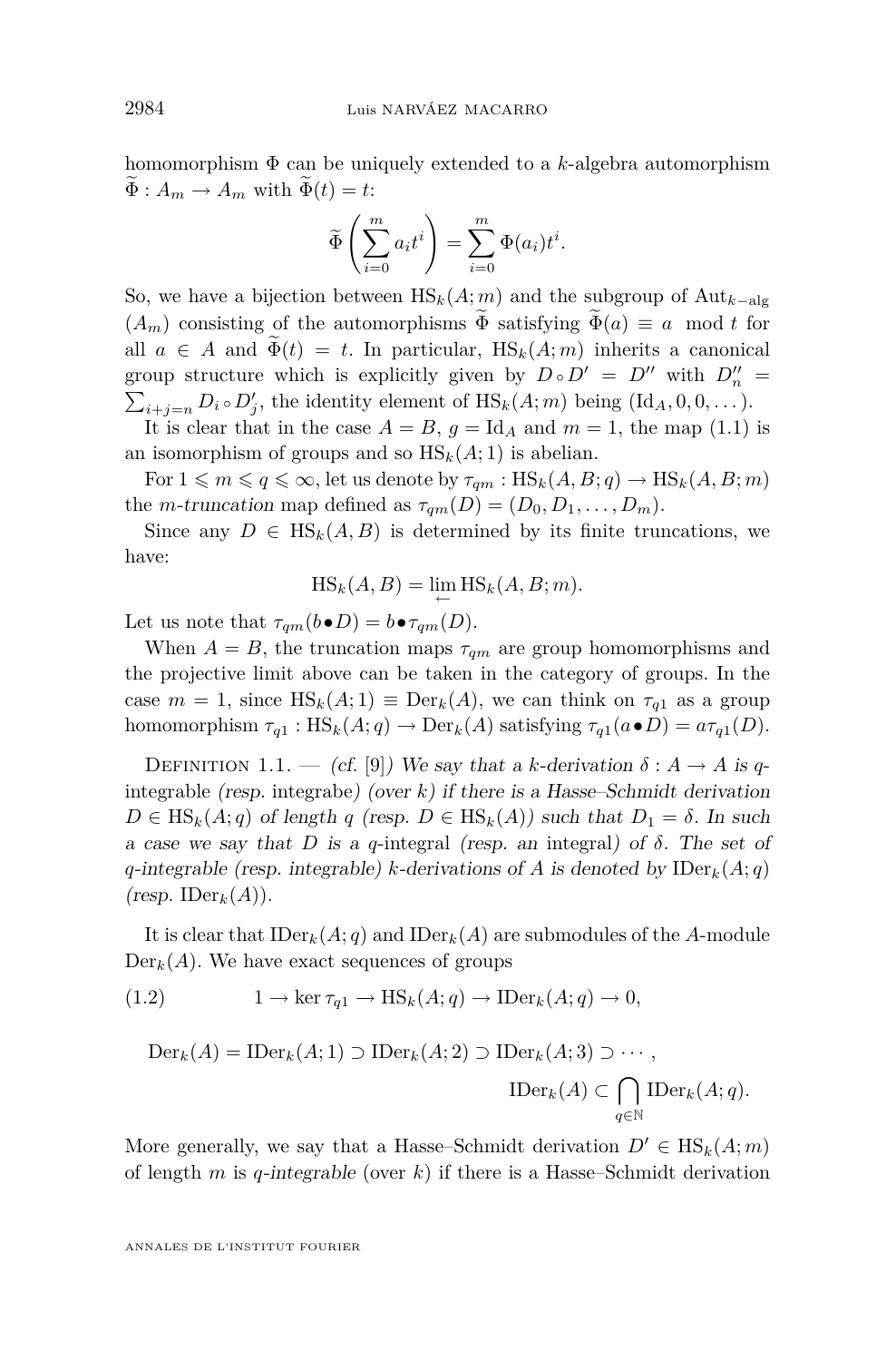<span id="page-7-0"></span> $D \in HS_k(A; q)$  of length *q* such that  $\tau_{qm}(D) = D'$ . In such a case we say that *D* is a *q*-integral of *D'*. We say that *D'* is integrable if it is  $\infty$ -integrable.

Example 1.2. — Let  $q \geq 1$  be an integer. If  $q!$  is invertible in A, then any *k*-derivation  $\delta$  of *A* is *q*-integrable: we can take  $D \in HS_k(A; q)$  defined by  $D_i = \frac{\delta^i}{i!}$  $\frac{\delta^i}{i!}$  for  $i = 0, \ldots, q$ , and  $\tau_{q1}(D) = \delta$ . In the case  $q = \infty$ , if  $\mathbb{Q} \subset A$ , one proves in a similar way that any *k*-derivation of *A* is integrable.

Proposition 1.3. — Let us assume that *A* is a 0-smooth *k*-algebra. Then any *k*-derivation of *A* is integrable.

Proof. — It is enough to prove that, for each  $m \geq 1$ , the map  $\tau_{m+1,m}$ :  $\text{HS}_k(A; m + 1) \rightarrow \text{HS}_k(A; m)$  is surjective. Let  $D \in \text{HS}_k(A; m)$  and let  $\Phi: A \to A_m = A[[t]]/(t^{m+1})$  be the corresponding homomorphism of *k*-algebras. Since *A* is 0-smooth over  $k$  (cf. [\[10\]](#page-35-0), p. 193), we obtain a commutative diagram



and  $D = \tau_{m+1,m}(D')$ , where  $D' \in HS_k(A; m+1)$  is the Hasse–Schmidt derivation corresponding to  $Φ'$ . В последните поставите на селото на селото на селото на селото на селото на селото на селото на селото на се<br>Селото на селото на селото на селото на селото на селото на селото на селото на селото на селото на селото на

The following proposition answers a natural question.

PROPOSITION 1.4. — Assume that  $Der_k(A)$  is a finitely generated Amodule and that  $Der_k(A) = IDer_k(A)$ . Then, for each  $m \geq 1$ , any Hasse-Schmidt derivation  $D' \in \text{HS}_k(A; m)$  is  $(m + 1)$ -integrable, and a fortiori it is integrable.

Proof. — The proof is a consequence of [\[4\]](#page-35-0), § 2. Let  $\delta^1, \ldots, \delta^n$  be a system of generators of the *A*-module  $Der_k(A)$  and let  $D^d \in HS_k(A)$  be an integral of  $\delta^d$ . From theorem 2.8 in loc. cit. there exist  $C_{ld} \in A$ ,  $1 \leq d \leq n$ ,  $1 \leqslant l \leqslant m$ , such that

(1.3) 
$$
D'_{i} = \sum_{m=1}^{i} \left( \sum_{\substack{|\lambda|=i \\ |\mu|=m \\ \lambda \succeq \mu}} \prod_{\substack{d=1 \\ l \in \mathbb{N}_{+}^{\mu_{d}}}}^{\mu_{d}} \sum_{q=1}^{\mu_{d}} C_{l_{q}d} \right) D_{\mu}
$$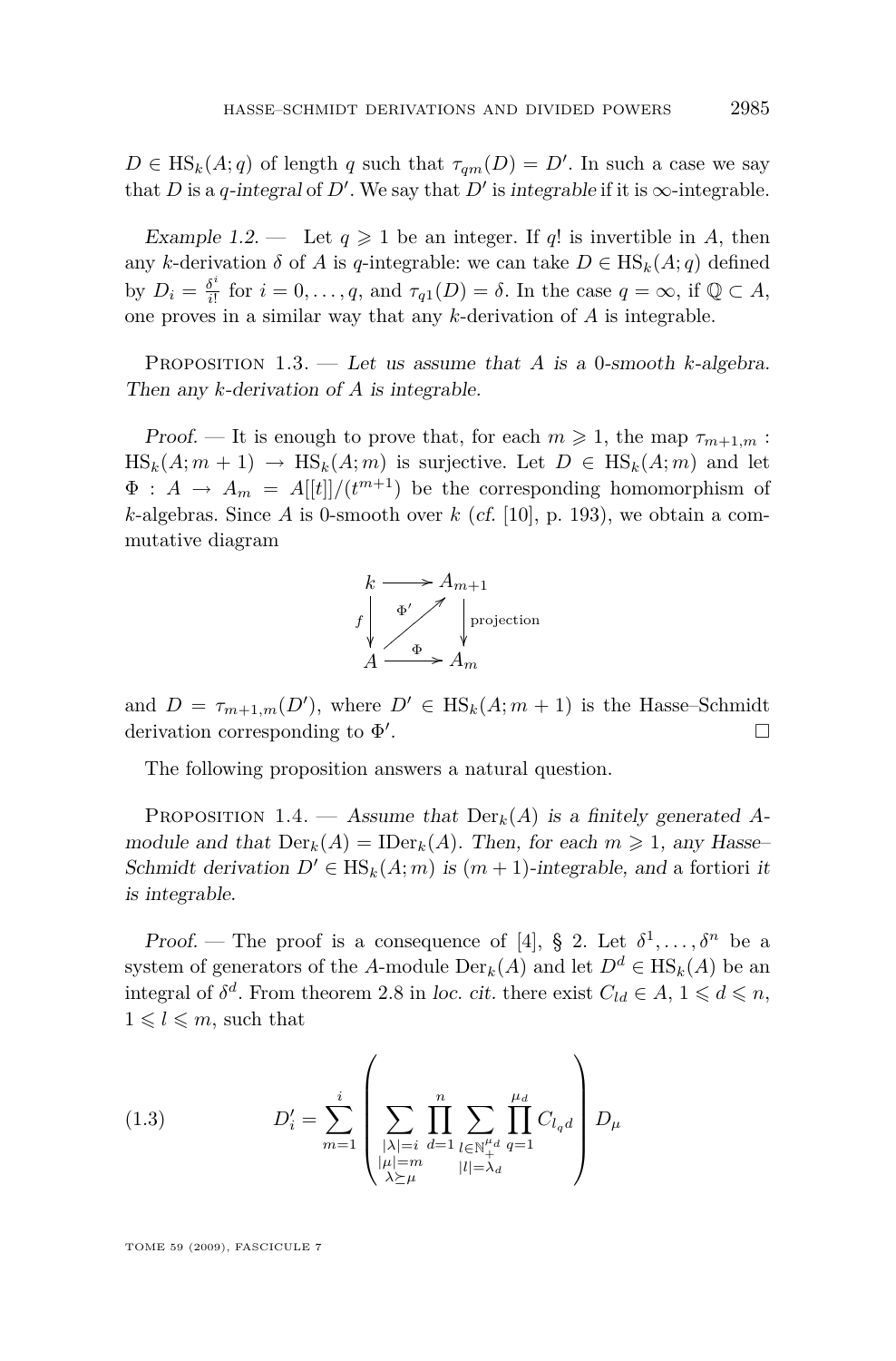<span id="page-8-0"></span>for all  $i = 1, \ldots, m$ , where we write  $\lambda \succeq \mu$  for  $\lambda_d \geq \mu_d$ ,  $d = 1, \ldots, n$ , and if  $\mu_d = 0$  then  $\lambda_d = 0$ ,

$$
D_{\mu} = D_{\mu_1}^1 \circ \cdots \circ D_{\mu_n}^n
$$
 and  $\sum_{\substack{l \in \mathbb{N}_+^{n_d} \\ |l| = \lambda_d}} \prod_{q=1}^{\mu_d} C_{l_q d} = 1$  if  $\mu_d = \lambda_d = 0$ .

Let us take arbitrary elements  $C_{m+1,d} \in A$  (for instance  $C_{m+1,d} = 0$ ) for  $d = 1, \ldots, n$  and let  $D'_{m+1}$  be defined by the equation [\(1.3\)](#page-7-0) for  $i =$  $m + 1$ . The sequence  $(D'_0 = \text{Id}_A, D'_1, \ldots, D'_m, D'_{m+1})$  is a Hasse–Schmidt derivation of *A* of length  $m + 1$  and so *D'* is  $(m + 1)$ -integrable.

Remark 1.5.  $\qquad$  (a) Assuming that  $Der_k(A)$  is a free *A*-module and  $\delta^1, \ldots, \delta^n$  is a basis in the proposition above, the sequence  $C_{ld} \in A$ ,  $1 \leq$  $d \le n, 1 \le l \le m$ , is uniquely determined and the choice  $C_{m+1,d} = 0$  gives a "canonical" integral of  $D'$ .

(b) Formula [\(1.3\)](#page-7-0) can be generalize to the case where  $Der_k(A)$  is not necessarily finitely generated and  $\{\delta^d\}$  is an arbitrary system of generators of  $Der_k(A)$ . In such a case one has that for each  $l = 1, \ldots, m$ , the constants *Cld* vanish except for a finite set of *d*'s.

In example [3.6](#page-33-0) we will see that if *A* is a "normal crossing" *k*-algebra, then any *k*-derivation of *A* is integrable.

#### **1.2. Rings of differential operators**

A general reference for the notions and results in this section is  $[6]$ , § 16, 16.8.

Let  $k \stackrel{f}{\to} A \stackrel{g}{\to} B$  be ring homomorphisms and let  $E, F$  be two *A*-modules. The *k*-module  $\text{Hom}_k(E, F)$  has a natural structure of  $(A; A)$ -bimodule:

$$
(a,h) \in A \times \text{Hom}_k(E,F) \mapsto ah := [e \in E \mapsto (ah)(e) = ah(e) \in F],
$$

$$
(h, a) \in \text{Hom}_k(E, F) \times A \mapsto ha := [e \in E \mapsto (ha)(e) = h(ae) \in F].
$$

For  $h \in \text{Hom}_k(E, F)$  and  $a \in A$  let us write  $[h, a] := ha - ah$ . For any  $c \in k$ one has  $[h, c] = 0$ .

 $\text{For all } i \geqslant 0$ , we inductively define the subsets  $\text{Diff}^{(i)}_{A/k}(E, F) \subseteq \text{Hom}_k(E, F)$ *F*) in the following way:

$$
\text{Diff}_{A/k}^{(0)}(E, F) := \text{Hom}_A(E, F),
$$
  
\n
$$
\text{Diff}_{A/k}^{(i+1)}(E, F) := \{ \varphi \in \text{Hom}_k(E, F) \mid [\varphi, a] \in \text{Diff}_{A/k}^{(i)}(E, F), \ \forall a \in A \}.
$$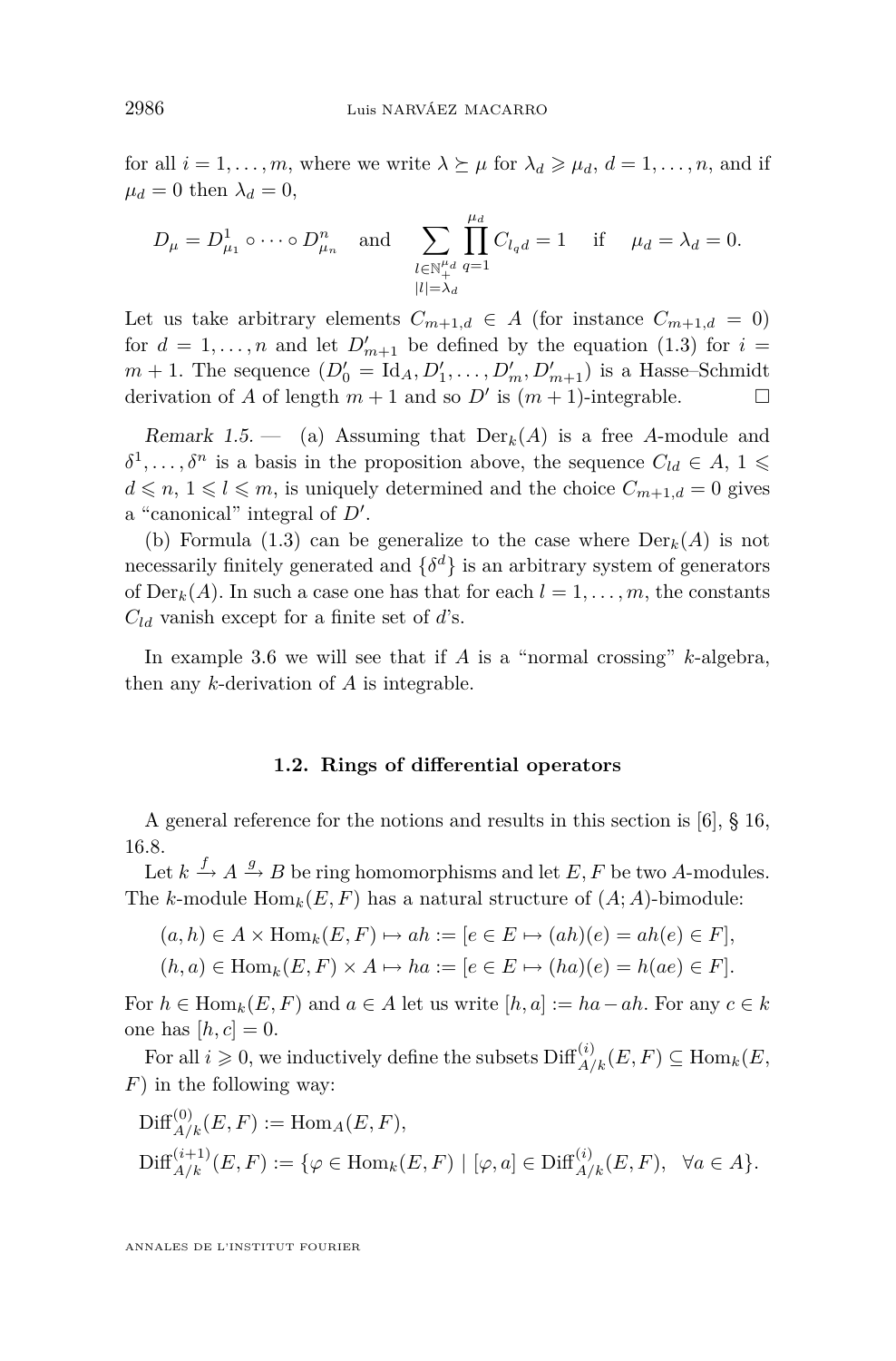<span id="page-9-0"></span>The elements of  $\text{Diff}_{A/k}(E, F) := \bigcup$ *i*>0  $\mathrm{Diff}^{(i)}_{A/k}(E,F)$  (resp. of  $\mathrm{Diff}^{(i)}_{A/k}(E,F))$ 

are called *k*-linear differential operators (resp. *k*-linear differential operators of order  $\leq i$ ) from *E* to *F*.

The family  ${\{\text{Diff}^{(i)}_{A/k}(E,F)\}}_{i\geqslant0}$  is an increasing sequence of  $(A, A)$ -bimodules of  $\text{Hom}_k(E, F)$ , and if *G* is a third *A*-module, then

$$
\mathrm{Diff}^{(i)}_{A/k}(F,G) \circ \mathrm{Diff}^{(j)}_{A/k}(E,F) \subset \mathrm{Diff}^{(i+j)}_{A/k}(E,G), \quad \forall i,j \geq 0,
$$

and so  $\text{Diff}_{A/k}(F,G) \circ \text{Diff}_{A/k}(E,F) \subset \text{Diff}_{A/k}(E,G).$ 

From the definition of Hasse–Schmidt derivations we know that for any  $D \in \text{HS}_k(A, B; m)$  and any  $a \in A$ , the following equality holds:

(1.4) 
$$
[D_r, a] = \sum_{i=0}^{r-1} D_{r-i}(a) D_i, \quad \forall r > 0.
$$

The proof of the following proposition proceeds easily by induction from (1.4).

PROPOSITION 1.6. — For each Hasse–Schmidt derivation  $D \in HS_k(A, B;$ *m*) and each  $i = 0, \ldots, m, D_i$  is a *k*-linear differential operator from *A* to *B* of order  $\leq i$ , i.e.,  $D_i \in \text{Diff}^{(i)}_{A/k}(A, B)$ .

In the case  $E = F$ ,  $\text{Diff}_{A/k}(E, E)$  is a subring of  $\text{End}_k(E)$ . When  $E = A$ , one has a canonical decomposition  $\text{Diff}^{(1)}_{A/k}(A, F) \simeq F \oplus \text{Der}_k(A, F)$  given by

$$
P \in \text{Diff}_{A/k}^{(1)}(A, F) \mapsto (P(1), P - P(1)) \in F \oplus \text{Der}_k(A, F),
$$
  

$$
(f, \delta) \in F \oplus \text{Der}_k(A, F) \mapsto f + \delta \in \text{Diff}_{A/k}^{(1)}(A, F),
$$

which fits into a commutative diagram

(1.5)  

$$
\begin{array}{ccc}\n & F & \xrightarrow{\sim} \text{Diff}_{A/k}^{(0)}(A, F) \\
 & \downarrow^{\sim} & \downarrow^{\sim} \\
 & F \oplus \text{Der}_k(A, F) \xrightarrow{\sim} \text{Diff}_{A/k}^{(1)}(A, F).\n\end{array}
$$

The ring  $\text{Diff}_{A/k}(A, A)$  will be simply denoted by  $\text{Diff}_{A/k}$ . It is filtered by the  $F^i$  Diff<sub> $A/k$ </sub> := Diff $\binom{i}{A/k}(A, A)$ ,  $i \geq 0$ . For any  $P \in F^i$  Diff<sub> $A/k$ </sub>,  $Q \in$  $F^j$  Diff<sub>*A/k*</sub> one easily sees (by induction on *i*+*j*) that  $[P,Q] \in F^{i+j-1}$  Diff<sub>*A/k*</sub> and so the associated graded ring gr  $\text{Diff}_{A/k}$  is commutative. From (1.5) we have a canonical isomorphism of *A*-modules  $Der_k(A) \xrightarrow{\sim} gr^1 Diff_{A/k}$  and so a canonical map of commutative graded *A*-algebras

(1.6) 
$$
\tau_{A/k}: \text{SymDer}_k(A) \to \text{gr Diff}_{A/k},
$$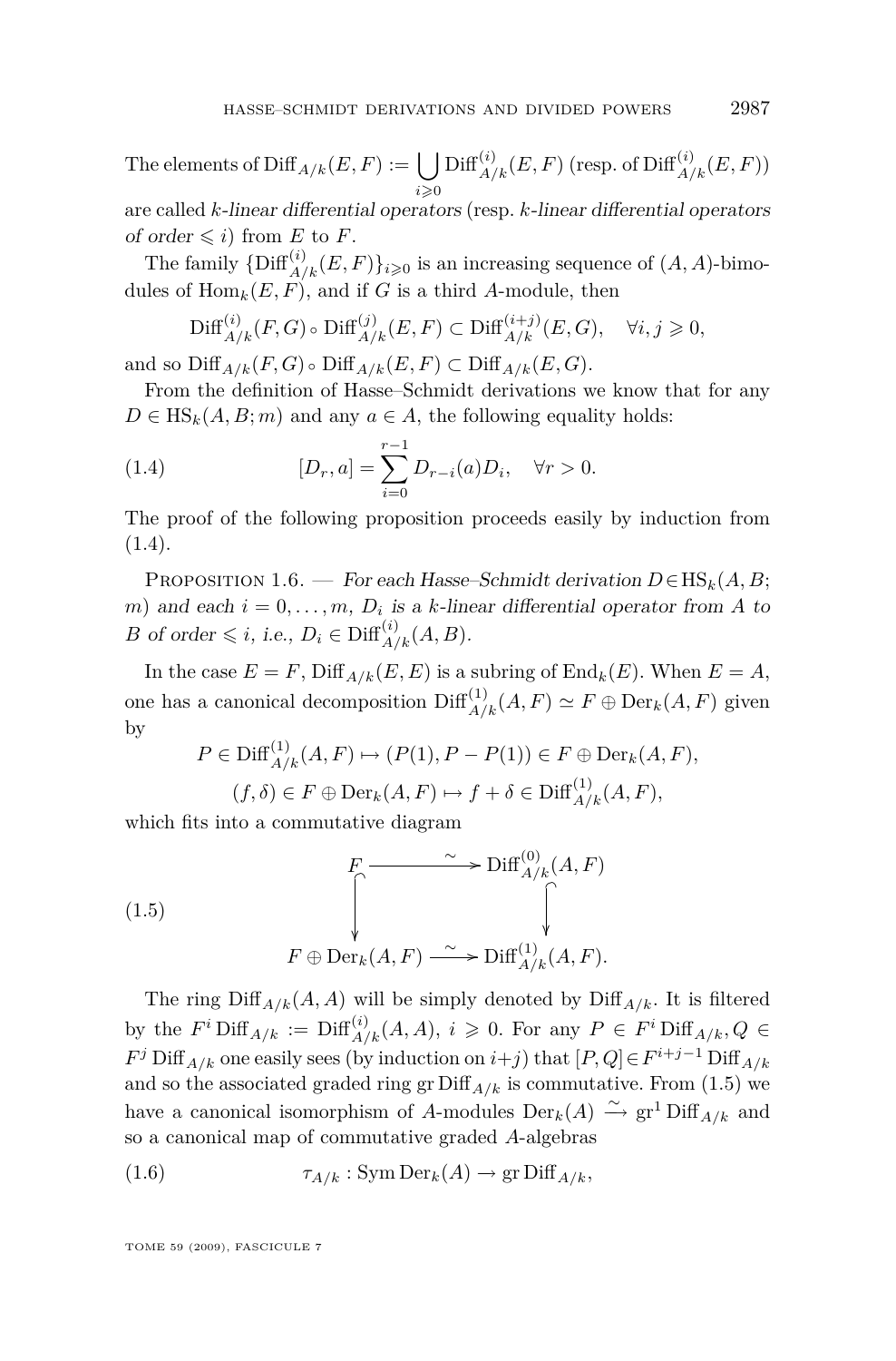<span id="page-10-0"></span>which is an isomorphism in degrees 0 and 1 (actually, in degree 0 it is the identity map of *A*).

Let us denote by  $\sigma_r(P)$  the class in gr<sup>*r*</sup> Diff<sub>*A/k*</sub> = Diff<sup>(*r*)</sup>*A/k /* Diff<sub>*A/k*</sub> of a  $P \in \mathrm{Diff}^{(r)}_{A/k}.$ 

DEFINITION 1.7. — The ring gr Diff<sub> $A/k$ </sub> is endowed with a canonical homogeneous *k*-bilinear map *{−, −}* : gr Diff*A/k ×* gr Diff*A/k →* gr Diff*A/k*, called Poisson bracket, which is defined on homogeneous elements by

 $\{\sigma_r(P), \sigma_s(Q)\} = \sigma_{r+s-1}([P,Q]), \quad \forall P \in \text{Diff}_{A/k}^{(r)}, \forall Q \in \text{Diff}_{A/k}^{(s)}\}.$ 

It is a Lie bracket and a *k*-derivation on each component.

The notion of differential operator is linearized through the algebras of principal parts. Namely, let us consider the *k*-algebra  $\mathcal{P}_{A/k} = A \otimes_k A$ , the epimorphism of *k*-algebras  $\pi$ :  $\mathcal{P}_{A/k} \rightarrow A$  and the homomorphisms of *k*-algebras  $\mu_1$ :  $A \rightarrow \mathcal{P}_{A/k}$ ,  $\mu_2$ :  $A \rightarrow \mathcal{P}_{A/k}$  defined by  $\pi(a \otimes b) = ab$ ,  $\mu_1(a) = a \otimes 1, \mu_2(a) = 1 \otimes a$ , which endow  $\mathcal{P}_{A/k}$  with a "left" and a "right" *A*-algebra structure.

Let us denote by  $I_{A/k} = \ker \pi$ . The ring  $\mathcal{P}_{A/k}^n := \mathcal{P}_{A/k}/I_{A/k}^{n+1}$  is called the algebra of principal parts of order n of *A* over *k*, and is also endowed with a left and a right *A*-algebra structure. For each *A*-module *E*, let us denote  $\mathcal{P}_{A/k}^n(E) = \mathcal{P}_{A/k}^n \otimes_A E$ , where the tensor product is taken with respect to the right *A*-module structure on  $\mathcal{P}_{A/k}^n$ . The module  $\mathcal{P}_{A/k}^n(E)$  will be always considered as a *A*-module through the left *A*-module structure on  $\mathcal{P}_{A/k}^n$ . Let us denote by  $d_{A/k,E}^n : E \to \mathcal{P}_{A/k}^n(E)$  the *k*-linear map given by  $d_{A/k,E}^n(e) = (\overline{1 \otimes 1}) \otimes e.$ 

The module of differentials of *A* over *k* is  $\Omega_{A/k} := I_{A/k}/I_{A/k}^2$ , on which the induced left and right *A*-module structures coincide. Moreover, the exact sequence of left *A*-modules  $0 \to \Omega_{A/k} \to \mathcal{P}_{A/k}^1 \to A \to 0$  splits and we have a canonical decomposition  $\mathcal{P}^1_{A/k} = A \oplus \Omega_{A/k}$ . So, the map  $d_{A/k,A}^1: A \to \mathcal{P}_{A/k}^1$  induces the differential  $d_{A/k}: A \to \Omega_{A/k}$  defined by  $d_{A/k}(a) = (1 \otimes a - a \otimes 1) + I_{A/k}^2$ . The main facts are the following:

(a) The map  $d_{A/k}: A \to \Omega_{A/k}$  is a *k*-derivation and the map

 $h \in \text{Hom}_{A}(\Omega_{A/k}, F) \mapsto h \circ d_{A/k} \in \text{Der}_{k}(A, F)$ 

is an isomorphism of *A*-modules.

(b) The map  $d_{A/k,E}^n : E \to \mathcal{P}_{A/k}^n(E)$  is a *k*-linear differential operator of order  $\leq n$  and the map

$$
h \in \text{Hom}_{A}(\mathcal{P}_{A/k}^{n}(E), F) \mapsto h \circ d_{A/k, E}^{n} \in \text{Diff}_{A/k}^{(n)}(E, F)
$$

is an isomorphism of *A*-bimodules.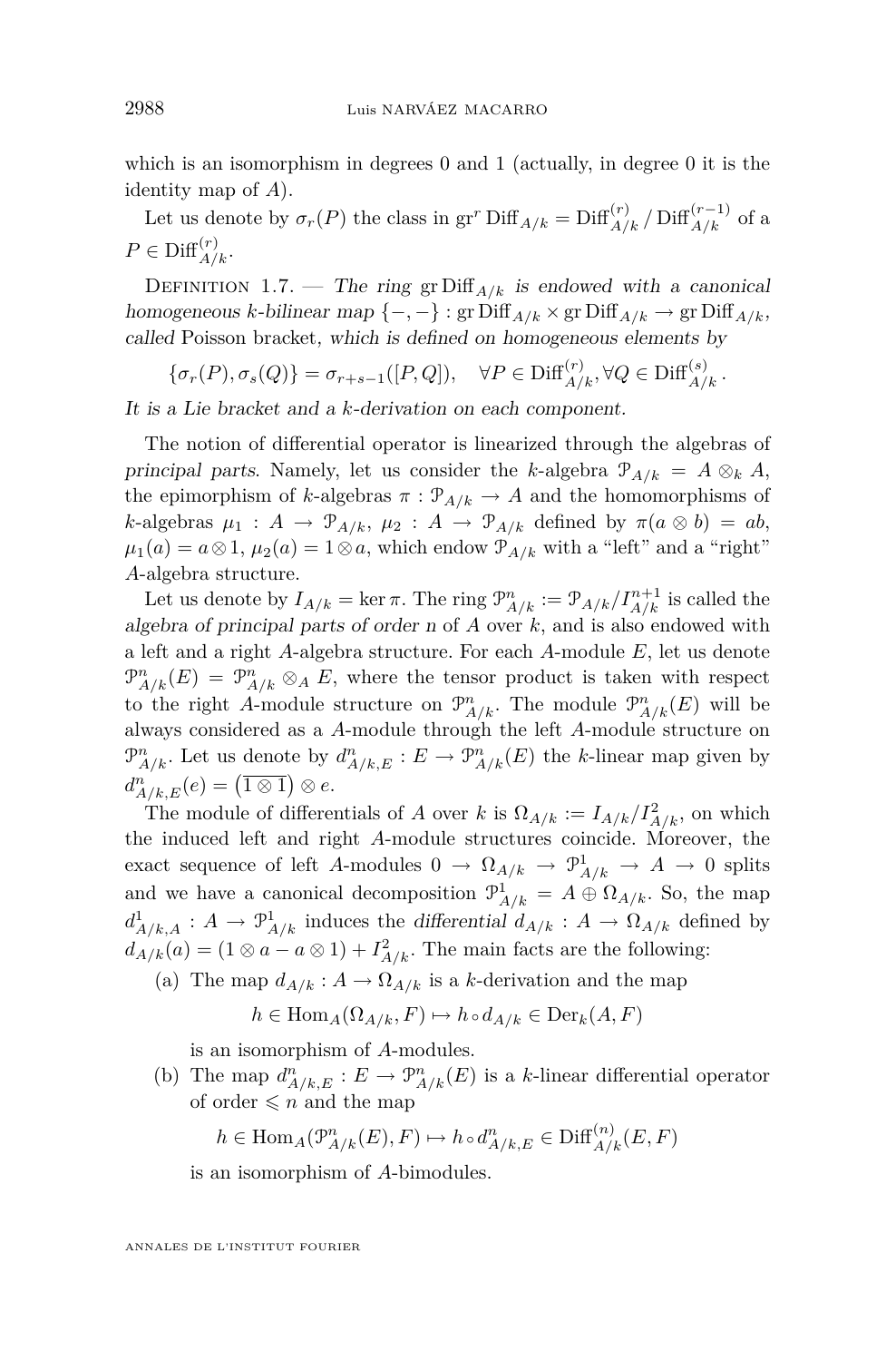#### **1.3. Exponential type series and divided powers**

<span id="page-11-0"></span>General references for the notions and results in this section are [\[11,](#page-35-0) [12\]](#page-35-0) and [\[2\]](#page-35-0).

Let *B* be an *A*-algebra and let  $m \geq 1$  be an integer or  $m = \infty$ . The substitution  $t \mapsto t + t'$  gives rise to a homomorphism of *A*-algebras

$$
R(t) \in B_m = B[[t]]/(t^{m+1}) \mapsto R(t+t') \in B[[t,t']]/(t,t')^{m+1})
$$

DEFINITION 1.8. — An element  $R = R(t) = \sum_{i=0}^{m} R_i t^i$  in  $B_m = B[[t]]/$  $(t^{m+1})$  is said to be of exponential type if  $R_0 = 1$  and  $R(t+t') = R(t)R(t')$ , or equivalently, if

$$
\binom{i+j}{i} R_{i+j} = R_i R_j, \quad \text{whenever } i+j < m+1.
$$

The set of elements in  $B_m$  of exponential type will be denoted by  $\mathcal{E}_m(B)$ . The set  $\mathcal{E}_{\infty}(B)$  will be simply denoted by  $\mathcal{E}(B)$ .

The set  $\mathcal{E}_m(B)$  is a subgroup of the group of units of  $B_m$  and the external operation

$$
\left(a, \sum_{i=0}^{m} R_i t^i\right) \in B \times \mathcal{E}_m(B) \mapsto \sum_{i=0}^{m} R_i (at)^i = \sum_{i=0}^{m} R_i a^i t^i \in \mathcal{E}_m(B)
$$

defines a natural *B*-module structure on  $\mathcal{E}_m(B)$ . It is clear that  $\mathcal{E}_1(B)$  is canonically isomorphic to *B*.

Let *C* be another *A*-algebra. For each  $m \ge 1$ , any *A*-algebra map  $h : B \to$ *C* induces obvious A-linear maps  $\mathcal{E}_m(h): \mathcal{E}_m(B) \to \mathcal{E}_m(C)$ . In this way we obtain functors  $\varepsilon_m$  from the category of *A*-algebras to the category of *A*modules. For  $1 \leq m \leq q \leq \infty$ , the projections  $B_q \to B_m$  induce truncation natural transformations  $\mathcal{E}_q \to \mathcal{E}_m$ . The following result is proven in [\[11\]](#page-35-0) in the case  $m = \infty$ . The proof for any integer  $m \geq 1$  is completely similar.

PROPOSITION 1.9. — For each *A*-module *M* and each  $m \geq 1$  there is an universal pair  $(\Gamma_m M, \gamma_m)$ , where  $\Gamma_m M$  is an *A*-algebra and  $\gamma_m : M \to$  $\mathcal{E}_m(\Gamma_m M)$  is an *A*-linear map, satisfying the following universal property: for any *A*-algebra *B* and any *A*-linear map  $H : M \to \mathcal{E}_m(B)$  there is a unique morphism of *A*-algebras  $h : \Gamma_m M \to B$  such that  $H = \mathcal{E}_m(h) \circ \gamma_m$ , or equivalently, the map

$$
h \in \text{Hom}_{A-alg}(\Gamma_m M, B) \mapsto \mathcal{E}_m(h) \circ \gamma_m \in \text{Hom}_A(M, \mathcal{E}_m(B))
$$

is bijective.

TOME 59 (2009), FASCICULE 7

*.*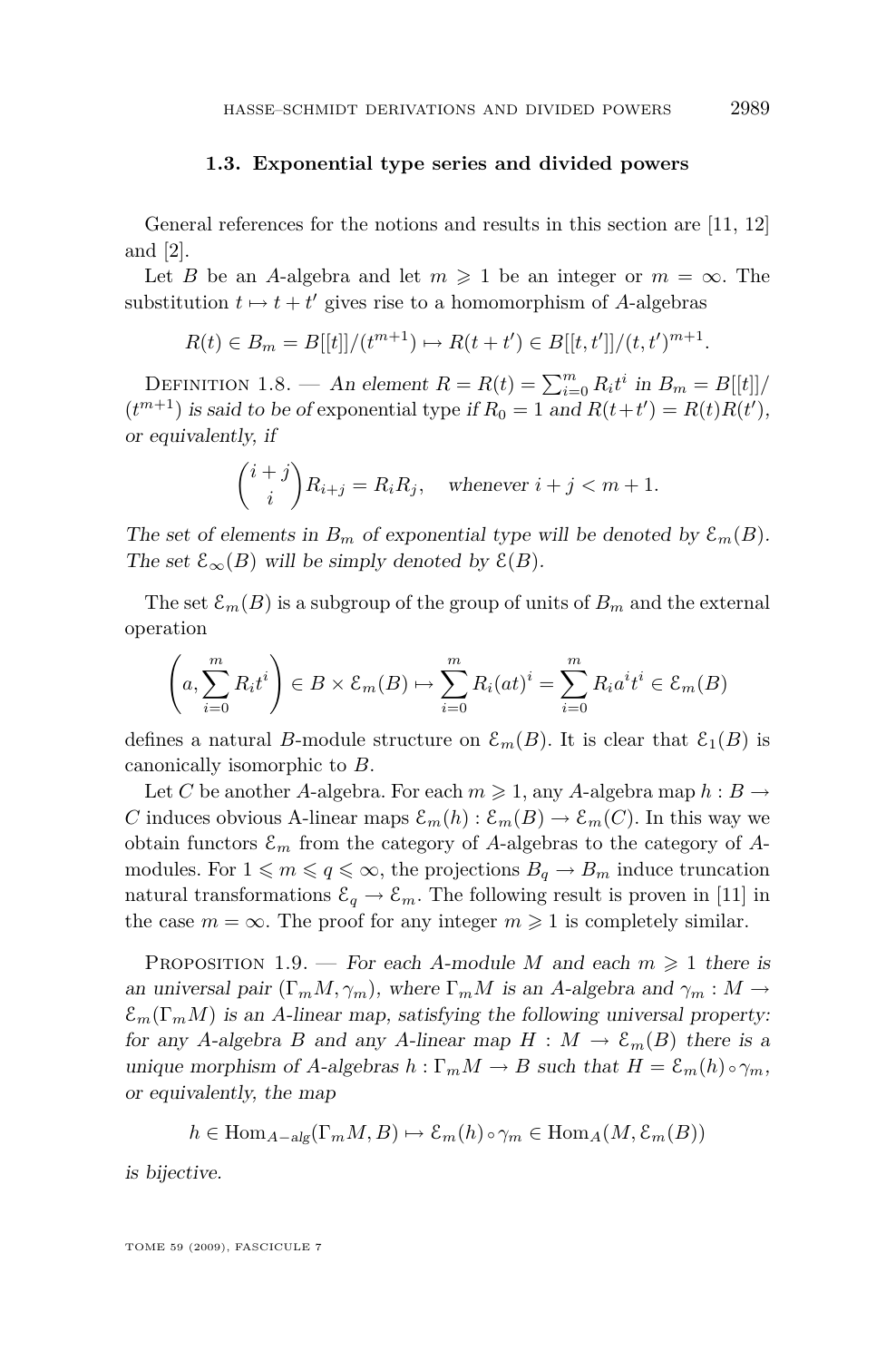<span id="page-12-0"></span>The pair (Γ*mM, γm*) is unique up to a unique isomorphism. The *A*algebra  $\Gamma_m M$  is called the algebra of *m*-divided powers of M and it is canonically N-graded with  $\Gamma_m^0 M = A$ ,  $\Gamma_m^1 M = M$ . In the case  $m = \infty$ ,  $(\Gamma_{\infty}M, \gamma_{\infty})$  is simply denoted by  $(\Gamma M, \gamma)$  and it is called the algebra of divided powers of *M*.

In this way Γ*<sup>m</sup>* becomes a functor from the category of *A*-modules to the category of (N-graded) *A*-algebras, which is left adjoint to  $\mathcal{E}_m$ . For  $1 \leq m \leq q \leq \infty$  the truncations  $\mathcal{E}_q \to \mathcal{E}_m$  induce natural transformations  $\Gamma_m \to \Gamma_q$ .

For any *A*-module *M* and any integer  $m \geq 1$  there is a canonical morphism of graded *A*-algebras  $Sym M \to \Gamma_m M$ , which is an isomorphism provided that *m*! is invertible in *A*. In particular,  $\text{Sym } M \simeq \Gamma_1 M$ . In the case  $m = \infty$  there is also a canonical morphism of graded *A*-algebras Sym  $M \to \Gamma M$ , which is an isomorphism provided that  $\mathbb{Q} \subset A$ .

The algebra Γ*M* has another important structure which we will recall for the ease of the reader.

DEFINITION 1.10. — ([\[12\]](#page-35-0), [\[2\]](#page-35-0), § 3) Let  $I \subset B$  be an ideal. A divided power structure (or a system of divided powers) on *I* is a collection of maps  $\varrho_i: I \to B, i \geqslant 0$ , such that for all  $x, y \in I, \lambda \in B$ :

- (1)  $\varrho_0(x) = 1$ ,  $\varrho_1(x) = x$  and  $\varrho_i(x) \in I$  for all  $i \geq 1$ .
- (2)  $\varrho_k(x+y) = \sum_{i+j=k} \varrho_i(x)\varrho_j(y).$
- (3)  $\varrho_k(\lambda x) = \lambda^k \varrho_k(x)$ .
- (4)  $\varrho_i(x)\varrho_j(x) = \binom{i+j}{i}\varrho_{i+j}(x).$
- (5)  $\varrho_i(\varrho_j(x)) = \frac{(ij)!}{i!(j!)^i} \varrho_{ij}(x).$

A such object  $(B, I, \{\varrho_i\})$  is called a P.D. ring. A P.D. A-algebra is a P.D. ring which is also an *A*-algebra.

Morphisms between P.D. rings (or P.D. *A*-algebras) are defined in the obvious way.

Let us define  $\gamma_i^0 : M \to \Gamma M$ ,  $i \geqslant 0$ , by  $x \in M \mapsto \gamma(x) = \sum_{i=0}^{\infty} \gamma_i^0(x) t^i \in$  $\mathcal{E}(\Gamma M)$ . We have  $\gamma_i^0(M) \subset \Gamma^i M$ . Let us write  $\Gamma^+ M$  for the ideal of Γ*M* generated by homogeneous elements of strictly positive degree, and let us note that  $\gamma_1^0: M \to \Gamma^+ M$  is an *A*-linear map. The following result is proved in [\[12\]](#page-35-0) (see also [\[2\]](#page-35-0), App. A).

THEOREM  $1.11.$  — Under the above hypotheses, the following properties hold:

(1) The  $\{\gamma_i^0\}$  extend to a unique divided power structure on  $\Gamma^+M$ , denoted by  $\{\gamma_i\}$ .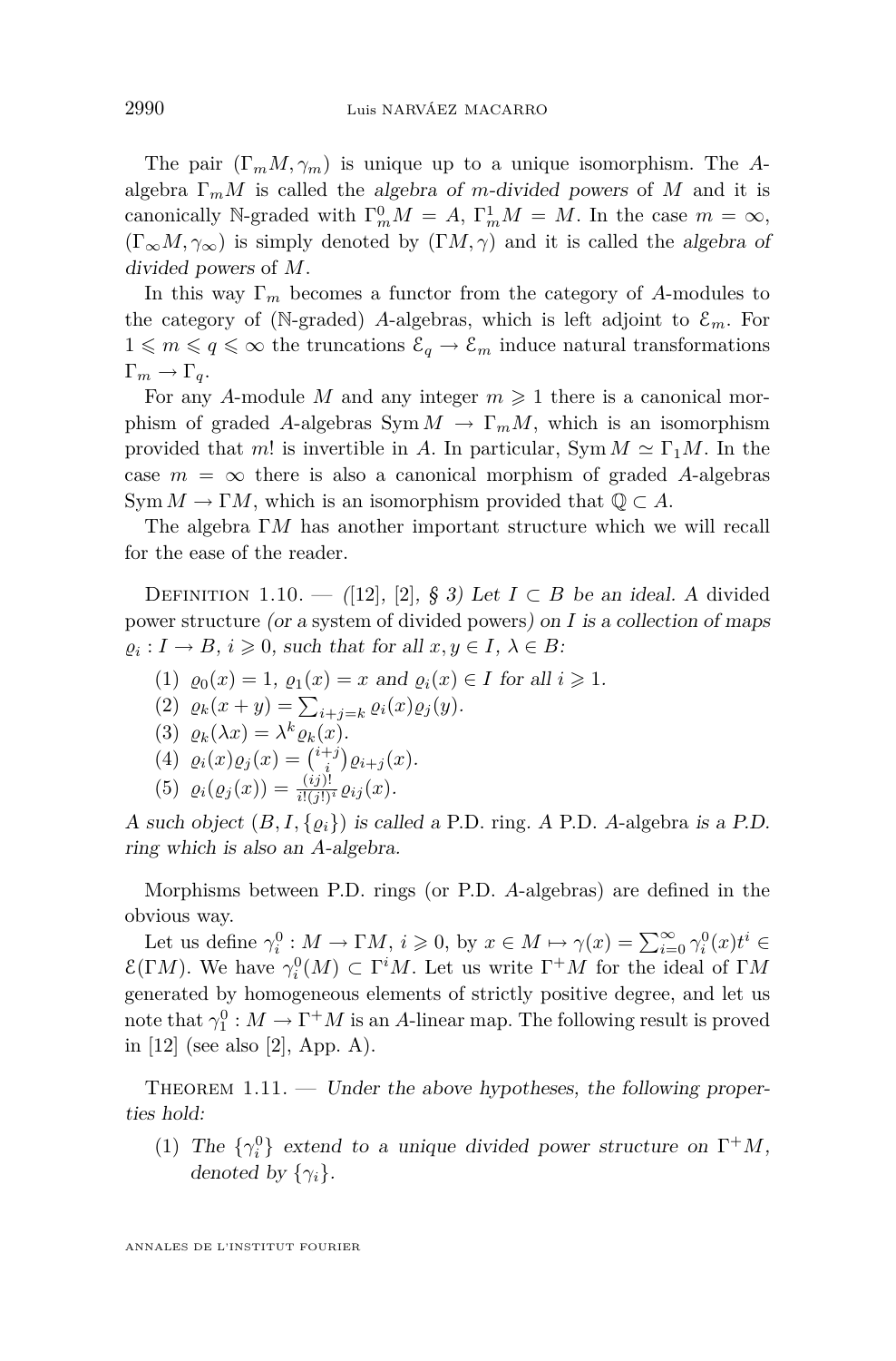<span id="page-13-0"></span>(2) The P.D. *A*-algebra  $(\Gamma M, \Gamma^+ M, \{\gamma_i\})$  and the linear map  $\gamma_1^0 : M \to$  $\Gamma^+M$  have the following universal property: If  $(B, J, \{\varrho_i\})$  is a P.D. *A*-algebra and  $\psi : M \to J$  is a *A*-linear map there is a unique morphism of P.D. *A*-algebras  $\psi$  :  $(\Gamma M, \Gamma^+ M, \{\gamma_i\}) \rightarrow (B, J, \{\varrho_i\})$ such that  $\psi \circ \gamma_1^0 = \psi$ .

Apart from the canonical morphism  $Sym M \to \Gamma M$ , there is another way to relate symmetric algebras with algebras of divided powers (see for instance [\[8\]](#page-35-0) and [\[3\]](#page-35-0), A2.4). Given an *A*-module *M*, the symmetric algebra Sym *M* has a coproduct given by the homomorphism of graded *A*-algebras

$$
\Delta: \operatorname{Sym} M \to \operatorname{Sym} M \otimes_A \operatorname{Sym} M \; (\simeq \operatorname{Sym}(M \oplus M))
$$

induced by the diagonal map  $M \to M \oplus M$ :  $\Delta(m) = m \otimes 1 + 1 \otimes m$  for any  $m \in M$ . Let us consider the graded dual of Sym *M* as

$$
(\operatorname{Sym} M)_{\text{gr}}^* := \bigoplus_{i=0}^{\infty} (\operatorname{Sym}^i M)^*,
$$

where  $(\text{Sym}^i M)^*$  is the dual *A*-module  $\text{Hom}_A(\text{Sym}^i M, A)$ . It is well known that  $(\text{Sym } M)_{\text{gr}}^*$  becomes a (commutative) graded *A*-algebra by defining the shuffle product through the transposed map of  $\Delta$ . Explicitly, the shuffle product of  $u \in (\text{Sym}^i M)^*$  and  $v \in (\text{Sym}^j M)^*$  is  $u * v \in (\text{Sym}^{i+j} M)^*$ given by

(1.7) 
$$
(u \star v) \left(\prod_{l=1}^{i+j} x_l\right) = \cdots = \sum_{\substack{L \subset [i+j] \\ \sharp L = i}} u(x_L) v(x_{L'})
$$

for any  $x_1, \ldots, x_{i+j} \in M$ , where  $L' = [i + j] \setminus L$ .

For any element  $w \in M^*$  and any integer  $i > 0$ , let  $\zeta_i(w) \in (\text{Sym}^i M)^*$ be the linear form defined by

$$
\zeta_i(w)\left(\prod_{l=1}^i x_l\right)=\prod_{l=1}^i\langle x_l,w\rangle,\quad \forall x_1,\ldots,x_i\in M.
$$

For  $i = 0$  let us define  $\zeta_0(w) = 1 \in A = (\text{Sym}^0 M)^*$ . The element  $\zeta(w) =$  $\sum_{i=0}^{\infty} \zeta_i(w) t^i$  in  $(\text{Sym } M)_{\text{gr}}^*$  [[*t*]] is of exponential type and the map

(1.8) 
$$
\zeta : w \in M^* \mapsto \zeta(w) \in \mathcal{E}\left(\left(\text{Sym } M\right)^*_{\text{gr}}\right)
$$

is *A*-linear. So, it induces a canonical homomorphism of graded *A*-algebras

(1.9) 
$$
\phi : \Gamma M^* \to (\text{Sym } M)_{\text{gr}}^*.
$$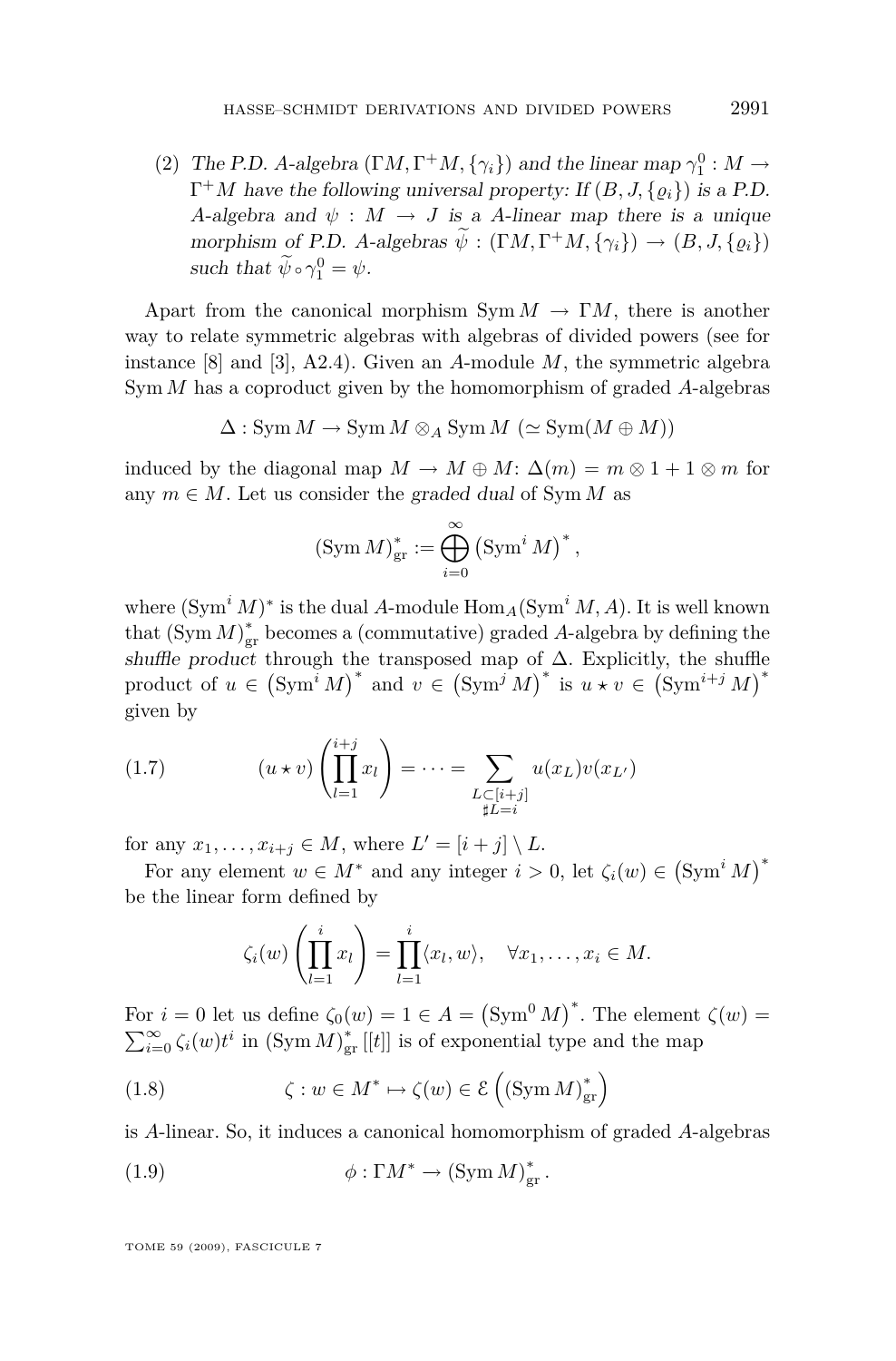<span id="page-14-0"></span>The homomorphism  $\phi$  is an isomorphism if M is a projective module of finite rank (cf. [\[2\]](#page-35-0), prop. A10). In fact we have the following more general result.

PROPOSITION 1.12. — The above homomorphism  $\phi$  is an isomorphism if *M<sup>∗</sup>* is a projective module of finite rank.

Proof. — The proposition is a consequence of the fact that, if *M<sup>∗</sup>* is a projective module of finite rank, then the canonical homomorphism of graded *A*-algebras

$$
(\operatorname{Sym} \operatorname{M}^{\ast\ast})_{\operatorname{gr}}^{\ast} \to (\operatorname{Sym} \operatorname{M})_{\operatorname{gr}}^{\ast}
$$

is an isomorphism, or equivalently, for any  $r \geq 1$  the canonical *A*-linear map  $(\text{Sym}^r M^{**})^* \to (\text{Sym}^r M)^*$  is an isomorphism. The case  $r = 1$  is clear.

We have canonical isomorphisms

$$
(M^{\otimes r})^* \simeq \text{Hom}_A(M^{\otimes (r-1)}, M^*) \simeq (M^{\otimes (r-1)})^* \otimes_A M^*,
$$

where the last one comes from the hypothesis on *M<sup>∗</sup>* , and so we find by induction on *r* that  $((M^{**})^{\otimes r})^* \simeq (M^{\otimes r})^*$ .

For any *A*-module *N*, let us consider the natural right exact sequences of *A*-modules

$$
\left(N^{\otimes r}\right)^{r-1} \xrightarrow{H} N^{\otimes r} \to \operatorname{Sym}^r N \to 0, \quad r \geqslant 2,
$$

where  $H(t_1, \ldots, t_{r-1}) = \sum H_i(t_i)$  and

$$
H_i(n_1\otimes\cdots\otimes n_r)=n_1\otimes\cdots\otimes n_{i-1}\otimes (n_i\otimes n_{i+1}-n_{i+1}\otimes n_i)\otimes\cdots\otimes n_r.
$$

By taking *A*-duals we obtain natural left exact sequences

$$
0 \to \left(\operatorname{Sym}^r N\right)^* \to \left(N^{\otimes r}\right)^* \xrightarrow{H^*} \left(\left(N^{\otimes r}\right)^{r-1}\right)^*, \quad r \geqslant 2.
$$

By considering the cases  $N = M$  and  $N = M^{**}$  and the natural isomor- $(\text{phisms } ((M^{**})^{\otimes r})^* \simeq (M^{\otimes r})^*$ , we deduce that  $(\text{Sym}^r M^{**})^* \simeq (\text{Sym}^r M)^*$ .  $\Box$ 

In fact, it is possible to define a canonical divided power structure on the *A*-algebra  $(Sym M)_{gr}^*$ , or more precisely, on the ideal generated by homogeneous elements of strictly positive degree. The case where *M* is free is treated in [\[3\]](#page-35-0), proposition–definition A2.6. We will briefly sketch the general case.

Let us write for simplicity  $B = (\text{Sym } M)_{\text{gr}}^*$  and  $B^+ = \bigoplus_{d \geq 1} B^d \subset B$ . We need to define a collection of maps  $\varrho_i : B^+ \to B$ ,  $i \geqslant 0$ , satisfying the properties in definition [1.10.](#page-12-0) It is enough to define the restrictions  $\varrho_{i,d}: B^d \to B^{id}, d \geqslant 1.$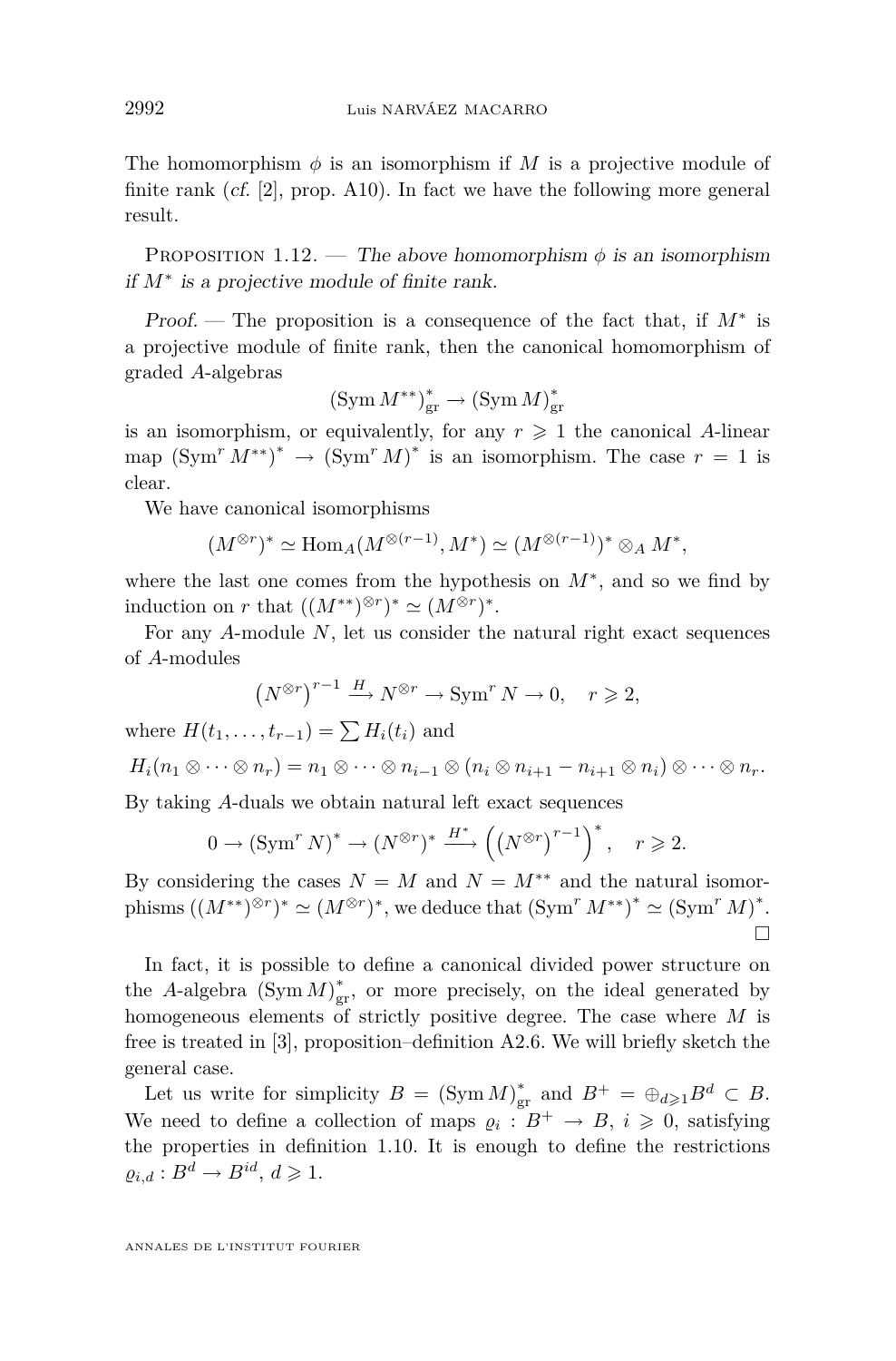<span id="page-15-0"></span>Let us denote by  $\mathcal{P}(i,d)$  the set of (unordered) partitions of  $\lfloor di \rfloor =$  ${1, \ldots, di}$  formed by *i* subsets with *d* elements each one, *i.e.*, an element  $\mathcal{L}$  ∈  $\mathcal{P}(i, d)$  is a subset  $\mathcal{L} \subset \mathcal{P}([di])$  with  $\sharp \mathcal{L} = i$ ,  $\sharp L = d$  for all  $L \in \mathcal{L}$  and  $L \cap L' = \emptyset$  whenever  $L, L' \in \mathcal{L}$  and  $L \neq L'$ .

Let us also denote by  $P(i,d)$  the set of ordered partitions of  $[di] =$  ${1, \ldots, di}$  formed by *i* subsets with *d* elements each one, *i.e.*, an element  $\underline{L} \in \widetilde{\mathcal{P}}(i,d)$  is  $\underline{L} = (L_1, \ldots, L_i)$  with  $\mathcal{L}(L) := \{L_1, \ldots, L_i\} \in \mathcal{P}(i,d)$ .

The map  $L \in \widetilde{\mathcal{P}}(i,d) \mapsto \mathcal{L}(L) \in \mathcal{P}(i,d)$  is clearly the quotient map by the action of the symmetric group  $\mathfrak{S}_i$  on  $\widetilde{\mathcal{P}}(i, d)$ .

Given an element  $u \in B^d = (\text{Sym}^d M)^*$ , we define  $\varrho_{i,d}(u) \in (\text{Sym}^{di} M)^*$ by *di*

$$
\varrho_{i,d}(u)\left(\prod_{l=1}^{di}x_l\right)=\sum_{\mathcal{L}\in\mathcal{P}(i,d)}\prod_{L\in\mathcal{L}}u(x_L).
$$

Let us note that if  $u_1, \ldots, u_i \in (\text{Sym}^d M)^*$ , then

$$
(u_1 \star \cdots \star u_i) \left( \prod_{l=1}^{di} x_l \right) = \sum_{\underline{L} \in \widetilde{\mathcal{P}}(i,d)} \prod_{j=1}^{i} u_j(x_{L_j})
$$

and so  $u^{\star i} = i! \varrho_{i,d}(u)$ .

The proof of the following proposition is left up to the reader.

PROPOSITION 1.13. — The maps  $\varrho_{i,d}$  :  $(\text{Sym}^d M)^* \rightarrow (\text{Sym}^{id} M)^*$ defined above extend uniquely to a system of divided powers on  $B^+$  =  $\bigoplus_{d>0} (\text{Sym}^d M)^*$ ,  $\varrho_i : B^+ \to (\text{Sym} M)_{\text{gr}}^*$ ,  $i \geqslant 0$ .

The preceding proposition joint with the universal property of theorem [1.11](#page-12-0) gives another way to construct the canonical homomorphism [\(1.9\)](#page-13-0).

In the case where *A* is a *k*-algebra and  $M = \Omega_{A/k}$ , the homomorphism [\(1.9\)](#page-13-0) has an interesting (and obvious) interpretation in terms of multiderivations.

DEFINITION 1.14. — Let *M* be an *A*-module and  $r \geq 1$  an integer. A *k*-multiderivation from  $A^r$  to  $M$  is a *k*-multilinear map  $h: A^r \to M$  such that for any  $i = 1, ..., r$  and any  $a_i \in A$  with  $j \neq i$ , the map

$$
x \in A \mapsto h(a_1, \dots, a_{i-1}, x, a_{i+1}, \dots, a_r) \in M
$$

is a *k*-derivation. We say that a *k*-multiderivation  $h: A^r \to M$  is symmetric if it is so as multilinear map.

Let us denote by  $\mathrm{Der}_{k}^{r}(A, M)$  (resp.  $\mathrm{SDer}_{k}^{r}(A, M)$ ) the set of *k*-multiderivations (resp. symmetric *k*-multiderivations) from  $A^r$  to  $M$ . If  $M = A$  we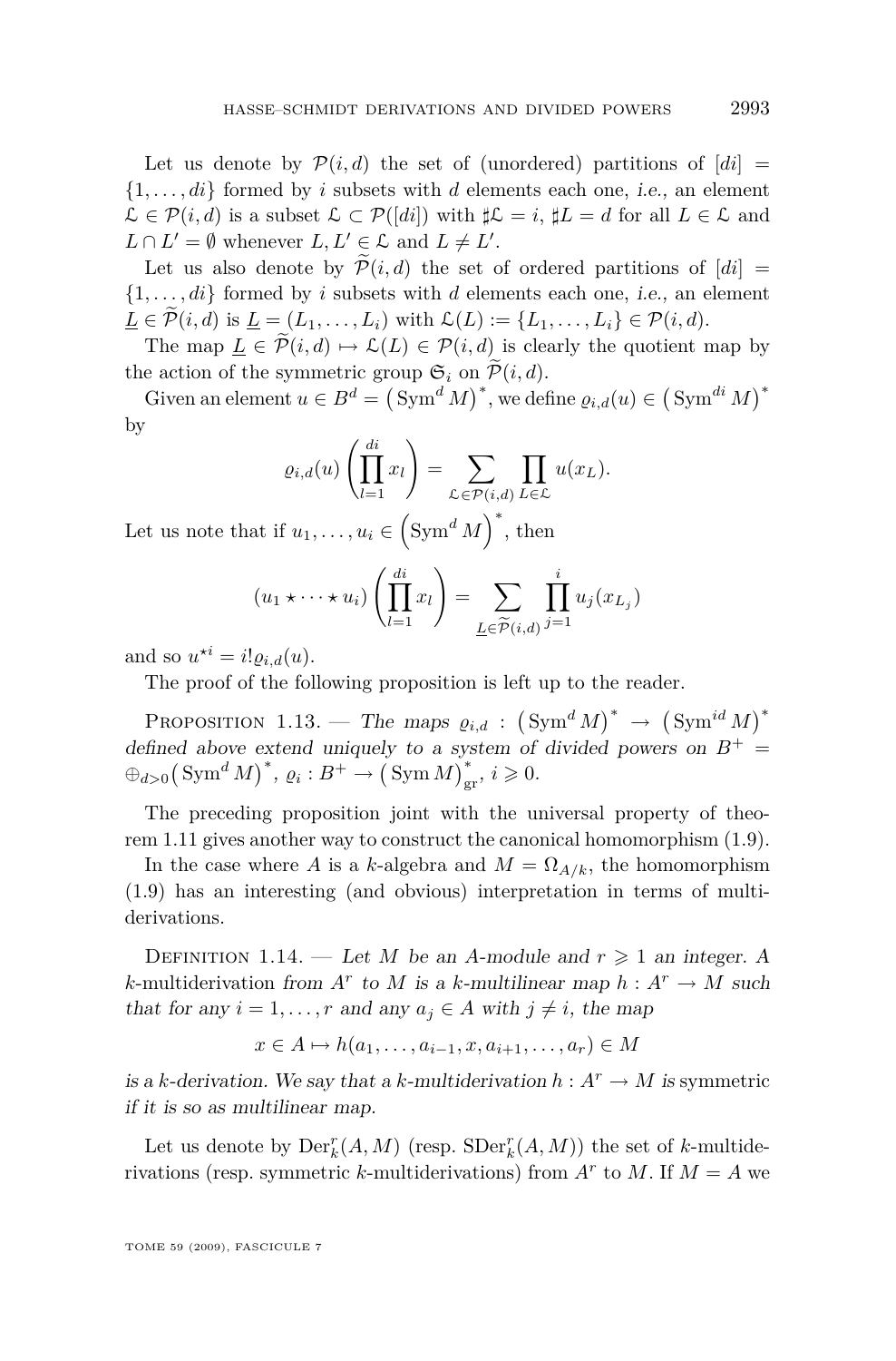<span id="page-16-0"></span>will write  $\text{Der}_{k}^{r}(A)$  (resp.  $\text{SDer}_{k}^{r}(A)$ ) instead of  $\text{Der}_{k}^{r}(A, A)$  (resp. instead of  $SDer<sub>k</sub><sup>r</sup>(A, M)$ ). It is clear that  $Der<sub>k</sub><sup>r</sup>(A, M)$  is an *A*-module and that  $SDer<sub>k</sub><sup>r</sup>(A, M)$  is a submodule of  $Der<sub>k</sub><sup>r</sup>(A, M)$ .

PROPOSITION 1.15. — (a) For each *A*-linear map  $\tilde{h}: \Omega_{A/k}^{\otimes r} \to M$ , the map  $h: A^r \to M$  defined by

$$
h(x_1,\ldots,x_r):=\tilde{h}(dx_1\otimes\cdots\otimes dx_r)
$$

is a *k*-multiderivation and the map

$$
\widetilde{h} \in \text{Hom}_{A}(\Omega_{A/k}^{\otimes r}, M) \mapsto h \in \text{Der}_{k}^{r}(A, M)
$$

is an isomorphism of *A*-modules.

(b) For each *A*-linear map  $\widetilde{h}$  : Sym<sup>r</sup>  $\Omega_{A/k} \to M$ , the map  $h : A^r \to M$ defined by

$$
h(x_1,\ldots,x_r):=\widetilde{h}(dx_1\cdots dx_r)
$$

is a symmetric *k*-multiderivation and the map

$$
\widetilde{h} \in \text{Hom}_A(\text{Sym}^r \Omega_{A/k}, M) \mapsto h \in \text{SDer}_k^r(A, M)
$$

is an isomorphism of *A*-modules.

Proof. — Part (a) is clear for  $r = 1$ . For  $r \geq 2$  we proceed inductively by using the obvious *A*-linear isomorphism

$$
\operatorname{Der}_{k}^{r}(A, M) \simeq \operatorname{Der}_{k}(A, \operatorname{Der}_{k}^{r-1}(A, M)).
$$

Part (b) is a straightforward consequence of part (a) and the fact that symmetric maps  $\tilde{h}: \Omega_{A/k}^{\otimes r} \to M$  are characterized by factoring through  $\sum_{k=1}^n \Omega_{A/k}$ .

The *A*-module of symmetric *k*-multiderivations of *A* is by definition the graded *A*-module

$$
\operatorname{SDer}_k^{\bullet}(A) = \bigoplus_{r=0}^{\infty} \operatorname{SDer}_k^r(A).
$$

From the above proposition, there is a natural graded *A*-linear isomorphism  $(\text{Sym }\Omega_{A/k})_{\text{gr}}^* \simeq \text{SDer}_{k}(A)$  and we can transfer the shuffle product from the left side to the right side in the following way: given  $h: A^n \to A, h': A^m \to A$ A symmetric *k*-multiderivations, their shuffle product  $h \star h' : A^{n+n} \to A$  is defined by  $(cf. [5], 2)$  $(cf. [5], 2)$  $(cf. [5], 2)$ 

$$
(h * h')(x_1, \ldots, x_{n+m}) = \sum_{\substack{L \subset [n+m] \\ \sharp L = n}} h(x_{L_1}, \ldots, x_{L_n}) h'(x_{L'_1}, \ldots, x_{L'_m}),
$$

where  $L' = [n + m] \setminus L$  and  $M_i$  stands for the *i*<sup>th</sup> element of  $M \subset [n + m]$ with respect to the induced ordering.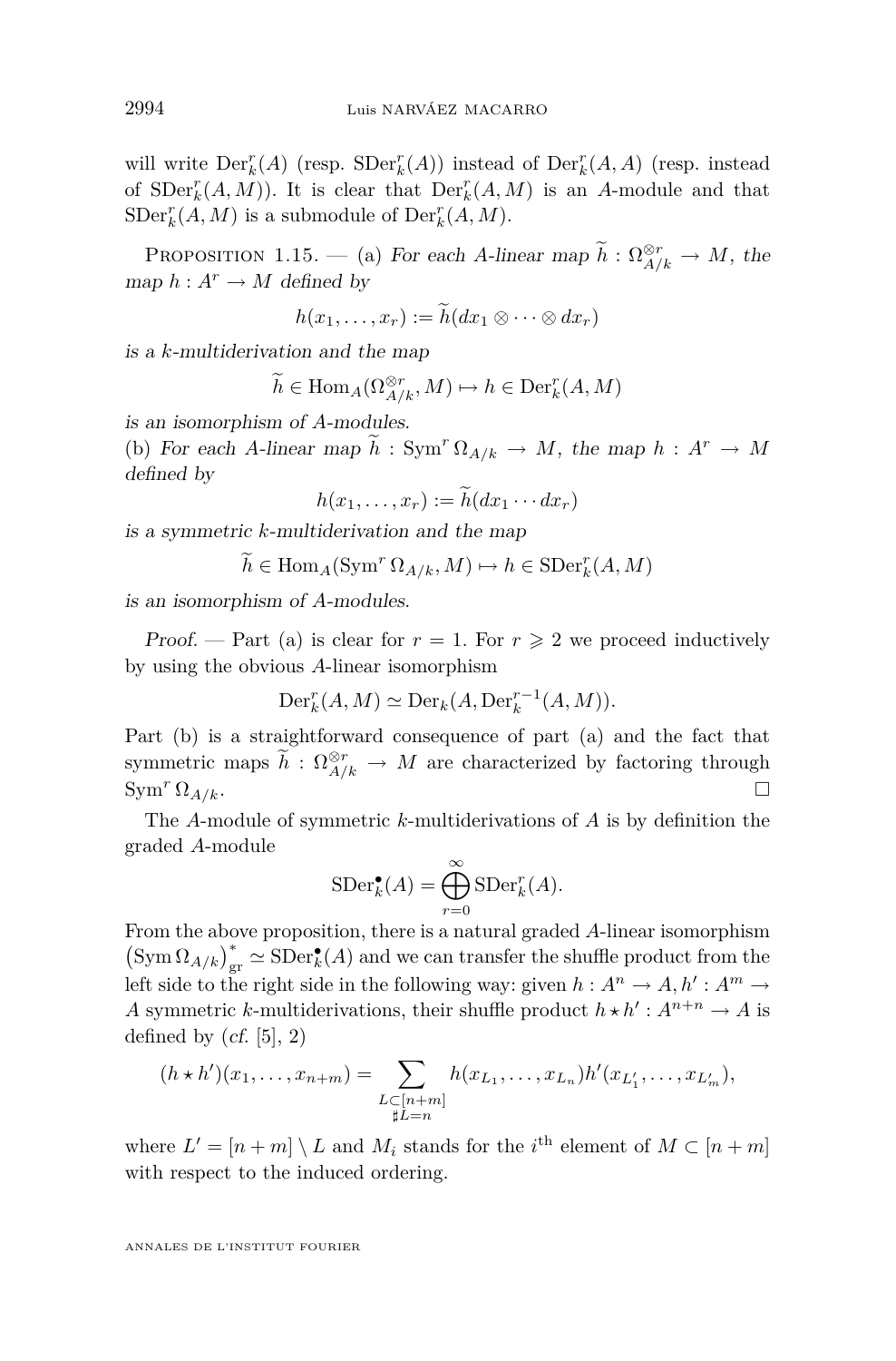<span id="page-17-0"></span>For example, if  $\delta, \delta' : A \to A$  are *k*-derivations, then

$$
(\delta \star \delta')(x_1, x_2) = \delta(x_1)\delta'(x_2) + \delta(x_2)\delta'(x_1).
$$

In that way  $SDer_{k}^{\bullet}(A)$  is a graded commutative *A*-algebra canonically isomorphic to  $(\text{Sym} \, \Omega_{A/k})^*_{\text{gr}}.$ 

Remark 1.16. — In the case  $M = \Omega_{A/k}$ , the homomorphism [\(1.9\)](#page-13-0) can be interpreted as  $\phi : \Gamma \text{Der}_k(A) \to \text{SDer}_k^{\bullet}(A)$  determined by the *A*-linear map  $\zeta : \mathrm{Der}_k(A) \to \mathcal{E}(\mathrm{SDer}_k^{\bullet}(A))$  defined by

(1.10) 
$$
\zeta(\delta) = \sum_{r=0}^{\infty} \zeta_r(\delta) t^r, \quad \delta \in \text{Der}_k(A),
$$

where  $\zeta_r(\delta) \in \text{SDer}_k^r(A)$  is given by

$$
\zeta_r(\delta)(x_1,\ldots,x_r)=\prod_{i=1}^r\delta(x_i),\quad \forall x_1,\ldots,x_r\in A.
$$

So,  $\phi : \Gamma \operatorname{Der}_k(A) \to \operatorname{SDer}_k^{\bullet}(A)$  is an isomorphism if  $\operatorname{Der}_k(A)$  is a projective module of finite rank.

Remark 1.17. — We can define a unique homogeneous "Poisson bracket" on  $SDer_{k}^{\bullet}(A)$  extending the usual Lie bracket on  $SDer_{k}^{1}(A) = Der_{k}(A)$  and such that  $\{h, a\}(x_1, \ldots, x_{r-1}) = h(x_1, \ldots, x_{r-1}, a)$  for any  $h \in SDer_k^r(A)$ and any  $a \in A = \text{SDer}_{k}^{0}(A)$ . Namely, given  $h \in \text{SDer}_{k}^{r}(A), h' \in \text{SDer}_{k}^{s}(A)$ we define  $\{h, h'\} \in \text{SDer}_{k}^{r+s-1}(A)$  in the following way:

$$
\{h, h'\}(x_1, \ldots, x_{r+s-1}) = \sum_{\substack{L \subset [r+s-1] \\ \sharp L=s}} h(x_{L'_1}, \ldots, x_{L'_{r-1}}, h'(x_{L_1}, \ldots, x_{L_s}))
$$

$$
- \sum_{\substack{M \subset [r+s-1] \\ \sharp M=r}} h'(x_{M'_1}, \ldots, x_{M'_{s-1}}, h(x_{M_1}, \ldots, x_{M_r})),
$$

where  $L' = [r + s - 1] \setminus L$ ,  $M' = [r + s - 1] \setminus M$ . For instance, if  $\delta \in$  $Der_k(A) = SDer_k^1(A)$  then

$$
\{h,\delta\}(x_1,\ldots,x_r) = h(\delta(x_1),\ldots,x_r) + \cdots + h(x_1,\ldots,\delta(x_r))
$$
  
-  $\delta(h(x_1,\ldots,x_r)).$ 

In that way  $SDer_{k}^{\bullet}(A)$  becomes a Poisson algebra over *k*, but this structure will not be used in this paper.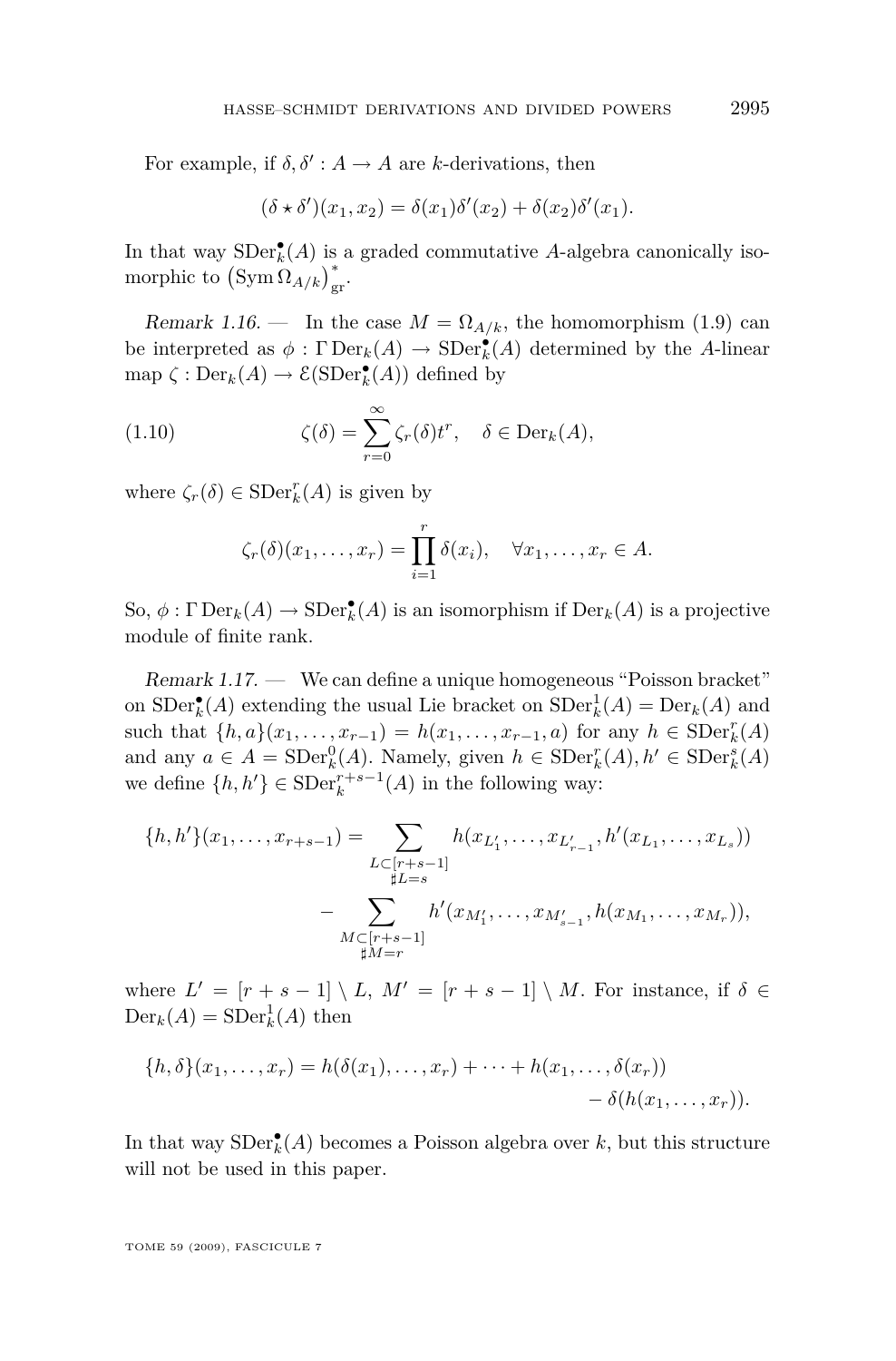#### **2. Main Results**

<span id="page-18-0"></span>**2.1.** The embedding  $\theta_{A/k}$  : gr  $\text{Diff}_{A/k} \hookrightarrow \left(\text{Sym}\,\Omega_{A/k}\right)_{\text{gr}}^*$ 

Let *A* be a fixed *k*-algebra. For the sake of simplicity, we will omit the  $\text{subscript}^* \, A/k$ " everywhere:  $\mathcal{P}^* = \mathcal{P}^*_{A/k}, I = I_{A/k}, d^* : A \to \mathcal{P}^*, \Omega =$  $\Omega_{A/k} (= I/I^2)$ ,  $d: A \to \Omega$  the universal differential, Diff<sup>\*</sup> = Diff<sup>\*</sup><sub> $A/k$ </sub>, etc. Let us denote by

(2.1) 
$$
v: \operatorname{Sym} \Omega = \operatorname{Sym} I/I^2 \to \operatorname{gr}_I \mathcal{P} = \bigoplus_{i=0}^{\infty} I^i/I^{i+1}
$$

the canonical epimorphism of graded *A*-algebras.

Let  $n \geq 0$  be an integer. We know that the map  $h \in \text{Hom}_A(\mathcal{P}^n, A) \mapsto$  $h \circ d^n \in \text{Diff}^{(n)}$  is an isomorphism of *A*-bimodules. For each  $P \in \text{Diff}^{(n)}$ denote by  $\overline{P}$ :  $\mathcal{P}^n \to A$  the unique (left) *A*-linear map such that  $P = \overline{P} \circ d^n$ . Since  $\operatorname{gr}^n_I \mathcal{P} = I^n/I^{n+1} \hookrightarrow \mathcal{P}/I^{n+1} = \mathcal{P}^n$ , we can consider the map  $\lambda_n^0$ :  $\text{Diff}^{(n)} \to \text{Hom}_A(\text{gr}^n_I \mathcal{P}, A)$  defined by  $\lambda_n^0(P) = \tilde{P}|_{gr^n_I \mathcal{P}}$ , which is obviously *A*-linear. By looking at the exact sequence

(2.2) 
$$
0 \to \operatorname{gr}^n_I \mathcal{P} \to \mathcal{P}^n \to \mathcal{P}^{n-1} = \mathcal{P}/I^n \to 0
$$

we see that a  $P \in \text{Diff}^{(n)}$  belongs to the kernel of  $\lambda_n^0$  if and only if  $\widetilde{P}$  vanishes on  $\operatorname{gr}^n_I \mathcal{P}$ , *i.e.*, if  $\widetilde{P}$  factorizes through  $\mathcal{P}^{n-1}$ , or equivalently,  $P \in \text{Diff}^{(n-1)}$ . So, we obtain an injective linear map

(2.3) 
$$
\lambda_n : \operatorname{gr}^n \operatorname{Diff} \hookrightarrow \operatorname{Hom}_A(\operatorname{gr}^n_T \mathcal{P}, A).
$$

By composing with the transposed map of the homogeneous component of degree *n* of *υ*, we obtain an injective *A*-linear map

$$
\theta_n = v_n^* \circ \lambda_n : \operatorname{gr}^n \text{Diff} \hookrightarrow \operatorname{Hom}_A(\operatorname{Sym}^n \Omega, A).
$$

For  $n = 0$  we have  $\text{gr}^0$  Diff = A,  $\text{Hom}_A(\text{Sym}^0 \Omega, A) = \text{Hom}_A(A, A) = A$ and  $\theta_0 = \text{Id}_A$ , and for  $n = 1$ , gr<sup>1</sup> Diff =  $\text{Der}_k(A)$ ,  $\text{Hom}_A(\text{Sym}^1 \Omega, A)$  =  $\text{Hom}_A(\Omega, A) = \text{Der}_k(A)$  and  $\theta_1 = \text{Id}_{\text{Der}_k(A)}$ .

PROPOSITION 2.1. — Let  $n \geq 1$  be an integer,  $P \in \text{Diff}^{(n)}$  and  $x_1, \ldots, x_n$ *∈ A*. With the above notations, the following equalities hold

$$
\theta_n(\sigma_n(P))(dx_1\cdots dx_n) = \sum_{L\subset [n]} (-1)^{\sharp L} x_L P(x_{[n]\setminus L})
$$
  
= [[\cdots [[P, x\_n], x\_{n-1}], \dots, x\_2], x\_1].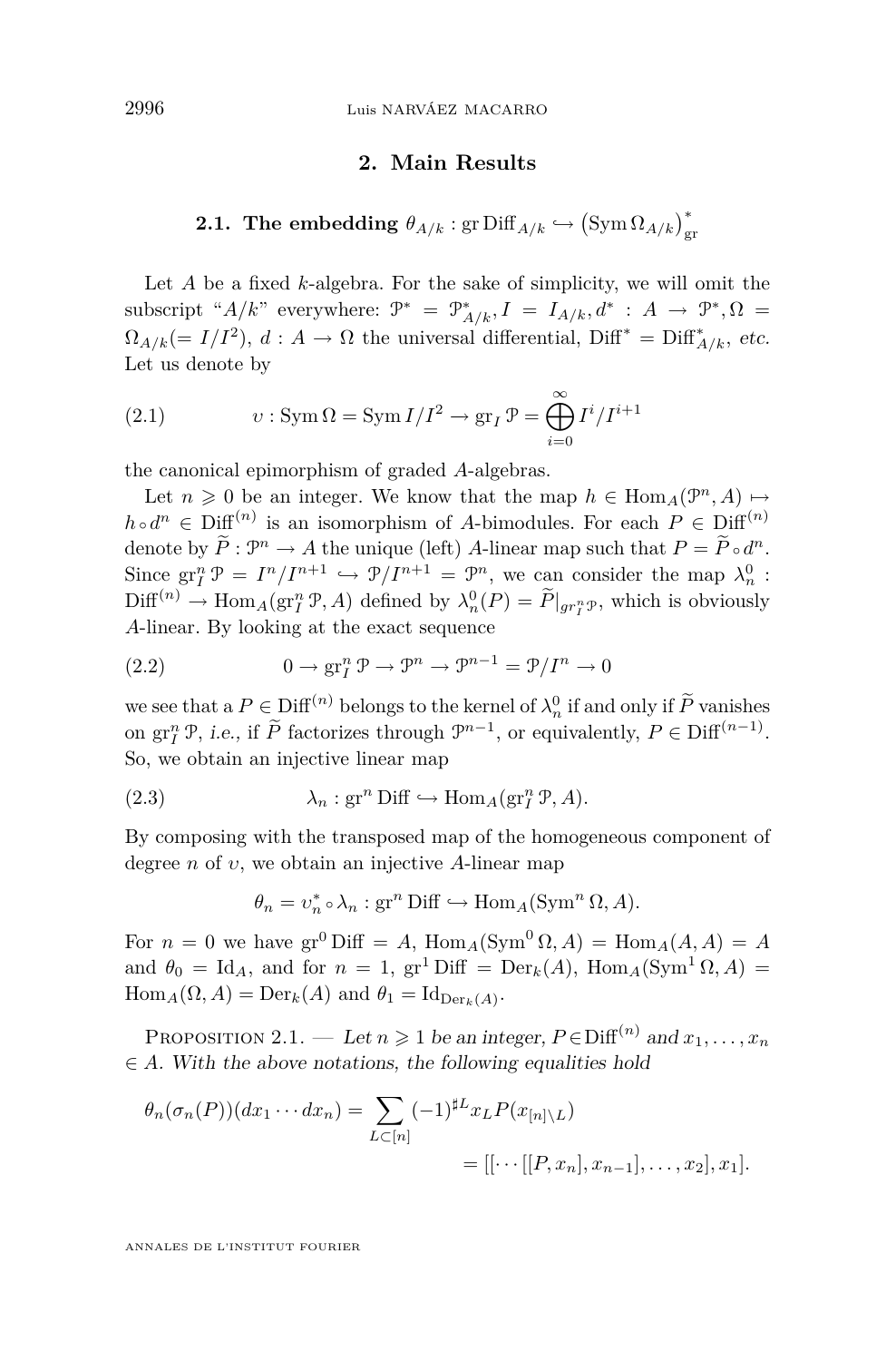<span id="page-19-0"></span>Proof. — For the first equality, let  $\tilde{P}: \mathcal{P}^n \to A$  be the unique (left) *A*-linear map such that  $P = P \circ d^n$ . We have

$$
\theta_n(\sigma_n(P))(dx_1\cdots dx_n) = \lambda_n(\sigma_n(P))(v_n(dx_1\cdots dx_n))
$$
  
\n
$$
= \lambda_n(\sigma_n(P)) \left( \prod_{i=1}^n (1 \otimes x_i - x_i \otimes 1) + I^{n+1} \right)
$$
  
\n
$$
= \widetilde{P} \left( \prod_{i=1}^n (1 \otimes x_i - x_i \otimes 1) + I^{n+1} \right) = \widetilde{P} \left( \sum_{L \subset [n]} (-1)^{\sharp L} x_L \otimes x_{L'} + I^{n+1} \right)
$$
  
\n
$$
= \sum_{L \subset [n]} (-1)^{\sharp L} \widetilde{P}(x_L d^n(x_{L'})) = \sum_{L \subset [n]} (-1)^{\sharp L} x_L P(x_{L'}),
$$

with  $L' = [n] \setminus L$ .

For the second equality,

$$
\theta_n(\sigma_n(P))(dx_1 \cdots dx_n) = \sum_{L \subset [n]} (-1)^{\sharp L} x_L P(x_{L'})
$$
\n
$$
= \sum_{\substack{L \subset [n] \\ n \notin L}} (-1)^{\sharp L} x_L P(x_{[n] \setminus L}) + \sum_{\substack{L \subset [n] \\ n \in L}} (-1)^{\sharp L} x_L P(x_{[n] \setminus L})
$$
\n
$$
= \sum_{L \subset [n-1]} (-1)^{\sharp L} x_L P(x_n x_{[n-1] \setminus L}) - \sum_{K \subset [n-1]} (-1)^{\sharp K} x_K x_n P(x_{[n-1] \setminus K})
$$
\n
$$
= \sum_{L \subset [n-1]} (-1)^{\sharp L} x_L [P, x_n] (x_{[n-1] \setminus L})
$$

and so

(2.4) 
$$
\theta_n(\sigma_n(P))(dx_1\cdots dx_n) = \theta_{n-1}(\sigma_{n-1}([P, x_n]))(dx_1\cdots dx_{n-1}).
$$

By iterating (2.4) we obtain

$$
\theta_n(\sigma_n(P))(dx_1\cdots dx_n) = [[\cdots [[P,x_n],x_{n-1}],\ldots,x_2],x_1].
$$

Theorem 2.2. — The *A*-linear map

$$
\bigoplus_{n\geqslant 0}\theta_n:\text{gr Diff}\to(\text{Sym }\Omega)_{\text{gr}}^*
$$

is a homomorphism of graded *A*-algebras.

Proof. — We need to prove that  $\theta_{n+m}(\sigma_n(P)\sigma_m(Q)) = \theta_n(\sigma_n(P))$  *\**  $\theta_m(\sigma_m(Q))$  for all integers  $n, m \geq 0$  and all  $P \in \text{Diff}^{(n)}$  and  $Q \in \text{Diff}^{(m)}$ . We proceed by induction on  $n + m$ . For  $n + m = 0$ , the result is clear since  $\theta_0 = \mathrm{Id}_A.$ 

TOME 59 (2009), FASCICULE 7

 $\Box$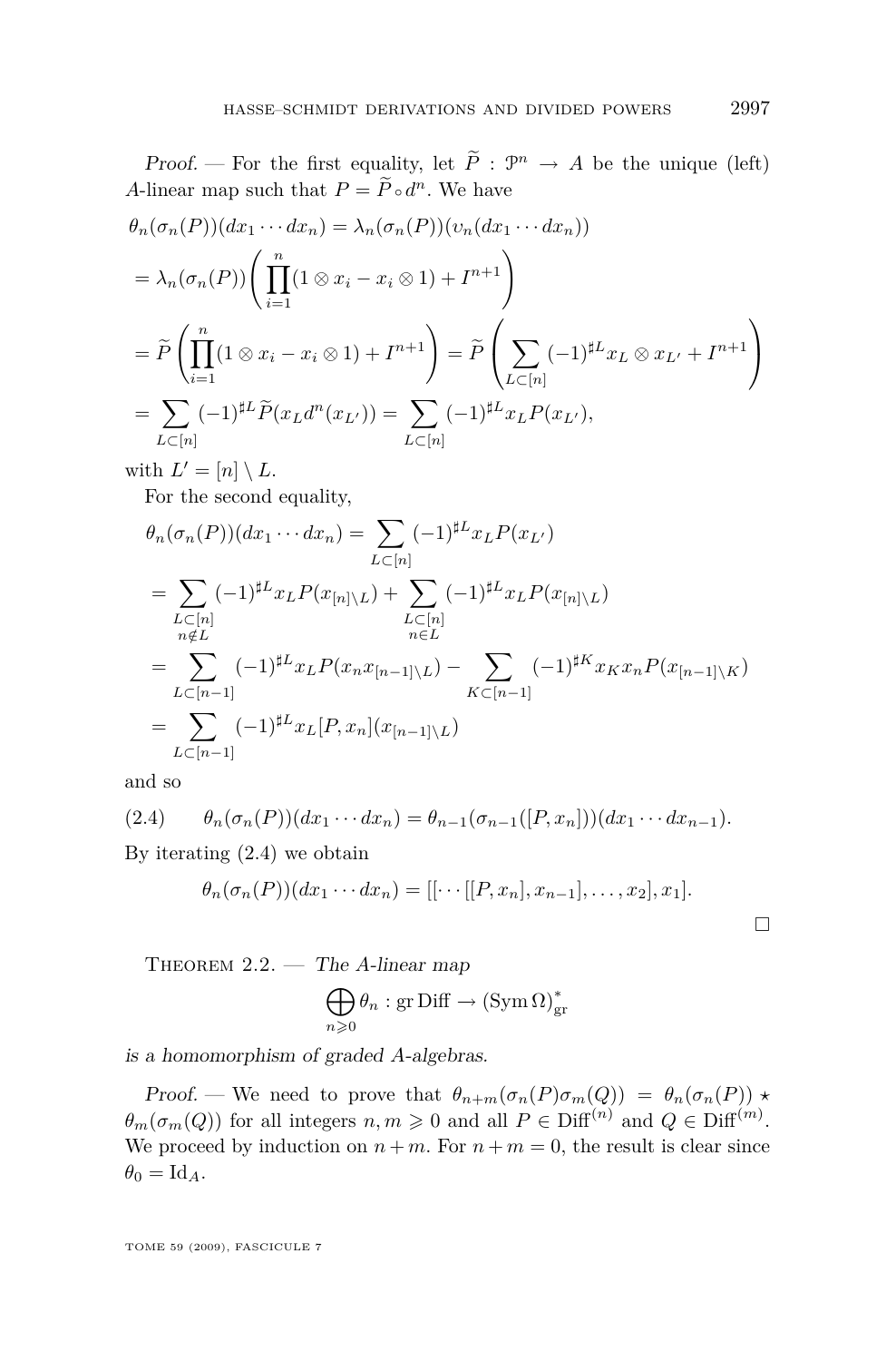Let us assume that  $\theta_{r+s}(\sigma_r(P')\sigma_s(Q')) = \theta_r(\sigma_r(P')) \star \theta_s(\sigma_s(Q'))$  for all integers  $r, s \ge 0$ ,  $r + s < n + m$  and all  $P' \in \text{Diff}^{(r)}$  and  $Q' \in \text{Diff}^{(s)}$ , and take  $P \in \text{Diff}^{(n)}$ ,  $Q \in \text{Diff}^{(m)}$ ,  $x_1, \ldots, x_{n+m} \in A$ . From the definition of the shuffle product (see [\(1.7\)](#page-13-0)), and writing  $x' = x_{n+m}$ ,  $(dx)_L = \prod_{i \in L} dx_i$ ,  $L' = [n + m] \setminus L$ ,  $N'' = [n + m - 1] \setminus N$ , we have:

$$
(\theta_n(\sigma_n(P)) \star \theta_m(\sigma_m(Q)))(dx_1 \cdots dx_{n+m}) = \sum_{L \subset [n+m]} \theta_n(\sigma_n(P))((dx)_L) \theta_m(\sigma_m(Q))((dx)_L)
$$
  
\n
$$
= \sum_{\substack{L \subset [n+m] \\ \sharp L=n}} \left( \sum_{K \subset L} (-1)^{\sharp K} x_K P(x_{L \setminus K}) \right) \left( \sum_{M \subset L'} (-1)^{\sharp M} x_M Q(x_{L' \setminus M}) \right)
$$
  
\n
$$
= \sum_{\substack{L \subset [n+m] \\ \sharp L=n \\ \sharp L=n}} (-1)^{\sharp (K \sqcup M)} x_{K \sqcup M} P(x_{L \setminus K}) Q(x_{L' \setminus M})
$$
  
\n
$$
= \sum_{N \subset [n+m]} (-1)^{\sharp N} x_N \sum_{\substack{L \subset [n+m] \\ \sharp L=n}} P(x_{L \cap N'}) Q(x_{L' \cap N'})
$$
  
\n
$$
= \left( \sum_{\substack{N \subset [n+m] \\ n+m \notin N}} (-1)^{\sharp N} x_N \sum_{\substack{L \subset [n+m] \\ \sharp L=n}} (-1)^{\sharp N} x_N \sum_{\substack{L \subset [n+m] \\ \sharp L=n}} (-1)^{\sharp N} x_N \sum_{\substack{L \subset [n+m] \\ n+m \in N}} (-1)^{\sharp N} x_N \sum_{\substack{L \subset [n+m] \\ n \notin L=n}} (-1)^{\sharp N} x_N \prod_{\substack{L \subset [n+m] \\ \sharp L=n}} (-1)^{\sharp N} x_N \prod_{\substack{L \subset [n+m] \\ \sharp L=n}} (-1)^{\sharp N} x_N \prod_{\substack{L \subset [n+m] \\ \sharp L=n}} (-1)^{\sharp N} x_N \prod_{\substack{L \subset [n+m] \\ \sharp L=n}} (-1)^{\sharp N} x_N \prod_{\substack{L \subset [n+m] \\ \sharp L=n}} (-1)^{\sharp N} x_N \prod_{\substack{L \subset [n+m] \\ \sharp L=n}} (-1)^{\sharp N} x_N \prod_{\substack{L \subset [n+m] \\ \sharp L=n}} (-1)^{\sharp N} x_N \prod_{\substack{L \subset [n+m] \\ \sharp L=n}} (-1)^{\sharp N} x_N \prod_{\substack{L \subset [n+m] \\ \sharp L=n}} (-1)^{\sharp N} x_N \prod_{\substack{L \subset [n+m] \\ \sharp L=n}} (-1)^{\sharp
$$

For the first summand, since  $N \subset [n+m]$  with  $n+m \notin N$ , we have  $N \subset [n + m - 1], N' = N'' \cup \{n + m\}$  and

$$
\sum_{L \subset [n+m]} (\cdots) = \sum_{L \subset [n+m]} P(x_{L \cap N'}) Q(x_{L' \cap N'})
$$
\n
$$
= \left( \sum_{\substack{L \subset [n+m] \\ \sharp L = n}} P(x_{L \cap N''}) Q(x' x_{L' \cap N''}) \right) + \left( \sum_{\substack{L \subset [n+m] \\ \sharp L = n}} P(x' x_{L \cap N''}) Q(x_{L' \cap N''}) \right)
$$
\n
$$
= \left( \sum_{\substack{L \subset [n+m-1] \\ \sharp L = n}} P(x_{L \cap N''}) Q(x' x_{L'' \cap N''}) \right) + \left( \sum_{\substack{L \subset [n+m-1] \\ \sharp L = n}} P(x' x_{L \cap N''}) Q(x_{K'' \cap N''}) \right)
$$
\n
$$
+ \left( \sum_{\substack{K \subset [n+m-1] \\ \sharp K = n-1}} P(x' x_{K \cap N''}) Q(x_{K'' \cap N''}) \right).
$$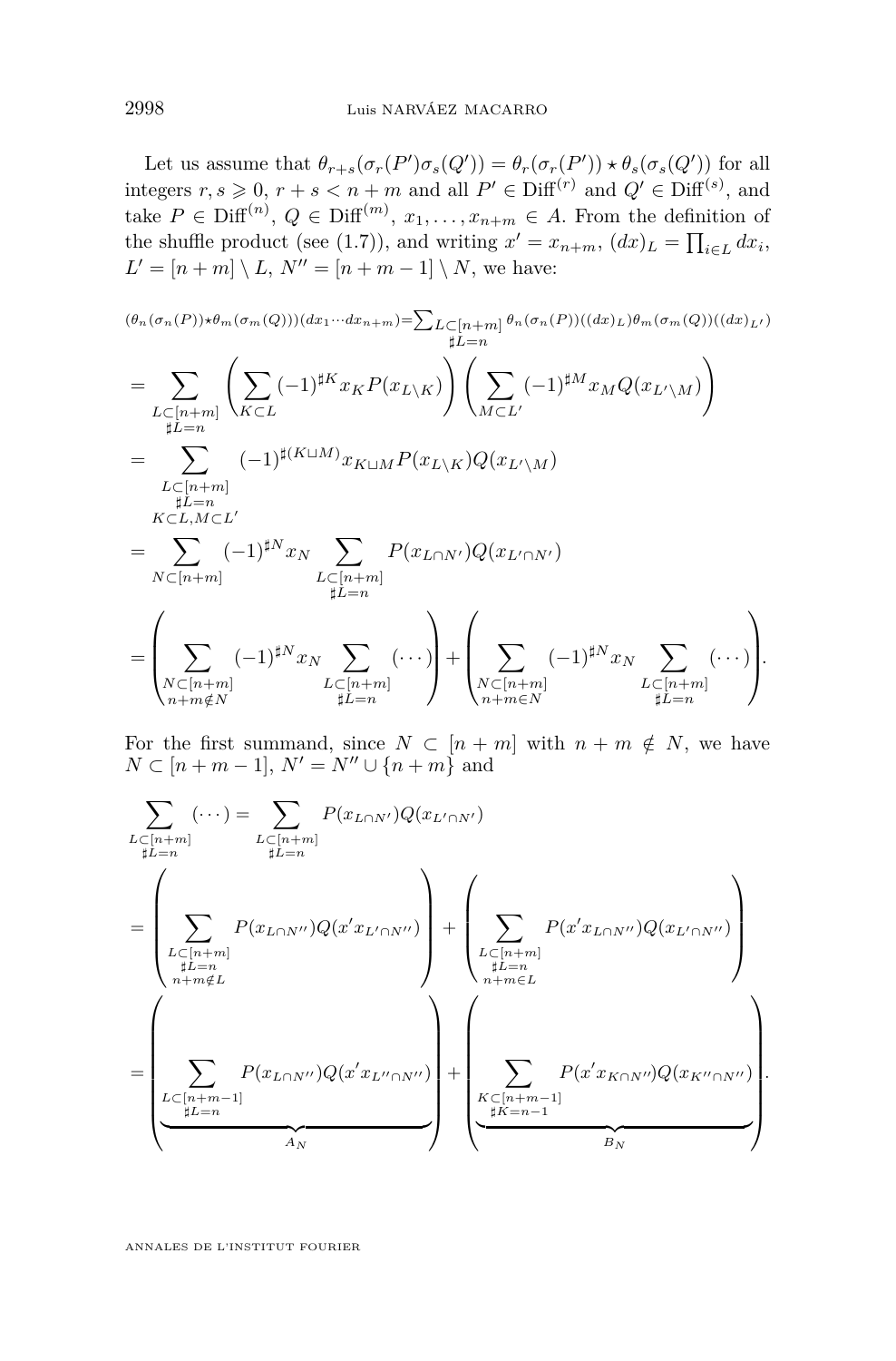For the second summand, since  $N \subset [n+m]$  with  $n+m \in N$ , we have  $N = H \sqcup \{n + m\}$  with  $H \subset [n + m - 1], x_N = x_H x', N' = H''$  and

$$
\sum_{\substack{L \subset [n+m] \\ \sharp L=n}} (\cdots) = \sum_{\substack{L \subset [n+m] \\ \sharp L=n}} P(x_{L \cap H^{\prime \prime}}) Q(x_{L^{\prime} \cap H^{\prime \prime}}) + \left(\sum_{\substack{L \subset [n+m] \\ \sharp L=n \\ \sharp L=n}} P(x_{L \cap H^{\prime \prime}}) Q(x_{L^{\prime} \cap H^{\prime \prime}})\right) + \left(\sum_{\substack{L \subset [n+m] \\ \sharp L=n \\ \sharp L=n}} P(x_{L \cap H^{\prime \prime}}) Q(x_{L^{\prime \prime} \cap H^{\prime \prime}})\right) + \left(\sum_{\substack{L \subset [n+m] \\ \sharp L=n \\ \sharp L=n-1}} P(x_{L \cap H^{\prime \prime}}) Q(x_{L^{\prime \prime} \cap H^{\prime \prime}})\right) + \left(\sum_{\substack{L \subset [n+m-1] \\ \sharp L=n-1}} P(x_{K \cap H^{\prime \prime}}) Q(x_{K^{\prime \prime} \cap H^{\prime \prime}})\right).
$$

Putting all together

$$
(\theta_n(\sigma_n(P)) * \theta_m(\sigma_m(Q)))(dx_1 \cdots dx_{n+m}) =
$$
  
\n
$$
\left(\sum_{\substack{N \subset [n+m] \\ n+m \notin N}} (-1)^{\sharp N} x_N \sum_{\substack{L \subset [n+m] \\ \sharp L=n}} (\cdots) \right) + \left(\sum_{\substack{N \subset [n+m] \\ n+m \in N}} (-1)^{\sharp N} x_N \sum_{\substack{L \subset [n+m] \\ \sharp L=n}} (\cdots) \right)
$$
  
\n
$$
= \left(\sum_{\substack{N \subset [n+m-1] \\ N \subset [n+m-1]}} (-1)^{\sharp N} x_N(A_N + B_N) \right) - \left(\sum_{\substack{H \subset [n+m-1] \\ \sharp L=n}} (-1)^{\sharp H} x_H x'(C_H + D_H) \right)
$$
  
\n
$$
= \sum_{\substack{N \subset [n+m-1] \\ N \subset [n+m-1]}} (-1)^{\sharp N} x_N(B_N - x'C_N) + \sum_{\substack{N \subset [n+m-1] \\ \sharp K=n-1}} (-1)^{\sharp N} x_N(A_N - x'D_N)
$$
  
\n
$$
+ \sum_{\substack{N \subset [n+m-1] \\ \sharp K=n-1}} (-1)^{\sharp N} \sum_{\substack{L \subset [n+m-1] \\ \sharp L=n}} P(x_{L \cap N''})[Q, x'](x_{L'' \cap N''})
$$
  
\n
$$
= (\theta_{n-1}(\sigma_{n-1}([P, x'])) * \theta_m(\sigma_m(Q)))(dx_1 \cdots dx_{n+m-1}) + (\theta_n(\sigma_n(P)) * \theta_{m-1}(\sigma_{m-1}([Q, x')))(dx_1 \cdots dx_{n+m-1}).
$$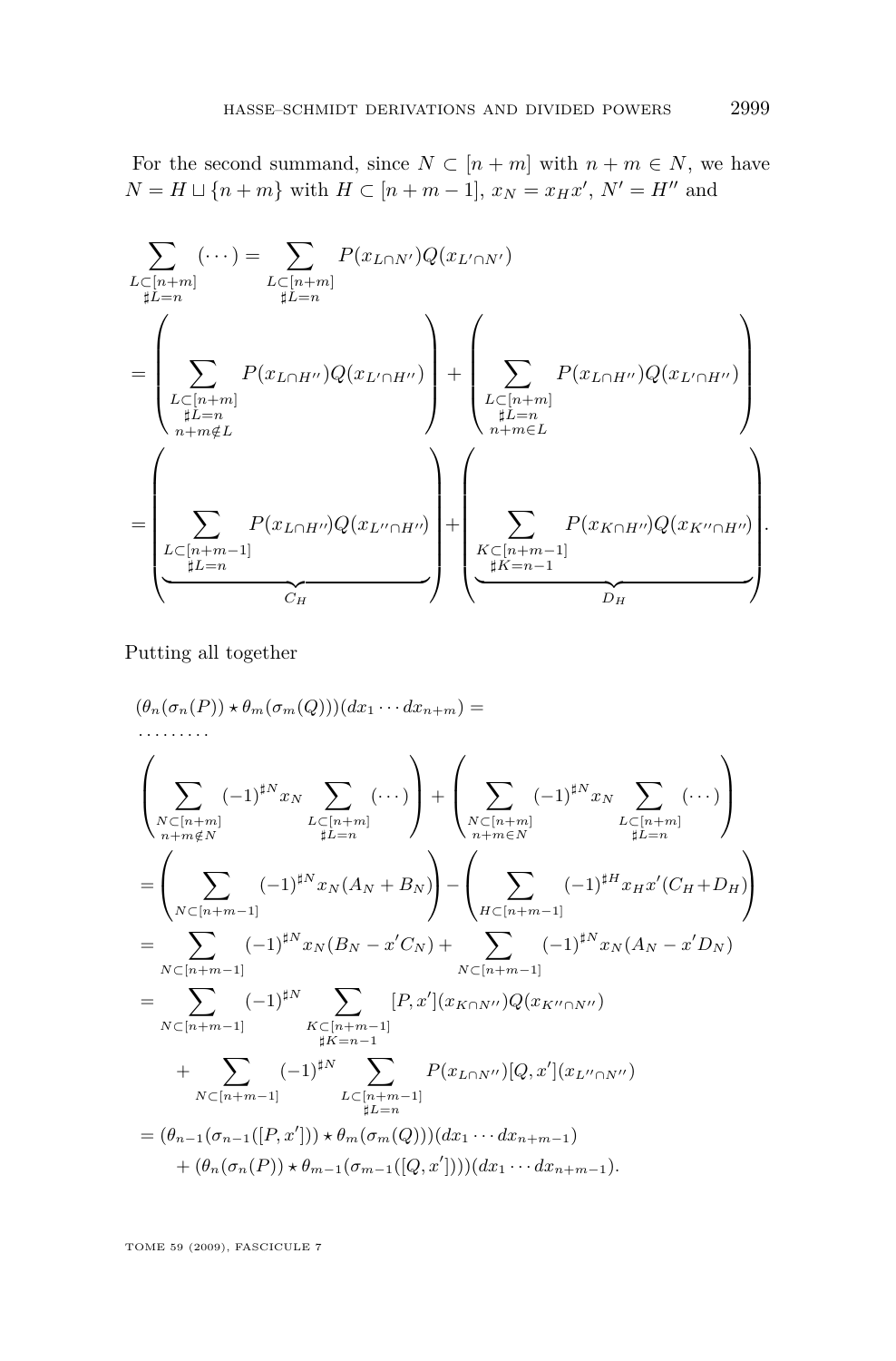On the other hand, from the induction hypothesis

$$
\theta_{n+m-1}(\sigma_{n+m-1}([P \circ Q, x']) )
$$
\n
$$
= \theta_{n+m-1}(\sigma_{n+m-1}(P \circ [Q, x']) ) + \theta_{n+m-1}(\sigma_{n+m-1}([P, x'] \circ Q))
$$
\n
$$
= \theta_{n+m-1}(\sigma_n(P)\sigma_{m-1}([Q, x']) ) + \theta_{n+m-1}(\sigma_{n-1}([P, x'])\sigma_m(Q))
$$
\n
$$
= \theta_n(\sigma_n(P)) \star \theta_{m-1}(\sigma_{m-1}([Q, x']) + \theta_{n-1}(\sigma_{n-1}([P, x']) \star \theta_m(\sigma_m(Q))
$$

and from proposition [2.1](#page-18-0) we conclude that

$$
(\theta_n(\sigma_n(P)) \star \theta_m(\sigma_m(Q)))(dx_1 \cdots dx_{n+m}) =
$$
  
\n
$$
(\theta_{n-1}(\sigma_{n-1}([P, x'])) \star \theta_m(\sigma_m(Q)))(dx_1 \cdots dx_{n+m-1})
$$
  
\n
$$
+(\theta_n(\sigma_n(P)) \star \theta_{m-1}(\sigma_{m-1}([Q, x')))(dx_1 \cdots dx_{n+m-1})
$$
  
\n
$$
= (\theta_{n+m-1}(\sigma_{n+m-1}([P \circ Q, x_{n+m}))))(dx_1 \cdots dx_{n+m-1})
$$
  
\n
$$
= \theta_{n+m}(\sigma_{n+m}(P \circ Q))(dx_1 \cdots dx_{n+m})
$$
  
\n
$$
= \theta_{n+m}(\sigma_n(P) \sigma_m(Q))(dx_1 \cdots dx_{n+m})
$$

and so  $\theta_{n+m}(\sigma_n(P) \sigma_m(Q)) = \theta_n(\sigma_n(P)) * \theta_m(\sigma_m(Q)).$ 

We will denote

(2.5) 
$$
\theta_{A/k} = \bigoplus_{n \geq 0} \theta_n : \text{gr Diff}_{A/k} \hookrightarrow (\text{Sym } \Omega_{A/k})^*_{\text{gr}}
$$

the homomorphism of theorem [2.2.](#page-19-0) Let us recall (see proposition [1.13\)](#page-15-0) that  $\left(\text{Sym}\,\Omega_{A/k}\right)^{*}_{\text{gr}}$  has a canonical divided power structure.

Remark 2.3. — By using the Poisson bracket (see def. [1.7\)](#page-10-0), proposi-tion [1.15](#page-16-0) and [\(2.4\)](#page-19-0), the morphism  $\theta_{A/k}$  can be interpreted as a homomorphism of graded *A*-algebras  $\theta_{A/k}$ : gr $\text{Diff}_{A/k} \to \text{SDer}_{k}^{\bullet}(A)$  given by

$$
\theta_{A/k}(F)(x_1,\ldots,x_n) = \{\{\cdots\{\{F,x_n\},x_{n-1}\},\cdots,x_2\},x_1\}
$$

for all  $F \in \text{gr Diff}_{A/k}^{(n)}$  and all  $x_1, \ldots, x_n \in A$ . One can see that  $\theta_{A/k}$  is compatible with the Poisson bracket in  $SDer^{\bullet}_{k}(A)$  described in remark [1.17.](#page-17-0)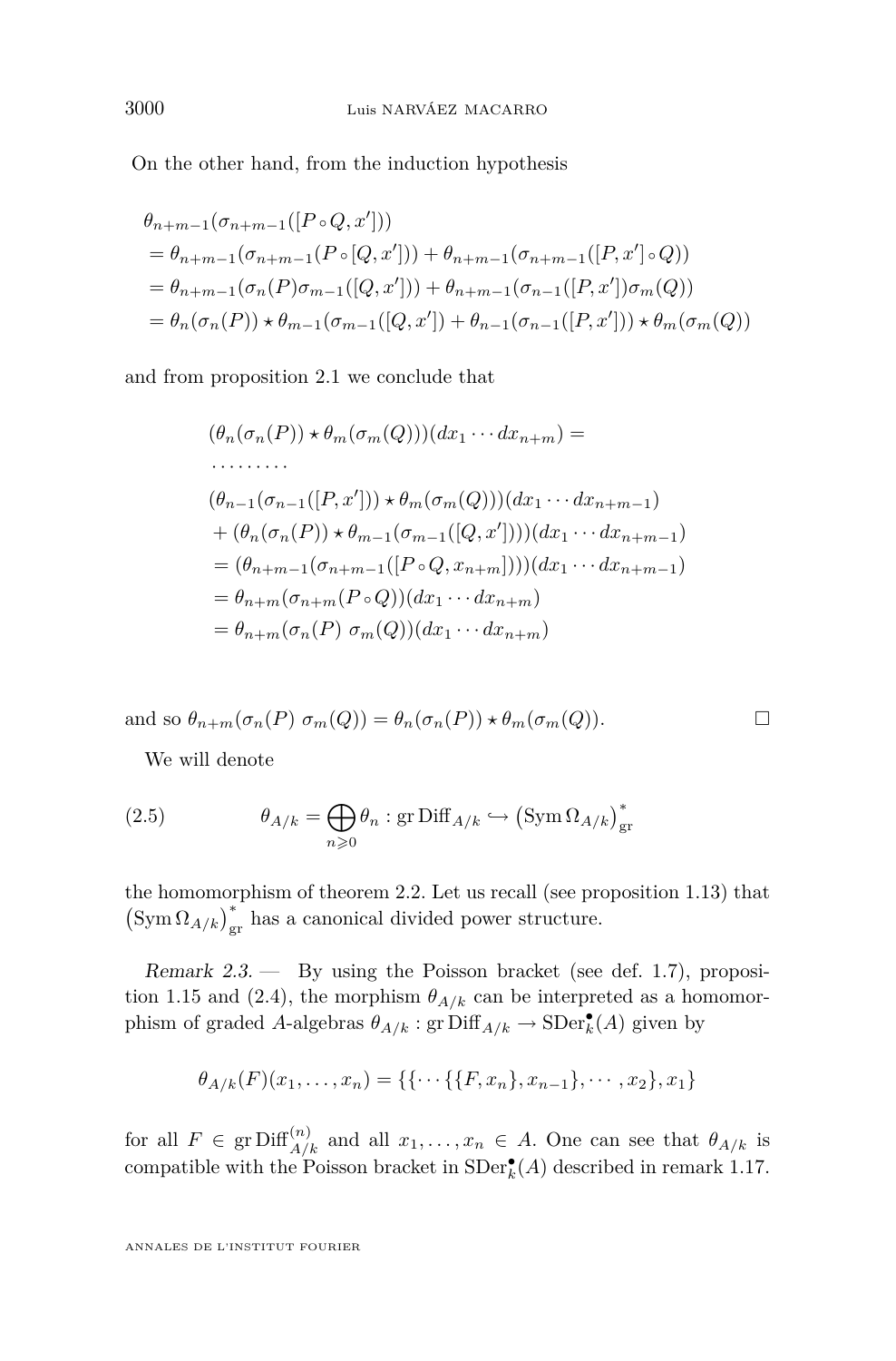#### **2.2. The total symbol of a Hasse–Schmidt derivation**

Let *A* be a fixed *k*-algebra. In this section, we will see how the diagram

gr Diff<sub>A/k</sub> 
$$
\xrightarrow{\theta_{A/k}}
$$
 (Sym  $\Omega_{A/k}$ )<sup>\*</sup><sub>gr</sub>  
 $\uparrow \phi$   
 $\Gamma \operatorname{IDer}_k(A) \xrightarrow{\text{nat.}} \Gamma \operatorname{Der}_k(A)$ 

can be completed up to a commutative diagram by defining a homomorphism of graded *A*-algebras  $\vartheta_{A/k} : \Gamma \text{IDer}_k(A) \to \text{gr Diff}_{A/k}$ .

DEFINITION 2.4. — For any Hasse–Schmidt derivation  $D \in HS_k(A; m)$ we define its total symbol by

$$
\Sigma_m(D) = \sum_{i=0}^m \sigma_i(D_i)t^i \in (\text{gr Diff}_{A/k})_m = (\text{gr Diff}_{A/k}) [[t]]/(t^{m+1}).
$$

It is clear that  $\Sigma_m(D)$  is a unit and that the total symbol map  $\Sigma_m$  is a group homomorphism from  $\text{HS}_k(A; m)$  to the multiplicative group of units of  $(\text{gr Diff}_{A/k})_m$ . In fact we have a more precise result.

PROPOSITION 2.5. — For any  $D \in \text{HS}_k(A; m)$ , the total symbol  $\Sigma_m(D)$ is of exponential type in  $(\text{gr Diff}_{A/k})_m$  and for any  $a \in A$  we have  $\Sigma_m(a \bullet D)$  $= a\Sigma_m(D).$ 

Proof. — The equality  $\Sigma_m(a \bullet D) = a \Sigma_m(D)$  is clear. To prove the equality

$$
\binom{r+s}{r} \sigma_{r+s}(D_{r+s}) = \sigma_r(D_r)\sigma_s(D_s), \quad \forall r, s \geqslant 0, r+s < m+1,
$$

we need to prove that  $\binom{r+s}{r}D_{r+s}-D_r \circ D_s \in \text{Diff}_{A/k}^{(r+s-1)}$  (Hasse–Schmidt derivations for which the equality  $\binom{r+s}{r}D_{r+s} = D_r \circ D_s$  holds are called iterative [\[10\]](#page-35-0), §27). We proceed by induction on  $r + s$ . For  $r = s = 0$  the result is clear. Let us assume that  $D_i \circ D_j - \binom{i+j}{i} D_{i+j} \in \text{Diff}_{A/k}^{(i+j-1)}$  for  $i + j < r + s$ .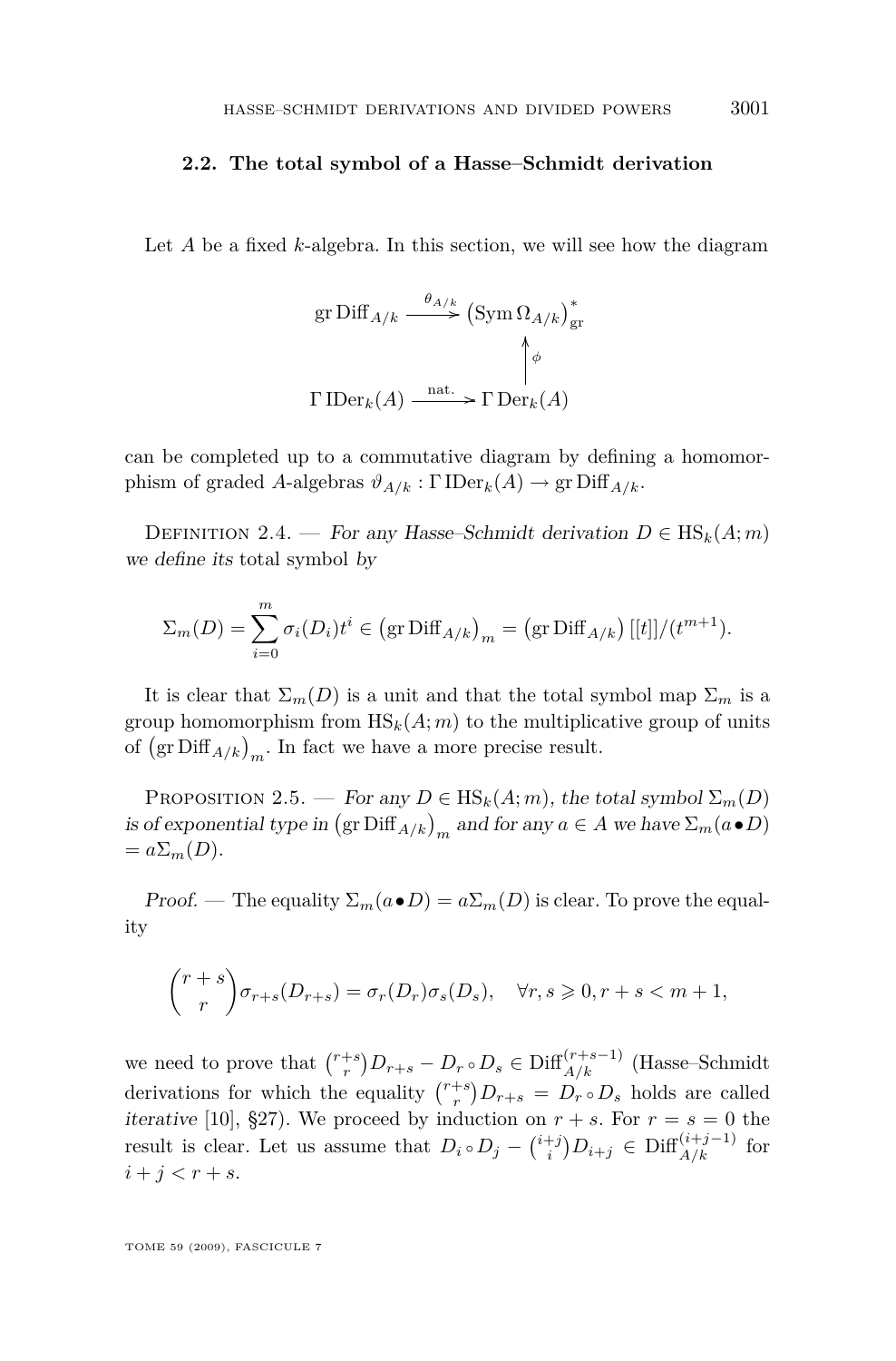<span id="page-24-0"></span>Let us write  $P = D_r \circ D_s - {r+s \choose r} D_{r+s}$ . For each  $a \in A$  we have

$$
[P, a] = D_r \circ [D_s, a] + [D_r, a] \circ D_s - {r+s \choose r} [D_{r+s}, a]
$$
  
\n
$$
= D_r \circ \sum_{i=0}^{s-1} D_{s-i}(a) D_i + \sum_{j=0}^{r-1} D_{r-j}(a) D_j \circ D_s
$$
  
\n
$$
- {r+s \choose r} \sum_{k=0}^{r+s-1} D_{r+s-k}(a) D_k
$$
  
\n
$$
= \sum_{\substack{0 \le i \le s-1 \\ 0 \le q \le r}} D_{r-q}(D_{s-i}(a)) D_q \circ D_i + \sum_{j=0}^{r-1} D_{r-j}(a) D_j \circ D_s
$$
  
\n
$$
- {r+s \choose r} \sum_{k=0}^{r+s-1} D_{r+s-k}(a) D_k.
$$

The only summands of possible order  $r + s - 1$  in the above expression are those corresponding to  $i = s - 1, q = r, j = r - 1$  y  $k = r + s - 1$  and their sum

$$
D_1(a)D_r \circ D_{s-1} + D_1(a)D_{r-1} \circ D_s - {r+s \choose r} D_1(a)D_{r+s-1}
$$
  
=  $D_1(a) \left[ D_r \circ D_{s-1} + D_{r-1} \circ D_s - {r+s \choose r} D_{r+s-1} \right]$   
=  $D_1(a) \left[ D_r \circ D_{s-1} + D_{r-1} \circ D_s - \left[ {r+s-1 \choose s-1} + {r+s-1 \choose s} \right] D_{r+s-1} \right]$ 

 $\text{has order} ≤ n+m-2 \text{ by the induction hypothesis. Hence, } [P, a] ∈ \text{Diff}^{(r+s-2)}_{A/k}$ for all  $a \in A$  and so  $P \in \text{Diff}_{A/k}^{(r+s-1)}$ .

Total symbol maps  $\Sigma_m$ :  $\text{HS}_k(A; m) \to \mathcal{E}_m(\text{gr Diff}_{A/k})$  turn out to be group homomorphisms and for  $1 \leq m \leq q \leq \infty$  the following diagram is commutative:

$$
\mathrm{HS}_k(A; q) \xrightarrow{\Sigma_q} \mathcal{E}_q(\mathrm{gr}\, \mathrm{Diff}_{A/k})
$$
\n
$$
\uparrow_{q_m} \qquad \qquad \downarrow_{\text{truncation}}
$$
\n
$$
\mathrm{HS}_k(A; m) \xrightarrow{\Sigma_m} \mathcal{E}_m(\mathrm{gr}\, \mathrm{Diff}_{A/k}).
$$

PROPOSITION 2.6. — The total symbol map  $\Sigma_m$  vanishes on ker  $\tau_{m1}$ (here "vanishes" means that the restriction of  $\Sigma_m$  to ker  $\tau_{m1}$  is constant equal to 1, since the target of  $\Sigma_m$  is the group of units of  $(\text{gr Diff}_{A/k})_m$ .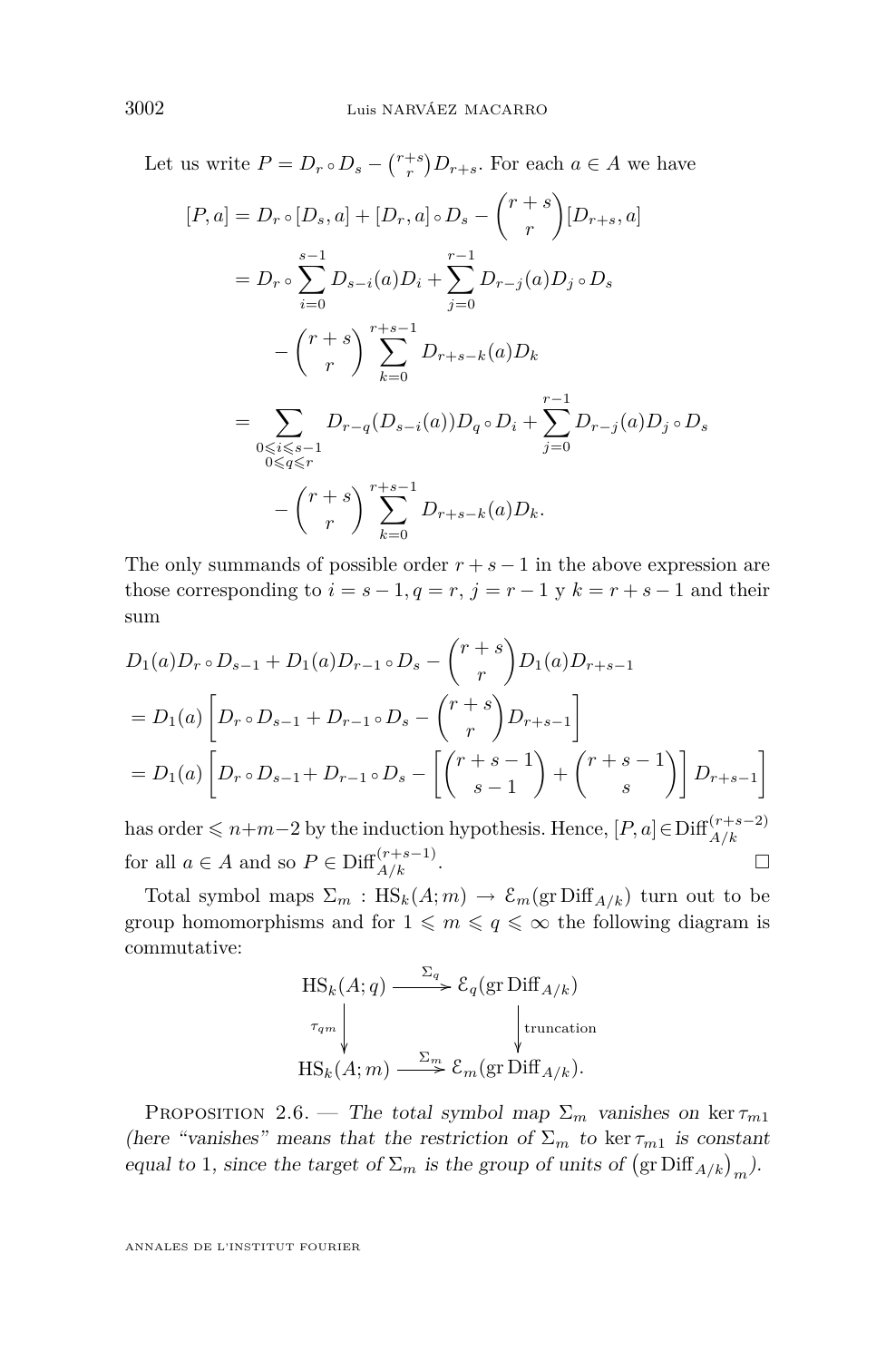<span id="page-25-0"></span>Proof. — For any  $D \in \ker \tau_{m1}$  we have  $D_1 = 0$ , and so  $D_1 \in F^0$  Diff<sub>A/k</sub> and  $\sigma_1(D_1) = 0$ . From [\(1.4\)](#page-9-0) we deduce inductively that  $D_i \in F^{i-1}$  Diff<sub>A/k</sub>, and so  $\sigma_i(D_i) = 0$ , for all  $i > 0$  and  $\Sigma_m(D) = 1$ .

COROLLARY 2.7. — The total symbol map  $\Sigma_m : HS_k(A; m) \to \mathcal{E}_m(\text{gr})$  $\text{Diff}_{A/k}$ ) induces an *A*-linear map  $\chi_m: \text{IDer}_k(A; m) \to \mathcal{E}_m(\text{gr Diff}_{A/k}).$ 

Proof. — The corollary is a consequence of the above proposition, the exact sequence [\(1.2\)](#page-6-0) and the fact that  $\Sigma_m(a \bullet D) = a \Sigma_m(D)$ .

It is clear that, for  $1 \leq m \leq q \leq \infty$ , the following diagram is commutative:

$$
\text{IDer}_k(A; q) \xrightarrow{\chi_q} \mathcal{E}_q(\text{gr Diff}_{A/k})
$$
\n
$$
\downarrow \text{truncation}
$$
\n
$$
\text{IDer}_k(A; m) \xrightarrow{\chi_m} \mathcal{E}_m(\text{gr Diff}_{A/k}).
$$

From the universal property of the algebras of divided powers (see proposition [1.9\)](#page-11-0), we obtain canonical homomorphisms of graded *A*-algebras

(2.6) 
$$
\vartheta_{A/k,m} : \Gamma_m \operatorname{IDer}_k(A;m) \to \operatorname{gr} \operatorname{Diff}_{A/k}.
$$

In the case  $m = \infty$ ,  $\vartheta_{A/k,\infty}$  will be simply denoted by  $\vartheta_{A/k} : \Gamma \text{IDer}_k(A) \to$  $gr\,Diff_{A/k}$ .

It is clear that for each *m* the following diagram is commutative:

(2.7) 
$$
\Gamma_m \operatorname{IDer}_k(A; m) \xrightarrow{\vartheta_{A/k,m}} \operatorname{gr} \operatorname{Diff}_{A/k}
$$

$$
\operatorname{Aut} \Bigg\uparrow_{\tau_{A/k}}
$$

$$
\operatorname{Sym} \operatorname{IDer}_k(A; m) \xrightarrow{\operatorname{nat.}} \operatorname{Sym} \operatorname{Der}_k(A).
$$

THEOREM  $2.8.$  — With the above notations, the following diagram of graded *A*-algebras

gr Diff<sub>A/k</sub> 
$$
\xrightarrow{\theta_{A/k}}
$$
 (Sym  $\Omega_{A/k}$ )<sup>\*</sup><sub>gr</sub>  
 $\vartheta_{A/k}$  $\uparrow$   
\n $\Gamma \operatorname{IDer}_k(A) \xrightarrow{\text{nat.}} \Gamma \operatorname{Der}_k(A)$ 

is commutative.

Proof. — For simplicity, we will omit the subscript "*A/k*". By the universal property of the algebra of divided powers (see prop. [1.9\)](#page-11-0), it is enough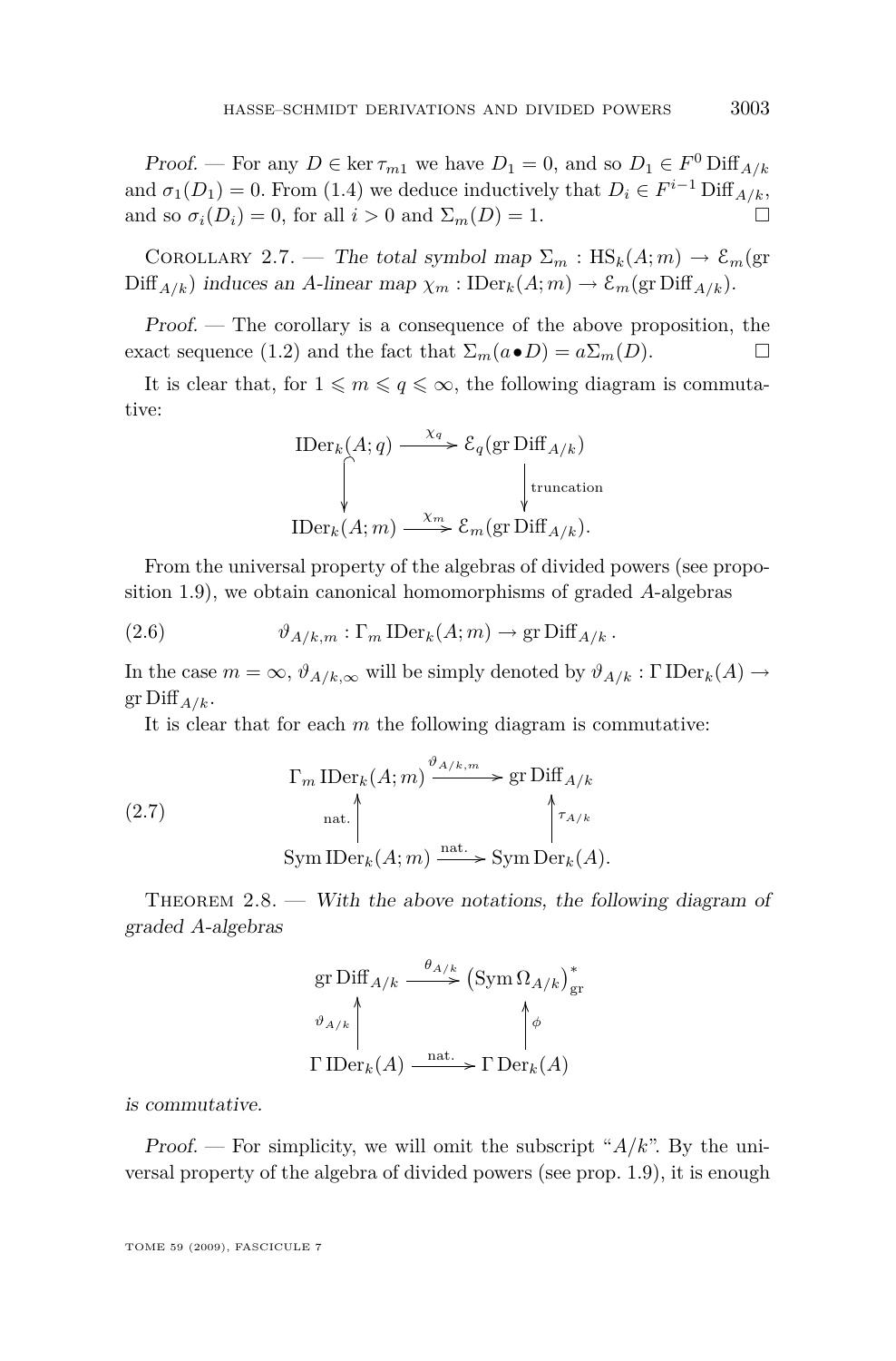<span id="page-26-0"></span>to prove the commutativity of the following diagram of *A*-modules:

$$
\mathcal{E} (\text{gr Diff}) \xrightarrow{\mathcal{E}(\theta)} \mathcal{E} ((\text{Sym } \Omega)_{\text{gr}}^*)
$$
  

$$
\downarrow \qquad \qquad \downarrow \qquad \qquad \downarrow \qquad \qquad \downarrow
$$
  

$$
\text{IDer}_k(A) \xrightarrow{\text{inc.}} \text{Der}_k(A),
$$

where  $\zeta$  and  $\chi$  have been defined in [\(1.8\)](#page-13-0) and corollary [2.7](#page-25-0) respectively.

Let  $\delta \in \text{IDer}_k(A)$  be an integrable derivation,  $D \in \text{HS}_k(A)$  with  $\delta =$ *D*<sub>1</sub> and  $x_1, \ldots, x_n \in A$ . We have  $\chi(\delta) = \sum_{n=0}^{\infty} \sigma_n(D_n) t^n$ ,  $(\mathcal{E}(\theta) \circ \chi)(\delta) =$  $\sum_{n=0}^{\infty} \theta_n(\sigma_n(D_n)) t^n$  and

$$
\theta_n(\sigma_n(D_n))(dx_1\cdots dx_n) = [\cdots[[D_n,x_n],x_{n-1}],\ldots,x_1]
$$

(see proposition [2.1\)](#page-18-0). On the other hand,  $\zeta(\delta) = \sum_{n=0}^{\infty} \zeta_n(\delta) t^n$  with

$$
\zeta_n(\delta)(dx_1\cdots dx_n)=\langle dx_1,\delta\rangle\cdots\langle dx_n,\delta\rangle=\delta(x_1)\cdots\delta(x_n).
$$

So, the theorem is a consequence of lemma 2.9.

LEMMA 2.9. — Let  $D \in \text{HS}_k(A; m)$  be a Hasse–Schmidt derivation of length *m*. Then, for any integer  $n = 1, \ldots, m$  and all  $x_1, \ldots, x_n \in A$  we have:

$$
[\cdots[[D_n,x_n],x_{n-1}],\ldots,x_1]=D_1(x_1)\cdots D_1(x_n).
$$

*Proof.* — From the equality  $[D_n, x_n] = \sum_{i=0}^{n-1} D_{n-i}(x_n) D_i$  (see [\(1.4\)](#page-9-0)) and the fact that for each  $i = 0, \ldots, n-2, D_i$  is a differential operator of order  $\leq i$  and hence  $[\cdots [D_i, x_{n-1}], \ldots, x_1] = 0$ , we deduce

$$
[\cdots[[D_n,x_n],x_{n-1}],\ldots,x_1]=[\cdots[D_1(x_n)D_{n-1},x_{n-1}],\ldots,x_1].
$$

We conclude by induction on  $n$ .

Given a family  $\mathbf{D} = \{D^i\}_{1 \leq i \leq n}$  of Hasse–Schmidt derivations of *A* over *k*, let us write  $\mathbf{D}_{\alpha} = D_{\alpha_1}^1 \circ \cdots \circ D_{\alpha_n}^n$  for each  $\alpha \in \mathbb{N}^n$ . It is clear that

$$
\mathbf{D}_{\alpha}(ab) = \sum_{\sigma + \rho = \alpha} \mathbf{D}_{\sigma}(a) \mathbf{D}_{\rho}(b), \quad \forall a, b \in A.
$$

Proposition 2.10. — Assume that the map *ϑ*:Γ IDer*k*(*A*)*→*gr Diff*A/k* is surjective (and so  $Der_k(A) = IDer_k(A)$ ) and that  $\underline{\delta} = \{D_1^1, \ldots, D_1^n\}$  is a system of generators of  $\text{IDer}_k(A) = \text{Der}_k(A)$ . Then, any *k*-linear differential operator  $P: A \to A$  of order  $\leq d$  can be written as

$$
P = \sum_{\substack{\alpha \in \mathbb{N}^n \\ |\alpha| \le d}} a_{\alpha} \mathbf{D}_{\alpha}, \quad a_{\alpha} \in A.
$$

$$
\Box
$$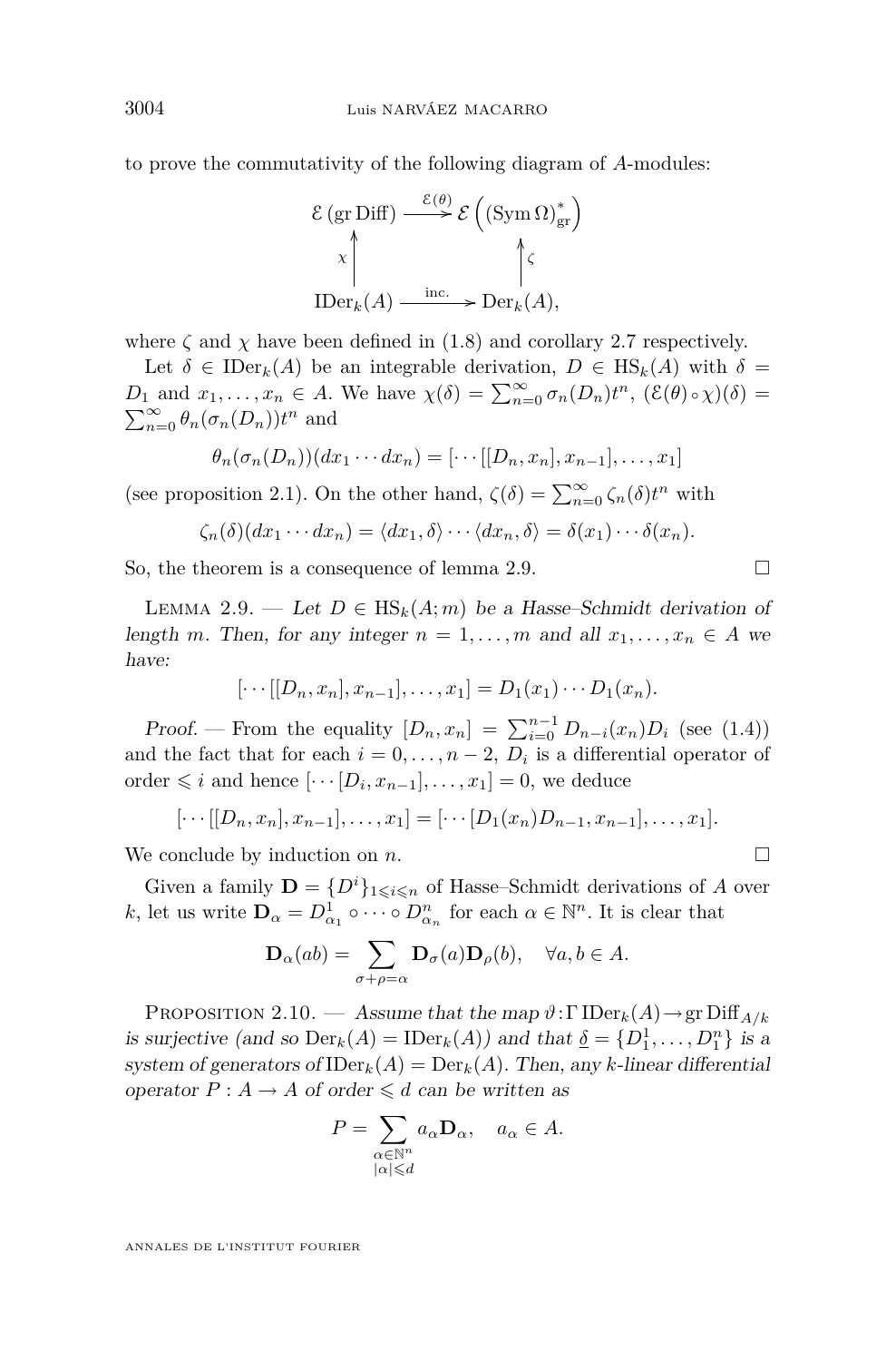<span id="page-27-0"></span>Proof. — Let us denote by  $\gamma : \text{IDer}_k(A) \to \mathcal{E}(\Gamma \text{IDer}_k(A))$  the canonical map and  $\gamma(\varepsilon) = \sum_{j=0}^{\infty} \gamma_j(\varepsilon) t^j$ . From the definition [\(2.6\)](#page-25-0) of  $\vartheta$  we have  $\vartheta(\gamma_j(D_1^i)) = \sigma_j(D_j^i)$ . We know that the homogenous part of degree *d* of the algebra of divided powers of  $\text{IDer}_k(A)$  is generated by the system  $\gamma_{\alpha}(\underline{\delta}) := \prod_{i=1}^{n} \gamma_{\alpha_i}(D_1^i)$  with  $|\alpha| = d$ , and so, since  $\vartheta$  is surjective, the system  $\sigma_d(\mathbf{D}_\alpha) = \vartheta(\gamma_\alpha(\underline{\delta}))$ ,  $|\alpha| = d$ , generates the homogeneous part of degree *d* of gr  $\text{Diff}_{A/k}$ . The proof of proposition goes then by induction on *d*, the case  $d = 1$  being obvious.

#### **2.3. Relationship with differential smoothness**

Proposition 2.11. — If the homomorphism of graded *A*-algebras

$$
\theta_{A/k}:\mathrm{gr}\,\text{Diff}_{A/k}\hookrightarrow \left(\text{Sym}\,\Omega_{A/k}\right)^*_{\mathrm{gr}}\equiv \text{SDer}^\bullet_k(A)
$$

is surjective (and so an isomorphism), then  $\text{IDer}_k(A) = \text{Der}_k(A)$ .

Proof. — For simplicity, we will omit the subscript "*A/k*".

Let  $\delta \in \text{Der}_k(A)$  be a derivation. We will show by induction on  $n \geq 0$ that there are  $D_n \in \text{Diff}^{(n)}$  such that  $D_0 = \text{Id}_A$ ,  $D_1 = \delta$  and

(2.8) 
$$
[D_m, a] = \sum_{i=0}^{m-1} D_{m-i}(a) D_i, \quad \forall a \in A
$$

for all  $m \geq 1$ . The case  $n = 1$  is obvious.

Assume that there are  $D_m \in \text{Diff}^{(m)}$ ,  $m = 1, \ldots, n-1$ , with  $n \geq 2$ , satisfying the equality (2.8). In other words,  $(D_0, D_1, \ldots, D_{n-1})$  is a Hasse– Schmidt derivation of length  $n-1$  with  $D_1 = \delta$ . From lemma [2.9](#page-26-0) we know that

$$
[\cdots[[D_m, x_m], x_{m-1}], \dots, x_1] = \prod_{i=1}^m \delta(x_i), \forall m = 1, \dots, n-1, \forall x_1, \dots, x_m \in A.
$$

Since  $\theta_n$  is an isomorphism, there is a  $P^{(1)} \in \text{Diff}^{(n)}$ , unique modulo Diff<sup> $(n-1)$ </sup>, such that (see proposition [2.1\)](#page-18-0)

$$
[\cdots[[P^{(1)}, x_1], x_2], \ldots, x_n] = \prod_{i=1}^n \delta(x_i), \quad \forall x_1, \ldots, x_n \in A.
$$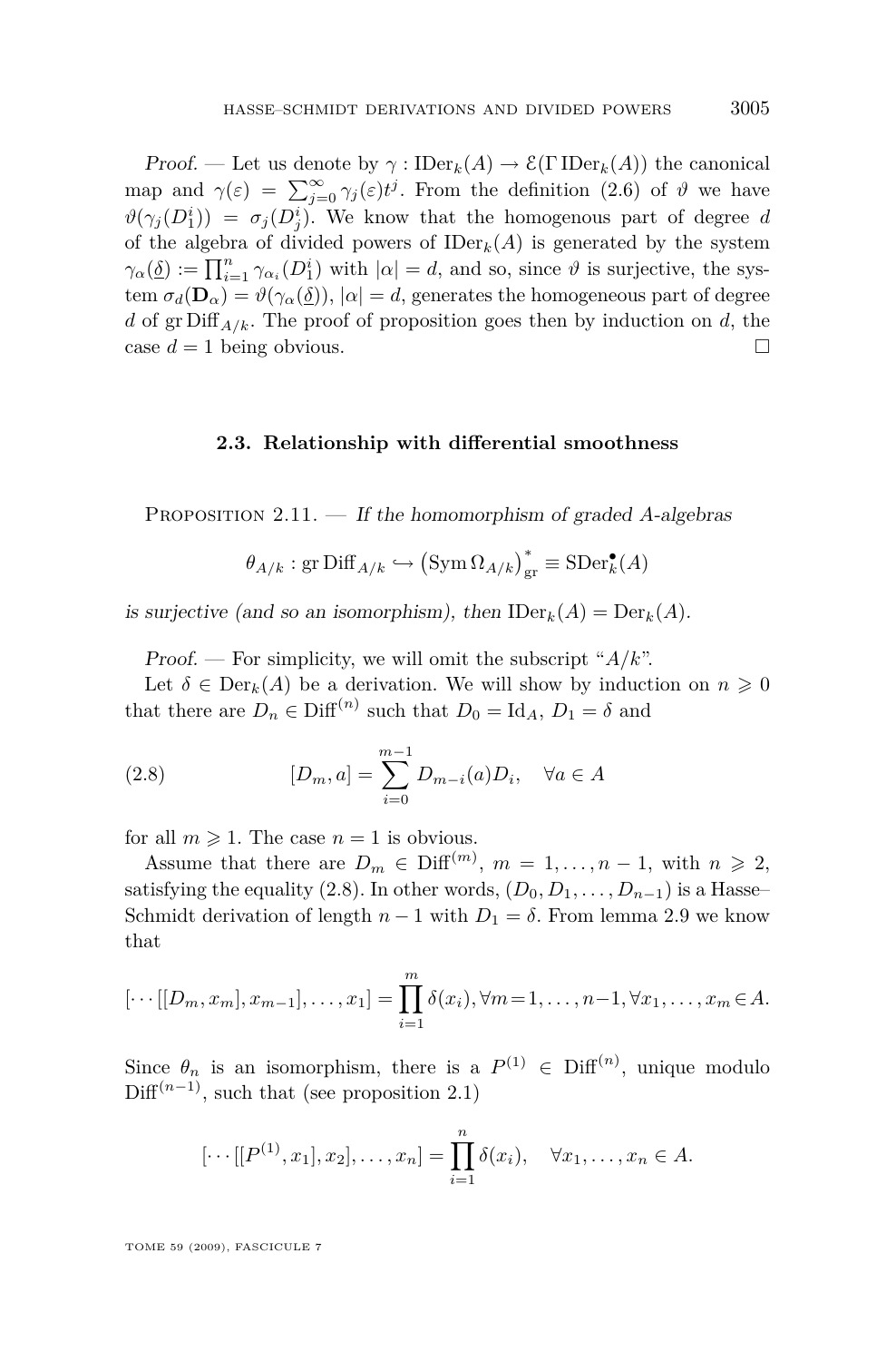Therefore,

$$
[\cdots[[P^{(1)}, x_1] - \delta(x_1)D_{n-1}, x_2], \dots, x_n]
$$
  
= 
$$
[\cdots[[P^{(1)}, x_1], x_2], \dots, x_n] - \delta(x_1)[\cdots[D_{n-1}, x_2], \dots, x_n]
$$
  
= 
$$
\prod_{i=1}^n \delta(x_i) - \delta(x_1) \prod_{i=2}^n \delta(x_i) = 0
$$

for all  $x_1, ..., x_n \in A$ , and so  $[P^{(1)}, x_1] - \delta(x_1)D_{n-1} \in \text{Diff}^{(n-2)}$ , and also

$$
[P^{(1)}, x_1] - \sum_{i=1}^{n-1} D_{n-i}(x_1) D_i \in \text{Diff}^{(n-2)} \quad \forall x_1 \in A.
$$

Assume that for any integer *r* with  $1 \leq r \leq n-2$  we have found  $P^{(r)} \in$  $\text{Diff}^{(n)}$  such that

$$
[P^{(r)}, x_1] - \sum_{i=1}^{n-1} D_{n-i}(x_1) D_i \in \text{Diff}^{(n-r-1)}
$$

for all  $x_1 \in A$ , and let us write

$$
R(x_1) := [P^{(r)}, x_1] - \sum_{i=1}^{n-1} D_{n-i}(x_1) D_i \in \text{Diff}^{(n-r-1)}.
$$

Let  $h: A^{n-r} \to A$  be the *k*-multilinear map defined by

$$
h(x_1, \ldots, x_{n-r}) = [\cdots [R(x_1), x_2], \ldots, x_{n-r}] = [\cdots [R(x_1), x_2], \ldots, x_{n-r}](1)
$$
  
= 
$$
[\cdots [[P^{(r)}, x_1], x_2], \ldots, x_{n-r}](1)
$$
  

$$
-\sum_{i=n-r-1}^{n-1} D_{n-i}(x_1)[\cdots [D_i, x_2], \ldots, x_{n-r}](1).
$$

From lemma [2.12,](#page-29-0) we deduce that the second summand above is equal to

$$
\sum_{i=n-r-1}^{n-1} D_{n-i}(x_1) \left( \sum_{\substack{\alpha \in \mathbb{N}^{n-r-1} \\ |\alpha|=i \\ \alpha_i > 0}} \prod_{l=1}^{n-r-1} D_{\alpha_l}(x_{l+1}) \right) = \sum_{\substack{\beta \in \mathbb{N}^{n-r} \\ |\beta|=n \\ \beta_i > 0}} \prod_{l=1}^{n-r} D_{\beta_l}(x_l)
$$

and so it is symmetric in the variables  $x_1, \ldots, x_{n-r}$ . From lemma [2.13](#page-30-0) we conclude that *h* is symmetric. On the other hand, it is clear that, for  $x_1, \ldots, x_{n-r-1} \in A$  fixed, the map

$$
x_{n-r} \in A \mapsto h(x_1, \dots, x_{n-r-1}, x_{n-r}) \in A
$$

is a *k*-derivation. So, *h* is a symmetric *k*-multiderivation,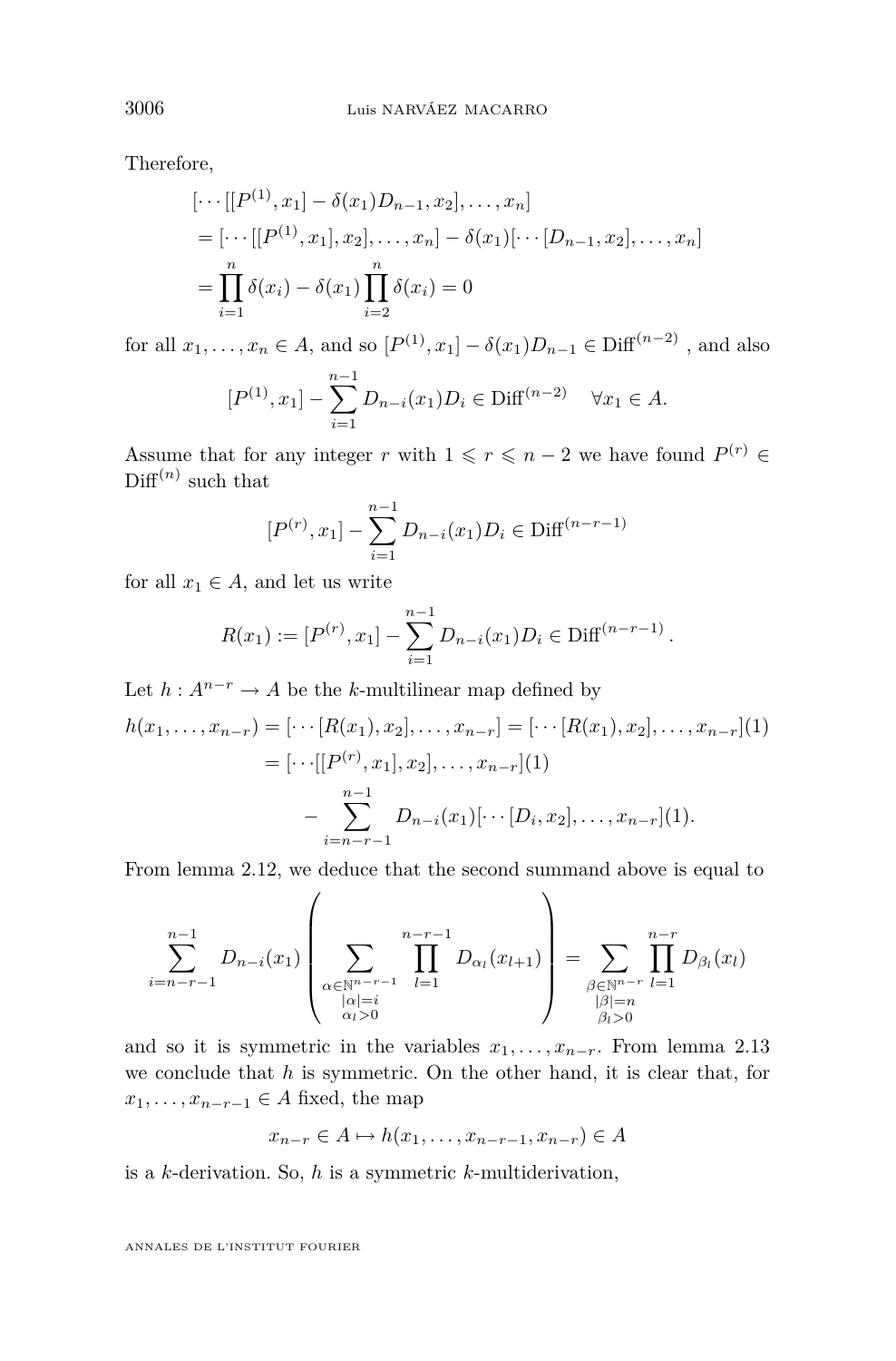<span id="page-29-0"></span>Since  $\theta_{n-r}$  is an isomorphism, there is a  $Q \in \text{Diff}^{(n-r)}$ , unique modulo Diff<sup> $(n-r-1)$ </sup>, such that

$$
h(x_1,\ldots,x_{n-r})=[\cdots [Q,x_1],\ldots,x_{n-r}], \quad \forall x_1,\ldots,x_{n-r}\in A.
$$

Taking  $P^{(r+1)} := P^{(r)} - Q \in \text{Diff}^{(n)}$  and

$$
R'(x_1) := [P^{(r+1)}, x_1] - \sum_{i=1}^{n-1} D_{n-i}(x_1)D_i = R(x_1) - [Q, x_1] \in \text{Diff}^{(n-r-1)},
$$

we have

$$
[\cdots [R'(x_1), x_2], \ldots, x_{n-r}] = \cdots = h(x_1, \ldots, x_{n-r}) - [\cdots [Q, x_1], \ldots, x_{n-r}] = 0
$$

for all  $x_1, \ldots, x_{n-r} \in A$ , and so

$$
[P^{(r+1)}, x_1] - \sum_{i=1}^{n-1} D_{n-i}(x_1) D_i \in \text{Diff}^{(n-(r+1)-1)}, \quad \forall x_1 \in A.
$$

After a finite number of steps, we find a  $P^{(n-1)} \in \text{Diff}^{(n)}$  such that

$$
S(x_1) := [P^{(n-1)}, x_1] - \sum_{i=1}^{n-1} D_{n-i}(x_1) D_i \in \text{Diff}^{(0)} = A, \quad \forall x_1 \in A.
$$

To conclude, we define  $D_n = P^{(n-1)} - P^{(n-1)}(1)$  and we have

$$
[D_n, x_1] = [P^{(n-1)}, x_1] = \sum_{i=1}^{n-1} D_{n-i}(x_1)D_i + S(x_1)
$$
  
\n
$$
= \sum_{i=1}^{n-1} D_{n-i}(x_1)D_i + S(x_1)(1) = \sum_{i=1}^{n-1} D_{n-i}(x_1)D_i + [P^{(n-1)}, x_1](1)
$$
  
\n
$$
= \sum_{i=1}^{n-1} D_{n-i}(x_1)D_i + P^{(n-1)}(x_1) - x_1 P^{(n-1)}(1)
$$
  
\n
$$
= \sum_{i=0}^{n-1} D_{n-i}(x_1)D_i, \quad \forall x_1 \in A.
$$

It is clear that the sequence  ${D_n}_{n\geqslant0}$  defined in that way is a Hasse– Schmidt derivation with  $D_1 = \delta$  and so  $\delta$  is integrable.

The following lemma generalizes the equality [1.4](#page-9-0) and its proof goes by induction on *k*.

LEMMA 2.12. — For any Hasse–Schmidt derivation  $D \in HS_k(A; m)$  of length *m*, for any integer  $k = 1, \ldots, m$  and for any  $x_1, \ldots, x_k \in A$  the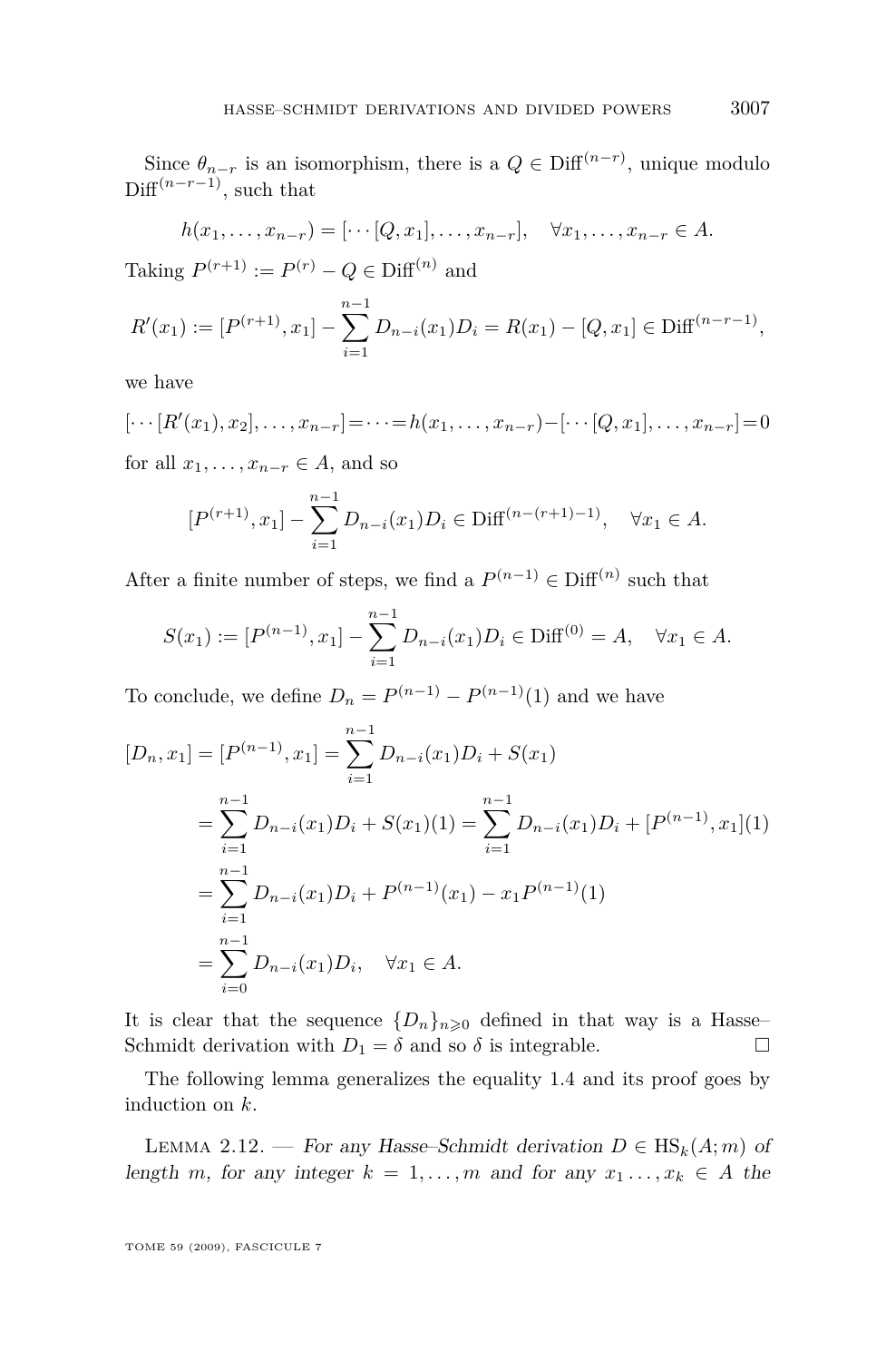<span id="page-30-0"></span>following equality holds

$$
[\cdots [D_m, x_1], \ldots, x_k] = \sum_{j=0}^{m-k} \left( \sum_{\substack{\alpha \in \mathbb{N}^k \\ |\alpha| = m - j \\ \alpha_i > 0}} \prod_{i=1}^k D_{\alpha_i}(x_i) \right) D_j.
$$

The proof of the following lemma is clear.

LEMMA 2.13. — For any *k*-linear endomorphism  $P: A \rightarrow A$  the map

$$
(x_1, \ldots, x_d) \in A^d \mapsto [\cdots [[P, x_1], x_2], \ldots, x_d] \in \text{End}_k(A)
$$

is symmetric.

THEOREM 2.14. — Assume that  $Der_k(A)$  is a projective *A*-module of finite rank. The following properties are equivalent:

(a) The homomorphism of graded *A*-algebras

$$
\theta_{A/k}
$$
: gr  $\text{Diff}_{A/k} \to (\text{Sym} \Omega_{A/k})^*_{\text{gr}} \equiv \text{SDer}_k^{\bullet}(A)$ 

is an isomorphism.

(b) The homomorphism of graded *A*-algebras

$$
\vartheta_{A/k} : \Gamma \operatorname{IDer}_k(A) \to \operatorname{gr} \operatorname{Diff}_{A/k}
$$

is an isomorphism.

(c) 
$$
\text{IDer}_k(A) = \text{Der}_k(A)
$$
.

Proof. — For simplicity, we will omit the subscript "*A/k*". From the hy-pothesis and proposition [1.12](#page-14-0) we know that  $\phi : \Gamma \operatorname{Der}_k(A) \to (\operatorname{Sym} \Omega)_{\text{gr}}^* \equiv$  $SDer_{k}^{\bullet}(A)$  is an isomorphism.

(a) *⇒* (b) From proposition [2.11,](#page-27-0) IDer*k*(*A*) = Der*k*(*A*) and we conclude by applying theorem [2.8.](#page-25-0)

(b)  $\Rightarrow$  (c) It is clear since the degree 1 component of  $\vartheta$  is the inclusion of  $\text{IDer}_k(A)$  in  $\text{gr}^1 \text{Diff} = \text{Der}_k(A)$ .

 $(c) \Rightarrow$  (a) It is a consequence of [2.8](#page-25-0) and the fact that  $\theta$  is injective.  $\square$ 

COROLLARY 2.15. — Assume that  $\text{IDer}_k(A) = \text{Der}_k(A)$  and that  $\text{Der}_k(A)$ is a free *A*-module of finite rank with basis  $\underline{\delta} = \{D_1^1, \ldots, D_1^n\}$ , and  $D^i \in$  $\text{HS}_k(A)$ . Then, by using the notations in proposition [2.10,](#page-26-0) any *k*-linear differential operator  $P: A \to A$  or order  $\leq d$  can be uniquely written as

$$
P = \sum_{\substack{\alpha \in \mathbb{N}^n \\ |\alpha| \le d}} a_{\alpha} \mathbf{D}_{\alpha}, \quad a_{\alpha} \in A.
$$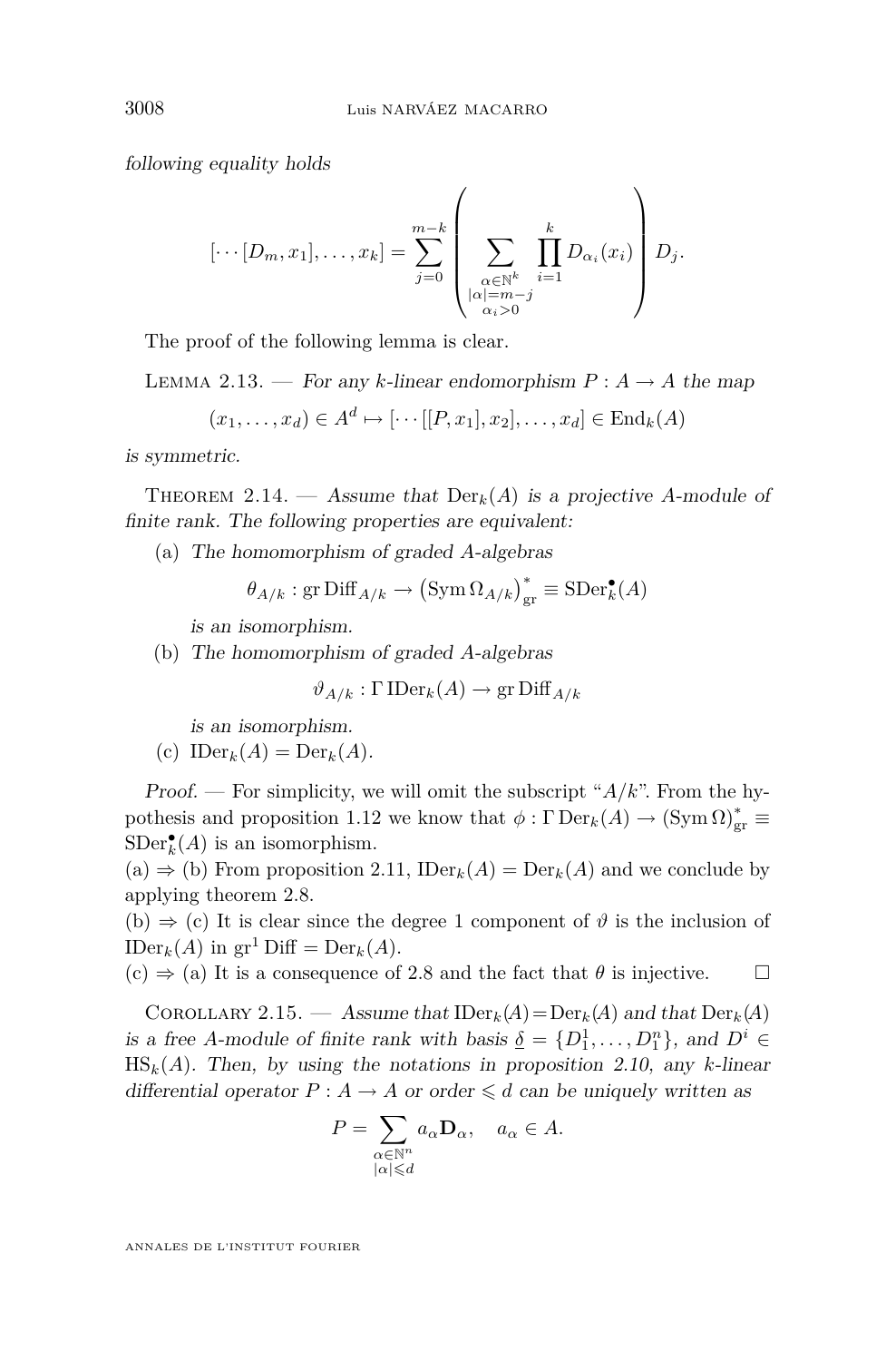<span id="page-31-0"></span>Proof. — From theorem [2.14](#page-30-0) we know that  $\vartheta : \Gamma \text{IDer}_k(A) \to \text{gr Diff}_{A/k}$ is an isomorphism. After proposition [2.10,](#page-26-0) we only need to prove the uniqueness of the coefficients  $a_{\alpha}$ , but this comes easily by induction on *d*.

The following result relates properties (a), (b), (c) in the theorem [2.14](#page-30-0) with differential smoothness, as defined in [\[6\]](#page-35-0), 16.10.

COROLLARY 2.16. — Assume that  $\Omega_{A/k}$  is a projective *A*-module of finite rank and that *A* is differentially smooth over *k*, i.e., the homomorphism of graded *A*-algebras (see [\(2.1\)](#page-18-0))

$$
v_{A/k}: \operatorname{Sym} \Omega_{A/k} \to \operatorname{gr}_{I_{A/k}} \mathcal{P}_{A/k}
$$

is an isomorphism. Then, the equivalent properties  $(a)$ ,  $(b)$ ,  $(c)$  of theorem [2.14](#page-30-0) hold.

Proof. — For simplicity, we will omit the subscript "*A/k*".

Since  $v_n$ : Sym<sup>n</sup>  $\Omega \xrightarrow{\sim} \text{gr}^n_I \mathcal{P}$  is an isomorphism of *A*-modules, each  $\text{gr}^n_I \mathcal{P}$ is a projective A-module of finite rank and each  $\mathcal{P}^n$  it is so. Hence, by applying the functor  $\text{Hom}_{A}(-, A)$  to the exact sequence [\(2.2\)](#page-18-0) we obtain again an exact sequence

$$
0 \to \text{Diff}^{(n-1)} \to \text{Diff}^{(n)} \to \text{Hom}_A(\text{gr}_I^{n-1} \mathcal{P}, A) \to 0,
$$

and the map  $\lambda_n$  defined in [\(2.3\)](#page-18-0) is an isomorphism. So  $\theta_n = v_n^* \circ \lambda_n$  is also an isomorphism for all  $n \geq 0$ .

In the characteristic zero case (i.e.,  $\mathbb{Q} \subset A$ ), we have the following result.

COROLLARY 2.17. — Assume that  $\mathbb{Q} \subset A$  and that  $\text{Der}_k(A)$  is a projective *A*-module of finite rank. Then, the canonical map [\(1.6\)](#page-9-0)

$$
\tau_{A/k}: \operatorname{Sym} \operatorname{Der}_k(A) \to \operatorname{gr} \operatorname{Diff}_{A/k}
$$

is an isomorphism.

Proof. — Since  $\mathbb{Q} \subset A$ , we have  $\text{IDer}_k(A) = \text{Der}_k(A)$  and so, by theo-rem [2.14,](#page-30-0) we deduce that  $\vartheta_{A/k} : \Gamma \text{IDer}_k(A) \to \text{gr Diff}_{A/k}$  is an isomorphism. On the other hand, the hypothesis  $\mathbb{Q} \subset A$  implies that the canonical map  $\text{Sym Der}_k(A) \to \Gamma \text{Der}_k(A)$  is an isomorphism. We conclude by looking at diagram  $(2.7)$ .

#### **3. Examples and questions**

In this section we will assume that our *k*-algebra *A* is a quotient of the ambient *k*-algebra  $R = k[x_1, \ldots, x_n]$  or  $R = k[[x_1, \ldots, x_n]]$  by an ideal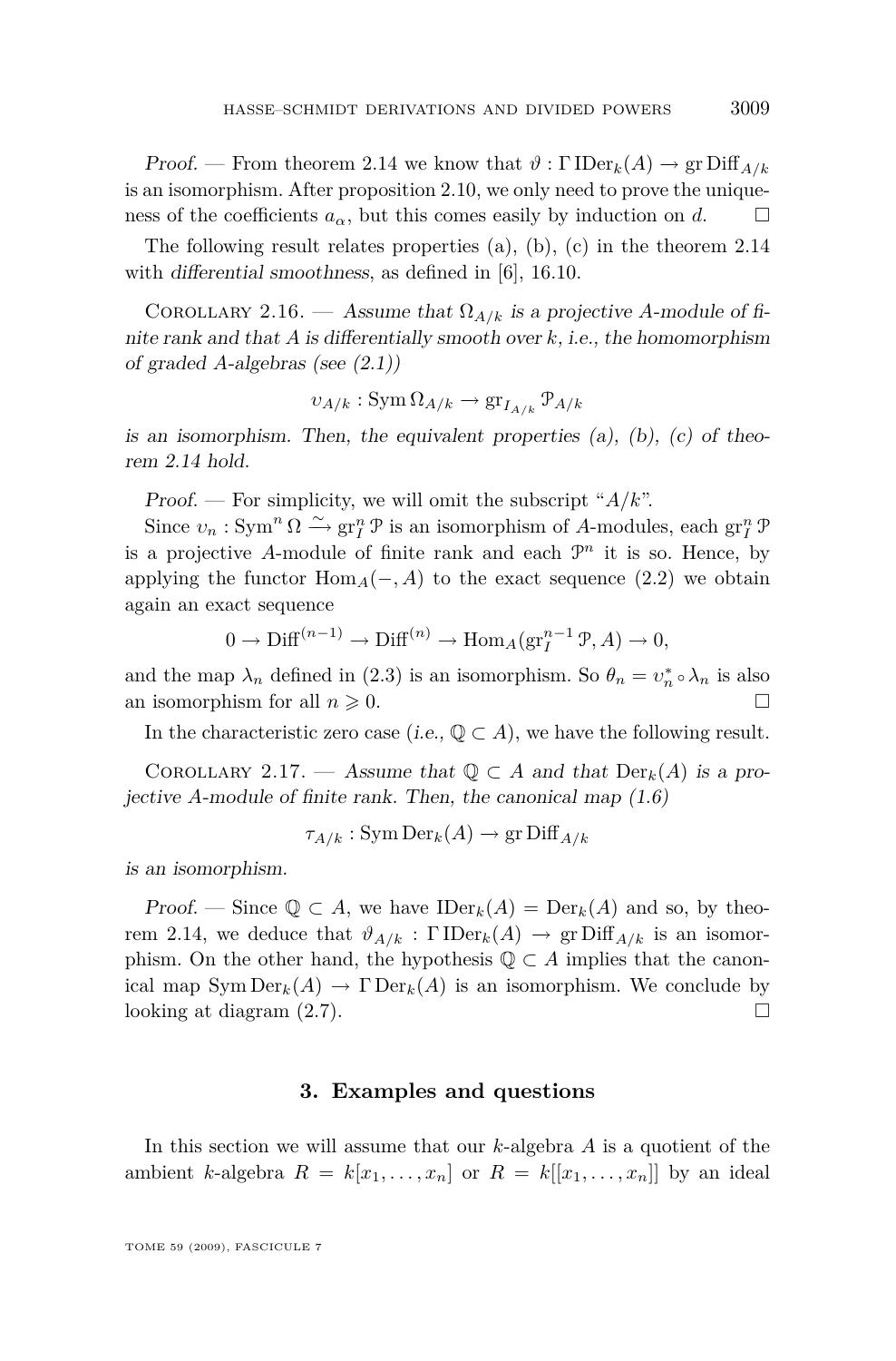*J*. Let us denote by  $\pi$  :  $R \to A = R/J$  the natural projection and by  $\Delta^{\alpha}: R \to R, \, \alpha \in \mathbb{N}^n$ , Taylor's *k*-linear differential operators. The following properties hold:

$$
\Delta^{(\alpha)}(x^{\beta}) = \begin{cases}\n(\substack{\beta \\ \alpha} x^{\beta - \alpha} & \text{if } \beta \ge \alpha \\
0 & \text{if } \beta \ge \alpha.\n\end{cases}
$$
\n
$$
\Delta^{(\alpha)} \circ \Delta^{(\beta)} = \Delta^{(\beta)} \circ \Delta^{(\alpha)} = \begin{pmatrix} \alpha + \beta \\ \alpha \end{pmatrix} \Delta^{(\alpha + \beta)}.
$$
\n
$$
\{\Delta^{(\alpha)}\}_{|\alpha| \le d} \text{ is a basis of Diff}_{R/k}^{(d)} \text{ as left (or right) } R\text{-module, for any } d \ge 0.
$$

For any  $i = 1, \ldots, n$  and any integer  $e \ge 0$  let us write  $\Delta_e^{(i)} = \Delta^{(0, \ldots, e^i, \ldots, 0)}$ . In particular  $\Delta_1^{(i)} = \frac{\partial}{\partial x_i}$  and  $\Delta^{(i)} := (\text{Id}, \Delta_1^{(i)}, \Delta_2^{(i)}, \Delta_3^{(i)}, \dots) \in \text{HS}_k(R)$ .

#### **3.1. Logarithmic objects**

DEFINITION 3.1. — A *k*-linear derivation  $\delta: R \to R$  will be called *J*logarithmic if  $\delta(J) \subset J$ . The set of *k*-linear derivations of *R* which are *J*-logarithmic will be denoted by  $Der_k(\log J)$ .

It is clear that  $Der_k(\log J)$  is a *R*-submodule of  $Der_k(R)$ , and that any  $\delta \in \text{Der}_k(\log J)$  gives rise to a unique  $\overline{\delta} \in \text{Der}_k(A)$  satisfying  $\overline{\delta} \circ \pi = \pi \circ \delta$ . Moreover, the sequence of *R*-modules

$$
0 \to J \operatorname{Der}_k(R) \xrightarrow{\operatorname{incl.}} \operatorname{Der}_k(\log J) \xrightarrow{\delta \mapsto \overline{\delta}} \operatorname{Der}_k(A) \to 0
$$

is exact.

DEFINITION 3.2. — A Hasse–Schmidt derivation  $D \in \text{HS}_k(R; m)$  is called *J*-logarithmic if  $D_i(J) \subset J$  for any  $i = 0, \ldots, m$ . The set of Hasse– Schmidt derivations of *R* over *k* of length *m* which are *J*-logarithmic will be denoted by  $\text{HS}_k(\log J; m)$ . When  $m = \infty$  it will be simply denoted by  $\text{HS}_k(\log J)$ .

It is clear that  $\text{HS}_k(\log J; m)$  is a subgroup of  $\text{HS}_k(R; m)$ , and that  $a \bullet D$ is *J*-logarithmic whenever *D* is *J*-logarithmic.

For each integer  $m \geq 1$  let us call  $\pi_m : R_m = R[[t]]/(t^{m+1}) \to A_m =$  $A[[t]]/(t^{m+1})$  the ring epimorphism induced by  $\pi$ . Any  $D \in \text{HS}_k(\log J; m)$ gives rise to a unique  $\overline{D} \in HS_k(A; m)$  such that  $\overline{D_i} \circ \pi = \pi \circ D_i$  for all  $i = 0, \ldots, m$ . Moreover, if  $\Phi : R \to R_m$  is the *k*-algebra homomorphism determined by *D*, then the *k*-algebra homomorphism  $\Phi: A \to A_m$  determined by  $\overline{D}$  is characterized by  $\overline{\Phi} \circ \pi = \pi_m \circ \Phi$ , and the map

$$
D \in \text{HS}_k(\log J; m) \mapsto D \in \text{HS}_k(A; m)
$$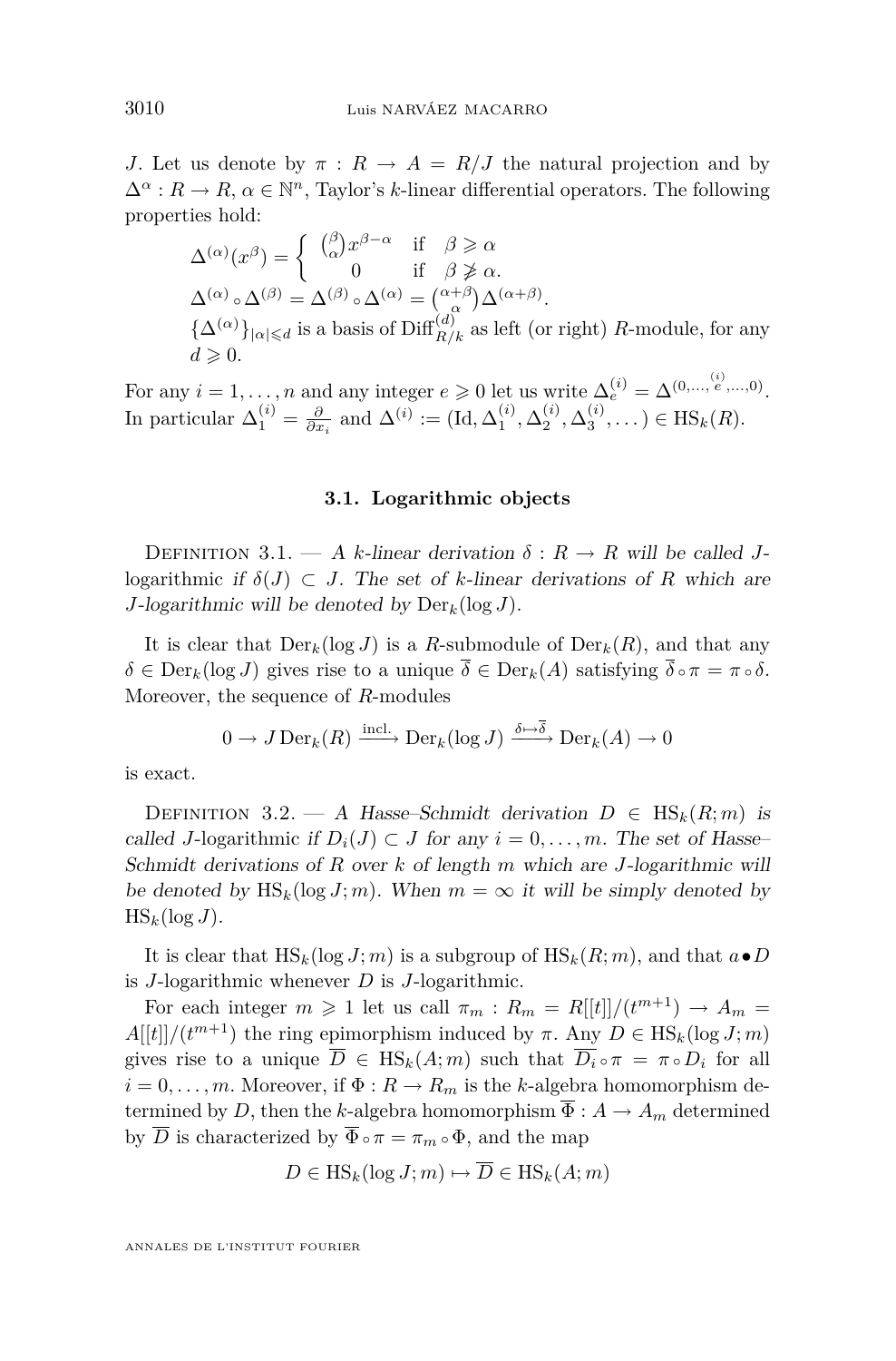<span id="page-33-0"></span>is a surjective homomorphism of groups.

On the other hand, a  $D \in \text{HS}_k(R; m)$  is *J*-logarithmic if and only if its corresponding *k*-algebra homomorphism  $\Phi : R \to R_m$  satisfies  $\Phi(J) \subset$ *JRm*.

Definition 3.3. — We say that a *J*-logarithmic *k*-linear derivation  $\delta$ :  $R \to R$  is *J*-logarithmically *m*-integrable if there is a  $D \in \text{HS}_k(\log J; m)$ such that  $D_1 = \delta$ . The set of *J*-logarithmic *k*-linear derivations of *R* which are *J*-logarithmically *m*-integrable will be denoted by IDer*k*(log *J*; *m*). When  $m = \infty$  it will be simply denoted by  $\text{IDer}_k(\log J)$ .

It is clear that  $\text{IDer}_k(\log J; m)$  is a *R*-submodule of  $\text{Der}_k(\log J)$  and that

 $\text{Der}_k(\log J) = \text{IDer}_k(\log J; 1) \supset \text{IDer}_k(\log J; 2) \supset \text{IDer}_k(\log J; 3) \supset \cdots$ 

PROPOSITION 3.4. — Let  $\varepsilon$  :  $A \rightarrow A$  be a *k*-linear derivation. The following properties are equivalent:

- (a)  $\varepsilon$  is *m*-integrable.
- (b) Any  $\delta \in \text{Der}_k(\log J)$  with  $\overline{\delta} = \varepsilon$  is *J*-logarithmically *m*-integrable.
- (c) There is a  $\delta \in \text{Der}_k(\log J)$  with  $\overline{\delta} = \varepsilon$  which is *J*-logarithmically *m*-integrable.

Proof. — The only implication to prove is (a)  $\Rightarrow$  (b): Let  $E \in HS_k(A; m)$ be a *m*-integral of  $\varepsilon$  and let  $\delta$  be a *J*-logarithmic *k*-derivation of *R* with  $\overline{\delta} = \varepsilon$ . There is a  $D \in \text{HS}_k(\log J; m)$  such that  $\overline{D} = E$ . We have  $\overline{D_1} =$  $E_1 = \varepsilon = \overline{\delta}$  and so  $\overline{\delta - D_1} = 0$ , *i.e.*, there are  $a_1, \ldots, a_n \in J$  such that  $\delta - D_1 = \sum a_i \Delta_1^{(i)}$ . The Hasse–Schmidt derivation

$$
E' = \tau_{\infty m} \left( (a_1 \bullet \Delta^{(1)}) \circ \cdots \circ (a_n \bullet \Delta^{(n)}) \right)
$$

is obviously a *J*-logarithmic *m*-integral of  $\delta - D_1$  and so  $D \circ E'$  is a *J*logarithmic *m*-integral of *δ*.

COROLLARY  $3.5.$  — The following properties are equivalent:

- (a)  $\text{IDer}_k(A; m) = \text{Der}_k(A)$ .
- (b)  $\text{IDer}_k(\log J; m) = \text{Der}_k(\log J)$ .

Proof. — The proof is a straightforward consequence of the preceding proposition.

Example 3.6. — Let us write  $F = \prod_{i=1}^{m} x_i$  and  $J = (F) \subset R$ . The *i*=1 *R*-module IDer<sub>*k*</sub>(log *J*) is generated by  $\{x_1 \Delta_1^{(1)}, \ldots, x_m \Delta_1^{(m)}, \Delta_1^{(m+1)}, \ldots,$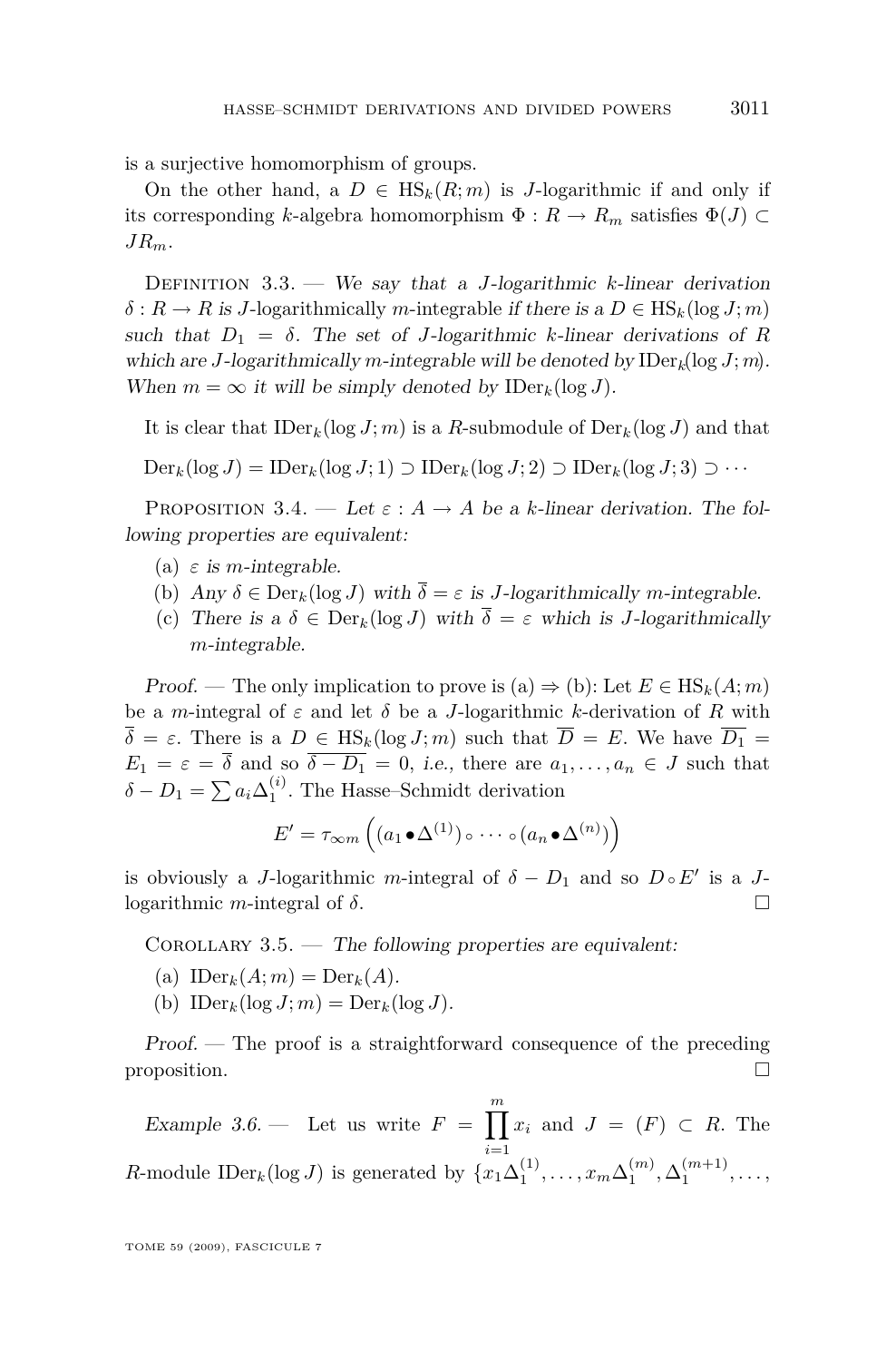<span id="page-34-0"></span> $\Delta_1^{(n)}$ }, and any of these *J*-logarithmic derivations are integrable *J*-logarithmically, since  $\Delta^{(j)}$ ,  $x_i \bullet \Delta^{(i)} \in \text{HS}_k(\log J)$  for  $i = 1, \ldots, m$  and  $j = m +$ 1,..., *n*. In particular  $\text{IDer}_k(\log J) = \text{Der}_k(\log J)$  and  $\text{IDer}_k(R/J) = \text{Der}_k$ (*R/J*).

Example 3.7. — Let *k* be a ring of characteristic 2,  $R = k[x_1, x_2, x_3]$ ,  $F = x_1^2 + x_2^3 + x_3^2$  and  $J = (F)$ . Let us consider the *k*-derivation  $\delta =$  $x_2^2 \frac{\partial}{\partial x_3} = x_2^2 \Delta^{(0,0,1)} \in \text{Der}_k(A)$ . Since  $\delta(F) = 0$ ,  $\delta$  is *J*-logarithmic. The *J*-logarithmic Hasse–Schmidt derivation (of length 1)  $(\text{Id}, D_1 = \delta)$  is determined by the homomorphism of *k*-algebras  $\Phi_1: R \to R[[t]]/(\ell^2)$  given by  $\Phi(x_1) = x_1, \Phi_1(x_2) = x_2, \Phi_1(x_3) = x_3 + x_2^2 t$ . Let us consider the lifting  $\Phi_4: R \to R[[t]]/(t^5)$  of  $\Phi_1$  given by  $\Phi_4(x_1) = x_1, \Phi_4(x_2) = x_2 + x_2^2 t^2 + x_2^3 t^4$ ,  $\Phi_4(x_3) = x_3 + x_2^2 t$ . Since  $\Phi_4(F) = F$ , the Hasse–Schmidt derivation *D* corresponding to  $\Phi_4$  is *J*-logarithmic and it is explicitly given by  $D = (Id, D_1 =$ *δ, D*2*, D*3*, D*4), with

$$
D_2 = x_2^4 \Delta^{(0,0,2)} + x_2^2 \Delta^{(0,1,0)}, \quad D_3 = x_2^6 \Delta^{(0,0,3)} + x_2^4 \Delta^{(0,1,1)},
$$
  
\n
$$
D_4 = x_2^8 \Delta^{(0,0,4)} + x_2^6 \Delta^{(0,1,2)} + x_2^4 \Delta^{(0,2,0)} + x_2^3 \Delta^{(0,1,0)}.
$$

Let us consider now the Hasse–Schmidt derivation  $D'' = (\text{Id}, 0, \Delta^{(1,0,0)}, 0) \in$  $\text{HS}_k(R; 3)$  and  $D' = \tau_{43}(D) \circ D'' = (\text{Id}, D'_1, D'_2, D'_3)$  with  $D'_1 = \delta, D'_2 = \delta$  $D_2 + \Delta^{(1,0,0)} = x_2^4 \Delta^{(0,0,2)} + x_2^2 \Delta^{(0,1,0)} + \Delta^{(1,0,0)}, D'_3 = D_3 + D_1 \circ \Delta^{(1,0,0)} =$  $x_2^6 \Delta^{(0,0,3)} + x_2^4 \Delta^{(0,1,1)} + x_2^2 \Delta^{(1,0,1)}$ . It is clear that *D<sup>o</sup>* is *J*-logarithmic, and so  $D'$  is a *J*-logarithmic 3-integral of  $\delta$ .

Let  $D'' = (\text{Id}, 0, \Delta^{(1,0,0)}, 0, G_4)$  be a Hasse–Schmidt derivation of length 4 integrating *D<sup>n</sup>*. It is clear that  $(\text{Id}, \Delta^{(1,0,0)}, G_4) \in \text{HS}_k(R; 2)$ , and the symbol of  $G_4$  must be the same as the symbol of  $\Delta^{(2,0,0)}$  (see corollary [2.7\)](#page-25-0), i.e.,  $G_4 = \Delta^{(2,0,0)} + \delta'$ , with  $\delta' \in \text{Der}_k(R)$ . So,  $G_4(F) = 1 + \delta'(F) =$  $1 + 3\delta'(x_2)x_2^2 \notin (F)$  and  $D''$  is never *J*-logarithmic. We deduce that there is no  $\widetilde{D'} \in \text{HS}_k(\log J; 4)$  such that  $\tau_{43}(\widetilde{D'}) = D'$ .

#### **3.2. Questions**

Let  $D = (\text{Id}, D_1, \ldots, D_m)$  be a *J*-logarithmic Hasse–Schmidt derivation (over *k*) of length *m* of *R* and let  $\Phi : R \to R_m = R[[t]]/(t^{m+1})$  be the homomorphism of *k*-algebras determined by *D*. Since  $R = k[x]$  or  $R =$  $k[[x]]$ ,  $\Phi$  can be canonically lifted to an homomorphism of *k*-algebras  $\tilde{\Phi}$ :  $R \rightarrow R_m = R[[t]]/(t^{m+2})$  and so we obtain a canonical  $(m + 1)$ -integral  $D = (\text{Id}, D_1, \ldots, D_m, D_{m+1}) \in \text{HS}_k(R; m+1)$  of *D* (this is a particular case of remark [1.5\)](#page-8-0). If  $\tilde{D}' = (\text{Id}, D_1, \ldots, D_m, D'_{m+1})$  is another  $(m+1)$ -integral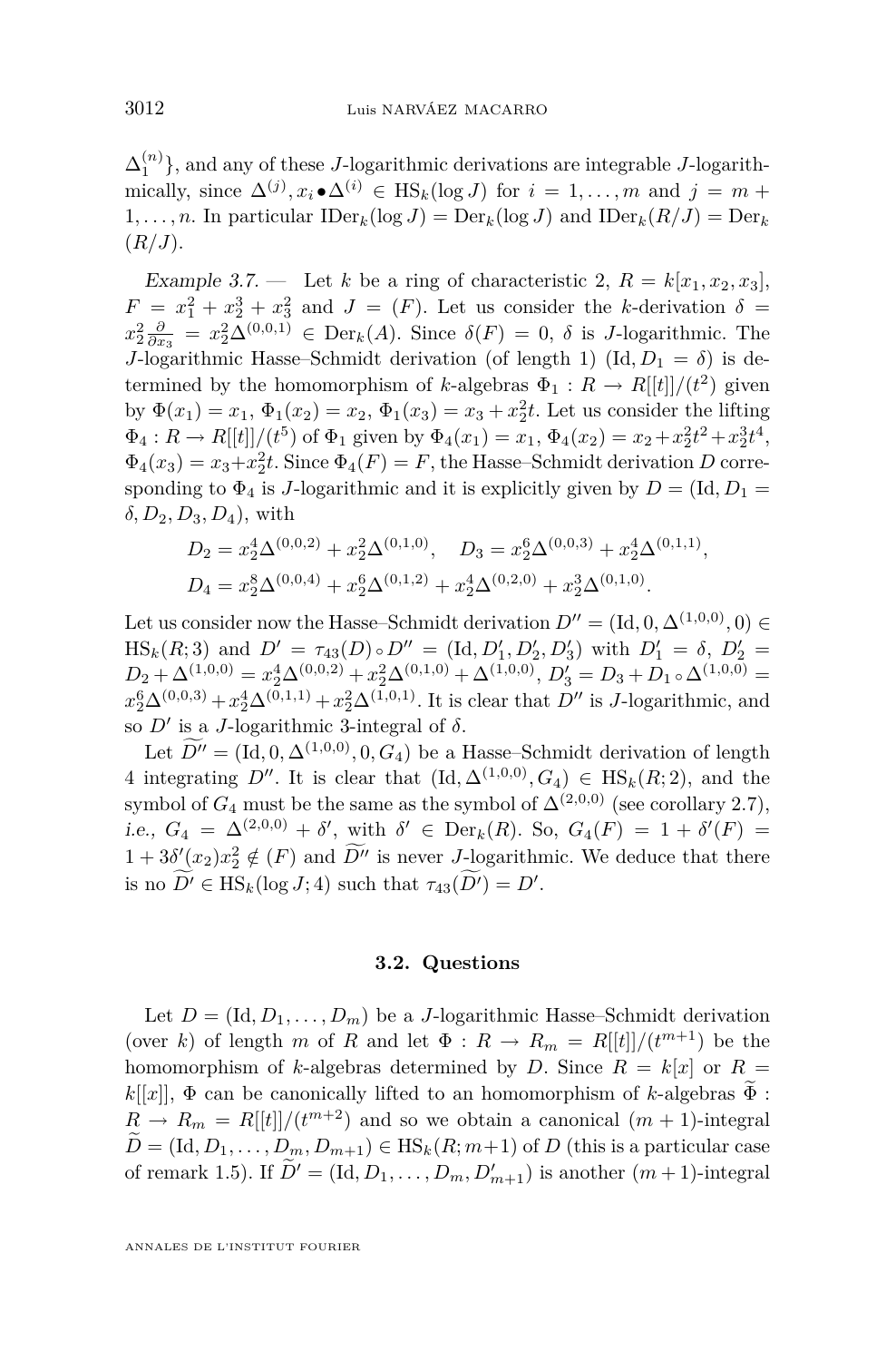<span id="page-35-0"></span>of D, then  $D'_{m+1} - D_{m+1} \in \text{Der}_k(R)$ . In particular, the existence of a such  $D'$  which is *J*-logarithmic is equivalent to the existence of a derivation  $\delta \in \text{Der}_k(R)$  such that  $(D_{m+1}+\delta)(J) \subset J$ . For instance, when  $J = (F)$ , the above property is equivalent to the fact that  $D_{m+1}(F) \in (F'_{x_1}, \ldots, F'_{x_n}, F)$ , that can be tested easily at least when  $k$  is a "computable" ring.

However, example [3.7](#page-34-0) shows that there are (*J*-logarithmically) *m*-integrable derivations admitting (*J*-logarithmic) (*m−*1)-integrals which are not (*J*-logarithmically) *m*-integrable, and so (*J*-logarithmic) *m*-integrability of a (*J*-logarithmic) derivation cannot be tested step by step.

Question 3.8. — Find an algorithm to decide whether a *J*-logarithmic derivation is *J*-logarithmically *m*-integrable or not, for  $m \ge 3$ .

QUESTION  $3.9.$  — Find an algorithm to compute a system of generators of  $\text{IDer}_k(\log J; m)$ , for  $m \geqslant 2$ .

#### BIBLIOGRAPHY

- [1] J. Becker, "Higher derivations and integral closure", Amer. J. Math. **100** (1978), no. 3, p. 495-521.
- [2] P. Berthelot & A. Ogus, Notes on crystalline cohomology, Mathematical Notes, vol. 21, Princeton Univ. Press, Princeton, N.J., 1978.
- [3] D. EISENBUD, Commutative Algebra with a view toward Algebraic Geometry, Graduate Texts in Mathematics, vol. 150, Springer Verlag, New York, 1995.
- [4] M. Fernández-Lebrón & L. Narváez-Macarro, "Hasse-Schmidt derivations and coefficient fields in positive characteristics", J. Algebra **265** (2003), no. 1, p. 200- 210.
- [5] M. Gerstenhaber, "The fundamental form of an inseparable extension", Trans. Amer. Math. Soc. **227** (1977), p. 165-184.
- [6] A. GROTHENDIECK & J. DIEUDONNÉ, Éléments de Géométrie Algébrique IV: Étude locale des schémas et de morphismes de schémas (Quatrième Partie), Inst. Hautes Études Sci. Publ. Math., vol. 32, Press Univ. de France, Paris, 1967.
- [7] H. HASSE & F. K. SCHMIDT, "Noch eine Begründung der Theorie der höheren Differrentialquotienten in einem algebraischen Funktionenkörper einer Unbestimmten", J. Reine U. Angew. Math. **177** (1937), p. 223-239.
- [8] D. Laksov, "Divided powers", Unpublished notes, 2006.
- [9] H. Matsumura, "Integrable derivations", Nagoya Math. J. **87** (1982), p. 227-245.
- [10] ——— , Commutative Ring Theory, Cambridge studies in advanced mathematics, vol. 8, Cambridge Univ. Press, Cambidge, 1986.
- [11] N. Roby, "Lois polynomes et lois formelles en théorie des modules", Ann. Sci. École Norm. Sup. **80** (1963), no. 3, p. 213-348.
- [12] ——— , "Les algèbres à puissances divisées", Bull. Sci. Math. **89** (1965), no. 2, p. 75-91.